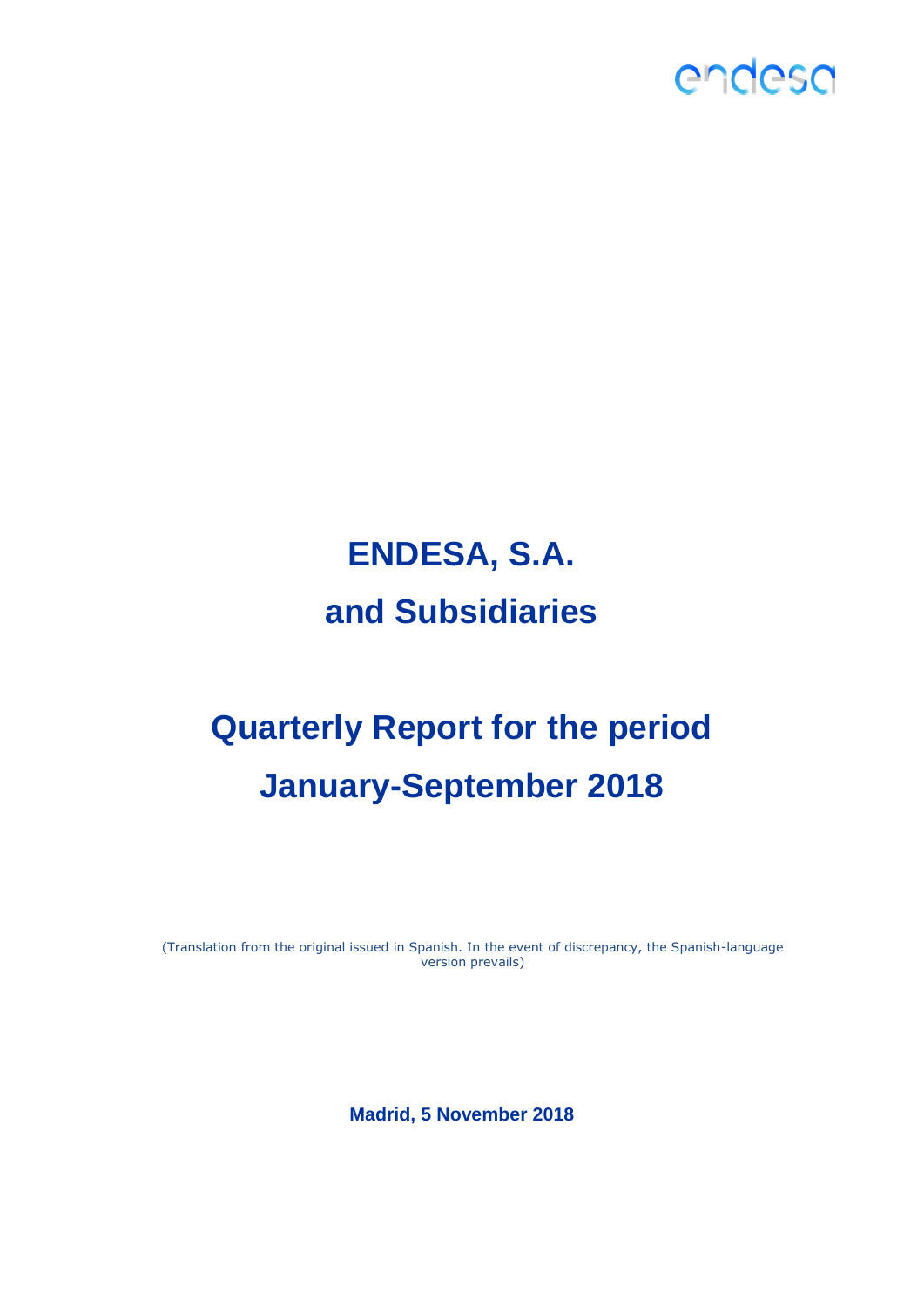

- **Consolidated Financial Statements for the period January-September 2018.**
- **Consolidated Management Report for the period January-September 2018.**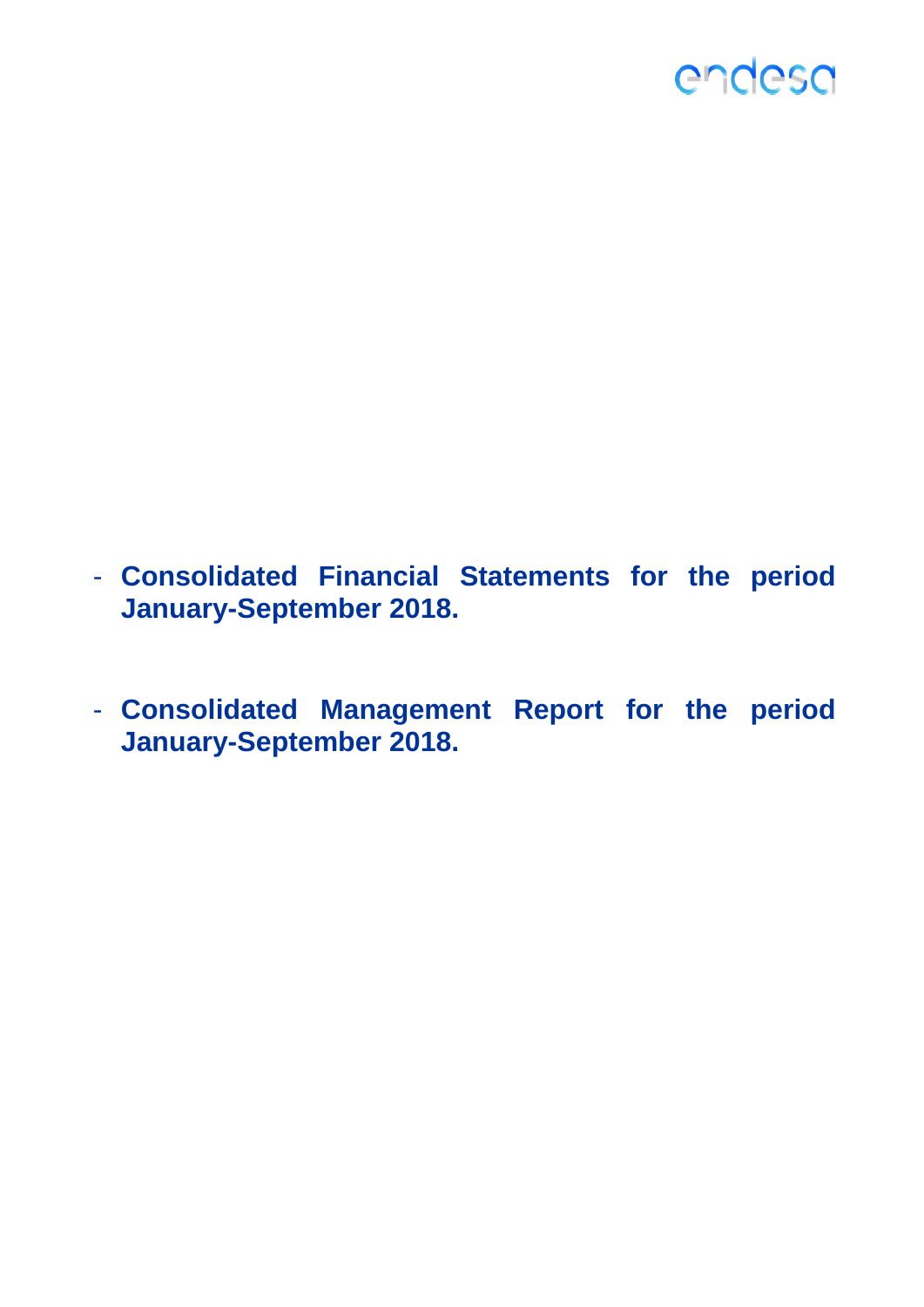

**ENDESA, S.A. and Subsidiaries**

**Consolidated for the period January-September 2018 Financial Statements**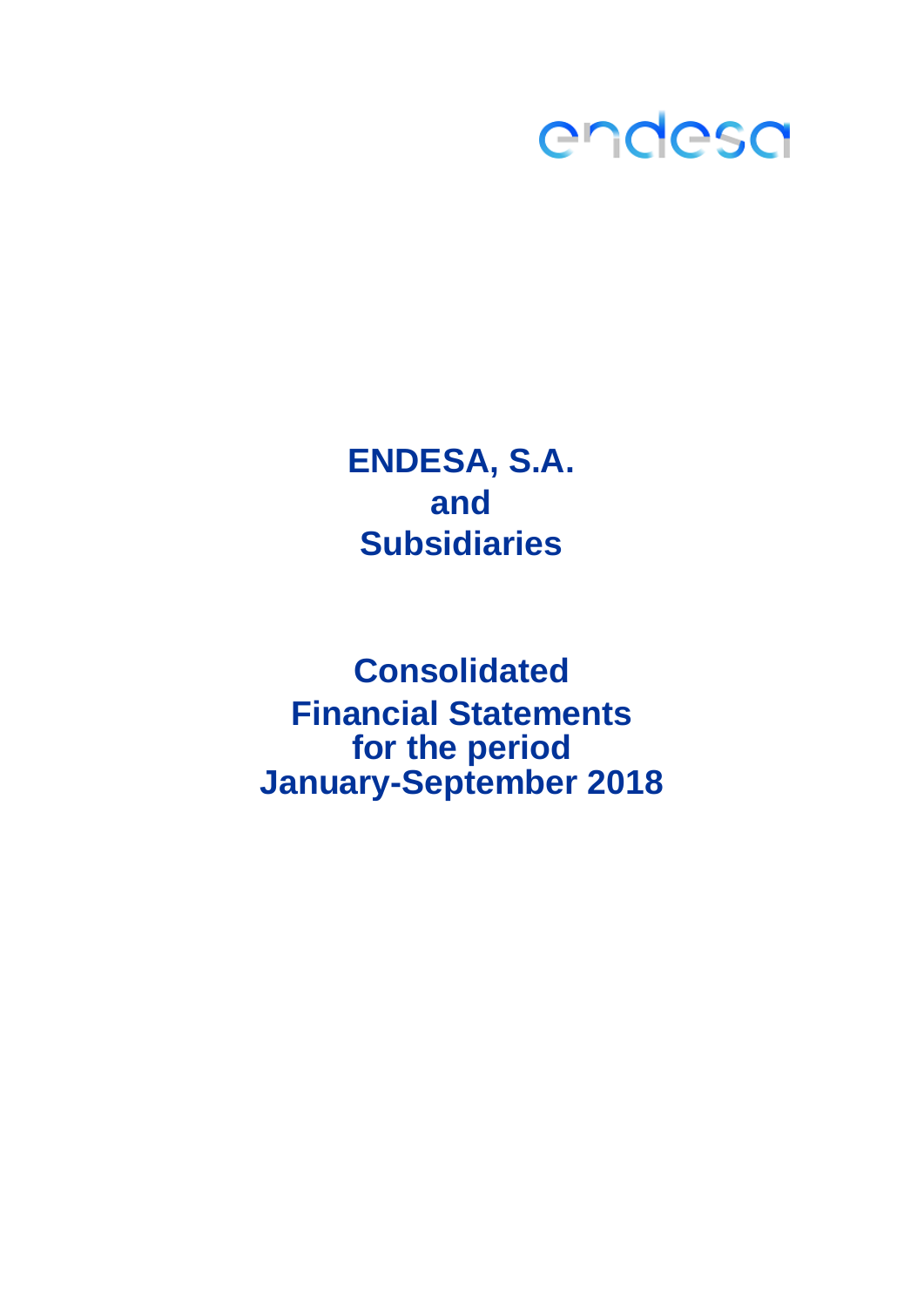#### **ENDESA, S.A. AND SUBSIDIARIES**

#### **CONSOLIDATED STATEMENTS OF FINANCIAL POSITION**

#### **AT 30 SEPTEMBER 2018 AND 31 DECEMBER 2017**

Millions of Euros

|                                                                       | 30 September<br>31 December |             |                   |        |
|-----------------------------------------------------------------------|-----------------------------|-------------|-------------------|--------|
|                                                                       | 2018<br>(1)                 | 2017<br>(2) | <b>Difference</b> | % Var. |
| <b>ASSETS</b>                                                         |                             |             |                   |        |
|                                                                       |                             |             |                   |        |
| <b>NON-CURRENT ASSETS</b>                                             | 25.875                      | 25.507      | 368               | 1.4    |
| Property, Plant and Equipment                                         | 21.791                      | 21,727      | 64                | 0.3    |
| <b>Investment Property</b>                                            | 14                          | 9           | 5                 | 55.6   |
| Intangible Assets                                                     | 1.313                       | 1.196       | 117               | 9.8    |
| Goodwill                                                              | 480                         | 459         | 21                | 4.6    |
| Investments Accounted for using the Equity Method                     | 215                         | 205         | 10                | 4.9    |
| Non-Current Financial Assets                                          | 859                         | 769         | 90                | 11.7   |
| Deferred Tax Assets                                                   | 1,203                       | 1,142       | 61                | 5.3    |
| <b>CURRENT ASSETS</b>                                                 | 6,193                       | 5,530       | 663               | 12.0   |
| Inventories                                                           | 1.269                       | 1,267       | $\overline{a}$    | 0.2    |
| Trade and other Receivables                                           | 3,469                       | 3,100       | 369               | 11.9   |
| <b>Current Financial Assets</b>                                       | 1,256                       | 764         | 492               | 64.4   |
| Cash and Cash Equivalents                                             | 199                         | 399         | (200)             | (50.1) |
| Non-Current Assets Held for Sale and Discontinued Operations          | $\overline{a}$              |             |                   | n/a    |
| <b>TOTAL ASSETS</b>                                                   | 32,068                      | 31,037      | 1.031             | 3.3    |
| <b>EQUITY AND LIABILITIES</b>                                         |                             |             |                   |        |
| <b>EQUITY</b>                                                         | 9,716                       | 9,233       | 483               | 5.2    |
| Of the Parent Company                                                 | 9,572                       | 9,096       | 476               | 5.2    |
| Of non-Controlling Interests                                          | 144                         | 137         | $\overline{7}$    | 5.1    |
| <b>NON-CURRENT LIABILITIES</b>                                        | 15,482                      | 14,269      | 1,213             | 8.5    |
| Deferred Income                                                       | 4.720                       | 4.730       | (10)              | (0.2)  |
| <b>Non-Current Provisions</b>                                         | 3.283                       | 3.382       | (99)              | (2.9)  |
| Non-Current Interest-Bearing Loans and Borrowings                     | 5,514                       | 4,414       | 1,100             | 24.9   |
| Other non-Current Liabilities                                         | 775                         | 646         | 129               | 20.0   |
| Deferred Tax Liabilities                                              | 1.190                       | 1.097       | 93                | 8.5    |
| <b>CURRENT LIABILITIES</b>                                            | 6,870                       | 7,535       | (665)             | (8.8)  |
| Current Interest-Bearing Loans and Borrowings                         | 1.332                       | 978         | 354               | 36.2   |
| <b>Current Provisions</b>                                             | 392                         | 425         | (33)              | (7.8)  |
| Trade Payables and other Current Liabilities                          | 5,146                       | 6.132       | (986)             | (16.1) |
| Liabilities Associated with non-Current Assets classified as Held for |                             |             |                   |        |
| Sale and Discontinued Operations                                      |                             |             |                   | n/a    |
| TOTAL EQUITY AND LIABILITIES                                          | 32.068                      | 31.037      | 1.031             | 3.3    |

(1) Unaudited (2) Audited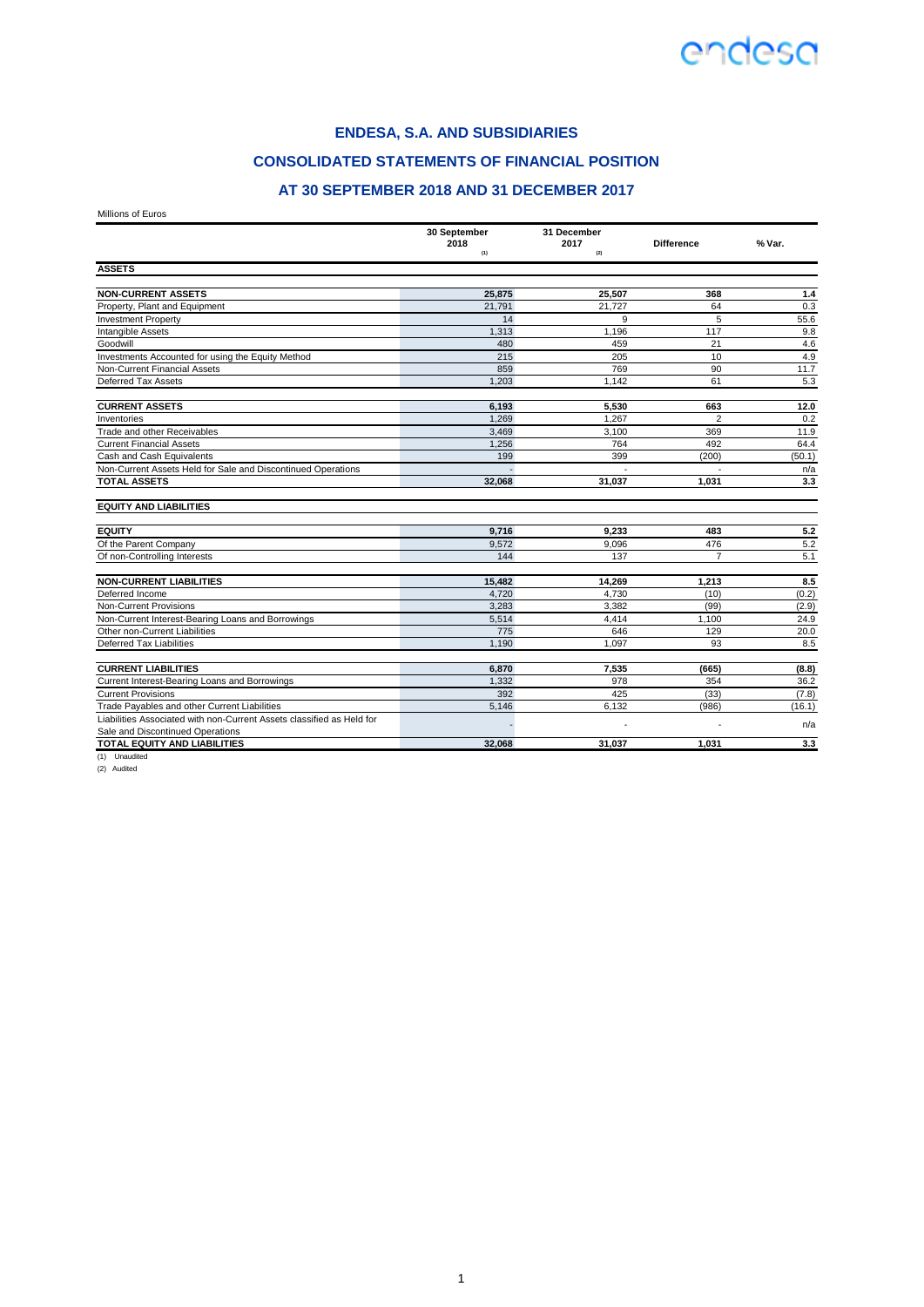

**CONSOLIDATED INCOME STATEMENTS**

### **FOR THE PERIODS JANUARY - SEPTEMBER 2018 AND 2017**

Millions of Euros

|                                                                        | January - September | January - September |                   |         |
|------------------------------------------------------------------------|---------------------|---------------------|-------------------|---------|
|                                                                        | 2018<br>(1)         | 2017<br>(1)         | <b>Difference</b> | % Var.  |
| <b>INCOME</b>                                                          | 15,353              | 14,824              | 529               | 3.6     |
| Revenue                                                                | 14,650              | 14,449              | 201               | 1.4     |
| Other Operating Revenues                                               | 703                 | 375                 | 328               | 87.5    |
| <b>PROCUREMENTS AND SERVICES</b>                                       | (11,082)            | (10, 818)           | 264               | 2.4     |
| Power Purchased                                                        | (3,601)             | (3,680)             | (79)              | (2.1)   |
| Cost of Fuel Consumed                                                  | (1,627)             | (1,653)             | (26)              | (1.6)   |
| <b>Transmission Costs</b>                                              | (4, 156)            | (4, 193)            | (37)              | (0.9)   |
| Other Variable Procurements and Services                               | (1,698)             | (1,292)             | 406               | 31.4    |
| <b>CONTRIBUTION MARGIN</b>                                             | 4.271               | 4.006               | 265               | 6.6     |
| Self-Constructed Assets                                                | 145                 | 148                 | (3)               | (2.0)   |
| <b>Personnel Expenses</b>                                              | (704)               | (673)               | 31                | 4.6     |
| Other Fixed Operating Expenses                                         | (921)               | (933)               | (12)              | (1.3)   |
| <b>GROSS PROFIT FROM OPERATIONS (EBITDA)</b>                           | 2.791               | 2.548               | 243               | 9.5     |
| Depreciation and Amortisation, and Impairment Losses                   | (1, 147)            | (1,072)             | 75                | 7.0     |
| PROFIT FROM OPERATIONS (EBIT)                                          | 1.644               | 1.476               | 168               | 11.4    |
| <b>NET FINANCIAL PROFIT / (LOSS)</b>                                   | (106)               | (94)                | (12)              | 12.8    |
| <b>Financial Income</b>                                                | 29                  | 39                  | (10)              | (25.6)  |
| <b>Financial Expense</b>                                               | (133)               | (135)               | (2)               | (1.5)   |
| Net Exchange Differences                                               | (2)                 | 2                   | (4)               | (200.0) |
| Net Profit / (Loss) of Companies Accounted for using the Equity Method | 28                  | 18                  | 10                | 55.6    |
| Gains / (Losses) from other Investments                                | $\Box$              | $\mathbf{1}$        | (1)               | (100.0) |
| Gains / (Losses) on Disposal of Assets                                 | (27)                | (7)                 | (20)              | 285.7   |
| <b>PROFIT / (LOSS) BEFORE TAX</b>                                      | 1.539               | 1.394               | 145               | 10.4    |
| Income Tax Expense                                                     | (340)               | (302)               | 38                | 12.6    |
| PROFIT AFTER TAX FOR THE PERIOD FROM CONTINUING<br><b>OPERATIONS</b>   | 1,199               | 1,092               | 107               | 9.8     |
|                                                                        |                     |                     |                   |         |
| PROFIT AFTER TAX FOR THE PERIOD FROM DISCONTINUED<br><b>OPERATIONS</b> |                     | ٠                   | ٠                 | n/a     |
| PROFIT FOR THE PERIOD                                                  | 1,199               | 1,092               | 107               | 9.8     |
| Parent Company                                                         | 1,193               | 1,085               | 108               | 10.0    |
| Non-Controlling Interests                                              | 6                   | $\overline{7}$      | (1)               | (14.3)  |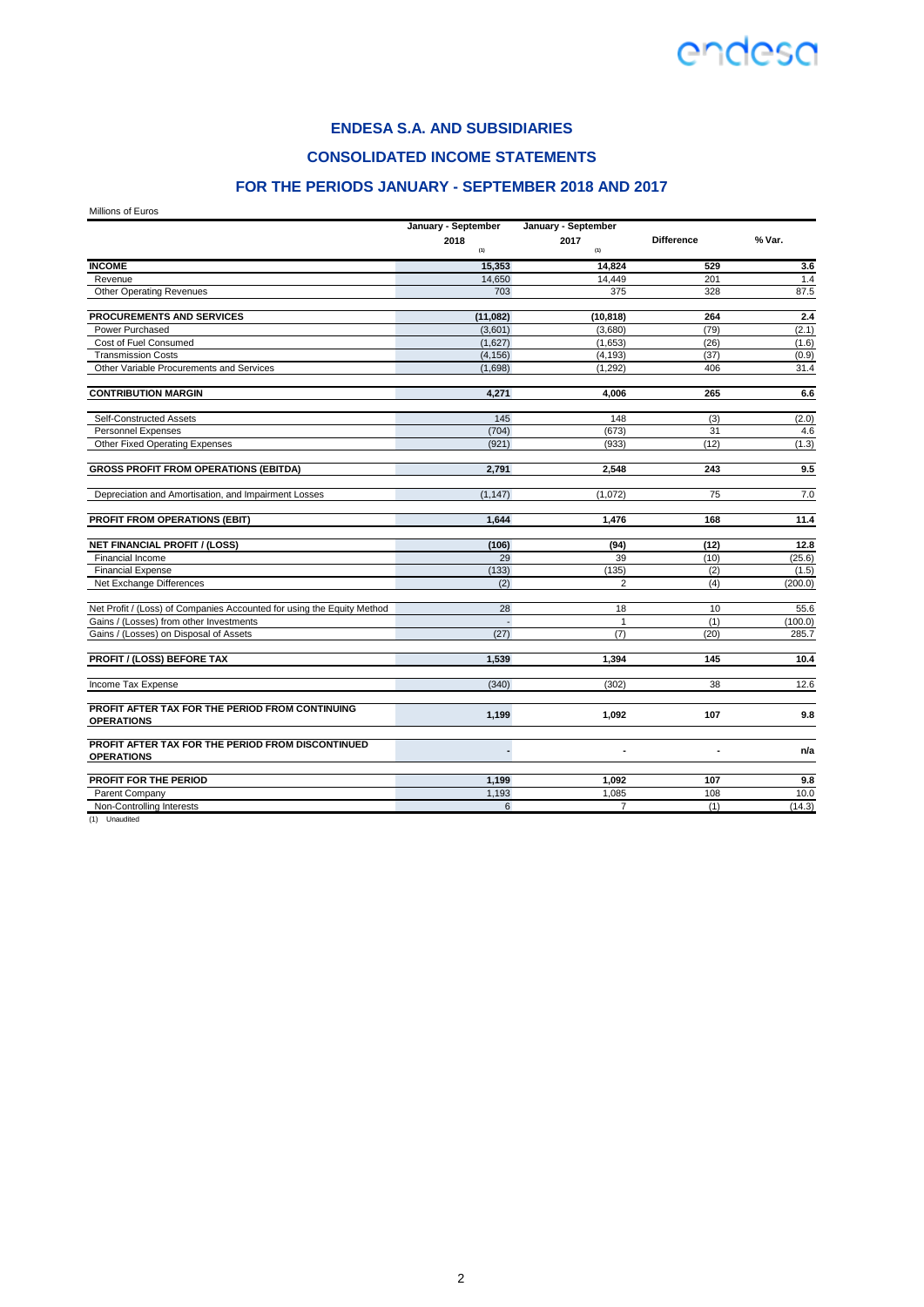### **ENDESA S.A. AND SUBSIDIARIES**

### **CONSOLIDATED STATEMENTS OF CASH FLOWS**

### **FOR THE PERIODS JANUARY - SEPTEMBER 2018 AND 2017**

Millions of Euros

|                                                                           | January - September | January - September |  |
|---------------------------------------------------------------------------|---------------------|---------------------|--|
|                                                                           | 2018                | 2017                |  |
|                                                                           | (1)                 | (1)                 |  |
| Profit Before Tax                                                         | 1,539               | 1,394               |  |
| Adjustments for:                                                          | 1,257               | 1,049               |  |
| Depreciation and Amortisation, and Impairment Losses                      | 1.147               | 1,072               |  |
| Other Adjustments (Net)                                                   | 110                 | (23)                |  |
| Changes in Working Capital                                                | (1, 361)            | (707)               |  |
| Trade and Other Accounts Receivables                                      | (64)                | (445)               |  |
| Inventories                                                               | (195)               | (179)               |  |
| <b>Current Financial Assets</b>                                           | (547)               | (621)               |  |
| Trade Payables and Other Current Liabilities                              | (555)               | 538                 |  |
| Other Cash Flows from / (used in) Operating Activities:                   | (294)               | (361)               |  |
| <b>Interest Received</b>                                                  | 28                  | 31                  |  |
| <b>Dividends Received</b>                                                 | 24                  | 26                  |  |
| <b>Interest Paid</b>                                                      | (85)                | (78)                |  |
| Income Tax Paid                                                           | (67)                | (133)               |  |
| Other Receipts from and Payments for Operating Activities                 | (194)               | (207)               |  |
| NET CASH FLOWS FROM / (USED IN) OPERATING ACTIVITIES                      | 1,141               | 1,375               |  |
| Acquisitions of Property, Plant and Equipment and Intangible Assets       | (1,018)             | (797)               |  |
| Proceeds from Sale of Property, Plant and Equipment and Intangible Assets | 5                   | 7                   |  |
| Purchase of Investments in Group Companies                                | (132)               | (1)                 |  |
| Proceeds from Sale of Investments in Group Companies                      | 20                  | 16                  |  |
| Purchase of other Investments                                             | (178)               | (102)               |  |
| Proceeds from Sale of other Investments                                   | 28                  | 25                  |  |
| Cash flows from Changes in the Consolidation Scope                        |                     |                     |  |
| Grants and other Deferred Income                                          | 56                  | 60                  |  |
| NET CASH FLOWS FROM / (USED IN) INVESTING ACTIVITIES                      | (1, 219)            | (792)               |  |
|                                                                           |                     |                     |  |
| Cash Flows from Equity Instruments                                        | 5<br>1,221          | (3)<br>342          |  |
| Proceeds from Borrowings, non-Current                                     |                     |                     |  |
| Repayment of Borrowings, non-Current                                      | (51)                | (49)                |  |
| Net Cash Flows used in Current Borrowings                                 | 173                 | 551                 |  |
| Dividends of the Parent Company Paid                                      | (1, 463)            | (1, 411)            |  |
| Payments to non-Controlling Interests                                     | (7)                 | (4)                 |  |
| NET CASH FLOWS FROM / (USED IN) FINANCING ACTIVITIES                      | (122)               | (574)               |  |
| <b>TOTAL NET CASH FLOWS</b>                                               | (200)               | 9                   |  |
| Effect of Exchange Rate Fluctuations on Cash and Cash Equivalents         | $\overline{a}$      |                     |  |
| NET INCREASE / (DECREASE) IN CASH AND CASH EQUIVALENTS                    | (200)               | 9                   |  |
| CASH AND CASH EQUIVALENTS AT BEGINNING OF PERIOD                          | 399                 | 418                 |  |
| CASH AND CASH EQUIVALENTS AT END OF PERIOD                                | 199                 | 427                 |  |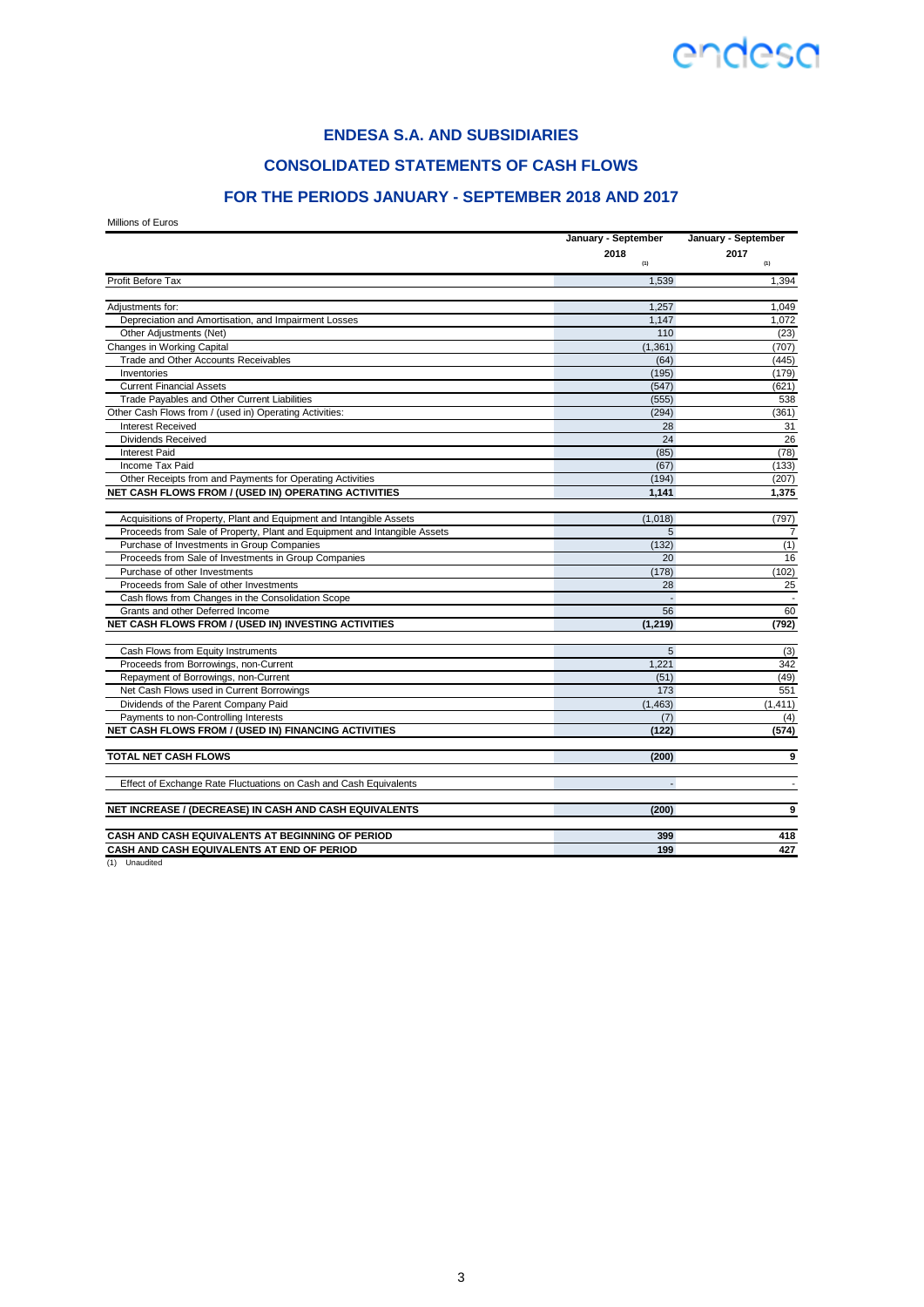

#### **CONSOLIDATED STATEMENTS OF OTHER COMPREHENSIVE INCOME**

#### **FOR THE PERIODS JANUARY - SEPTEMBER 2018 AND 2017**

Millions of Euros

|                                                                                                     | January - September<br>2018<br>(1) |                                        |                | January - September<br>2017<br>(1) |                                        |                |  |
|-----------------------------------------------------------------------------------------------------|------------------------------------|----------------------------------------|----------------|------------------------------------|----------------------------------------|----------------|--|
|                                                                                                     | Of the Parent<br>Company           | Of Non-Controlling<br><b>Interests</b> | <b>Total</b>   | Of the Parent<br>Company           | Of Non-Controlling<br><b>Interests</b> | Total          |  |
| <b>PROFIT FOR THE PERIOD</b>                                                                        | 1,193                              | 6                                      | 1,199          | 1.085                              | 7                                      | 1,092          |  |
| <b>OTHER COMPREHENSIVE INCOME:</b>                                                                  |                                    |                                        |                |                                    |                                        |                |  |
| <b>INCOME AND EXPENSE RECOGNISED DIRECTLY IN EQUITY</b>                                             | 13                                 | (1)                                    | 12             | 10                                 | $\overline{\phantom{a}}$               | 10             |  |
| Items that Can Be Reclassified to Profit or Loss:                                                   | 22                                 | (1)                                    | 21             | 10                                 |                                        | 10             |  |
| From Revaluation / (Reversal of Revaluation) of Property, Plant and Equipment and Intangible Assets |                                    | $\overline{\phantom{a}}$               |                | $\sim$                             |                                        |                |  |
| From Measurement of Financial Instruments                                                           | -                                  | $\overline{\phantom{a}}$               |                |                                    | $\overline{\phantom{a}}$               |                |  |
| Available-for-Sale Financial Assets                                                                 |                                    | $\overline{\phantom{a}}$               |                | $\blacksquare$                     |                                        |                |  |
| Other Income / (Expenses)                                                                           |                                    | -                                      |                | $\overline{\phantom{a}}$           | $\overline{\phantom{a}}$               |                |  |
| Cash Flow Hedges                                                                                    | 24                                 | (1)                                    | 23             | 10                                 |                                        | 10             |  |
| <b>Translation Differences</b>                                                                      |                                    | $\overline{\phantom{a}}$               |                | $\overline{\phantom{a}}$           | $\overline{\phantom{a}}$               |                |  |
| Companies Accounted for using the Equity Method                                                     | 3                                  |                                        | 3              | $\overline{2}$                     |                                        | $\overline{2}$ |  |
| Other Income and Expenses Recognised directly in Equity                                             | $\overline{\phantom{a}}$           | $\overline{\phantom{a}}$               |                | $\overline{\phantom{a}}$           | $\overline{\phantom{a}}$               |                |  |
| <b>Tax Effect</b>                                                                                   | (6)                                |                                        | (6)            | (2)                                |                                        | (2)            |  |
| Items not to Be Reclassified to Profit or Loss in Subsequent Periods:                               | (9)                                | $\overline{\phantom{a}}$               | (9)            | $\sim$                             | $\blacksquare$                         |                |  |
| From Actuarial Gains and Losses and other Adjustments                                               | (11)                               |                                        | (11)           | $\overline{\phantom{a}}$           |                                        |                |  |
| <b>Tax Effect</b>                                                                                   | $\overline{2}$                     | $\overline{\phantom{a}}$               | $\overline{2}$ | $\overline{\phantom{a}}$           | $\overline{\phantom{a}}$               |                |  |
| AMOUNTS TRANSFERRED TO INCOME STATEMENT AND/OR INVESTMENTS                                          | (39)                               | $\overline{\phantom{a}}$               | (39)           | (55)                               | $\overline{\phantom{a}}$               | (55)           |  |
| From Measurement of Financial Instruments                                                           |                                    |                                        |                | $\overline{\phantom{a}}$           |                                        |                |  |
| Available-for-Sale Financial Assets                                                                 |                                    | ×                                      |                |                                    | $\blacksquare$                         |                |  |
| Other Income / (Expenses)                                                                           |                                    |                                        |                |                                    |                                        |                |  |
| Cash Flow Hedges                                                                                    | (52)                               |                                        | (52)           | (73)                               | $\overline{\phantom{a}}$               | (73)           |  |
| <b>Translation Differences</b>                                                                      | $\sim$                             |                                        |                | $\overline{\phantom{a}}$           |                                        |                |  |
| Companies Accounted for using the Equity Method                                                     | $\overline{\phantom{a}}$           |                                        |                | $\overline{\phantom{a}}$           | $\overline{\phantom{a}}$               |                |  |
| Other Income and Expenses Recognised directly in Equity                                             |                                    |                                        |                |                                    |                                        |                |  |
| <b>Tax Effect</b>                                                                                   | 13                                 |                                        | 13             | 18                                 | $\overline{\phantom{a}}$               | 18             |  |
| TOTAL COMPREHENSIVE INCOME                                                                          | 1,167                              | 5                                      | 1,172          | 1.040                              | $\overline{ }$                         | 1,047          |  |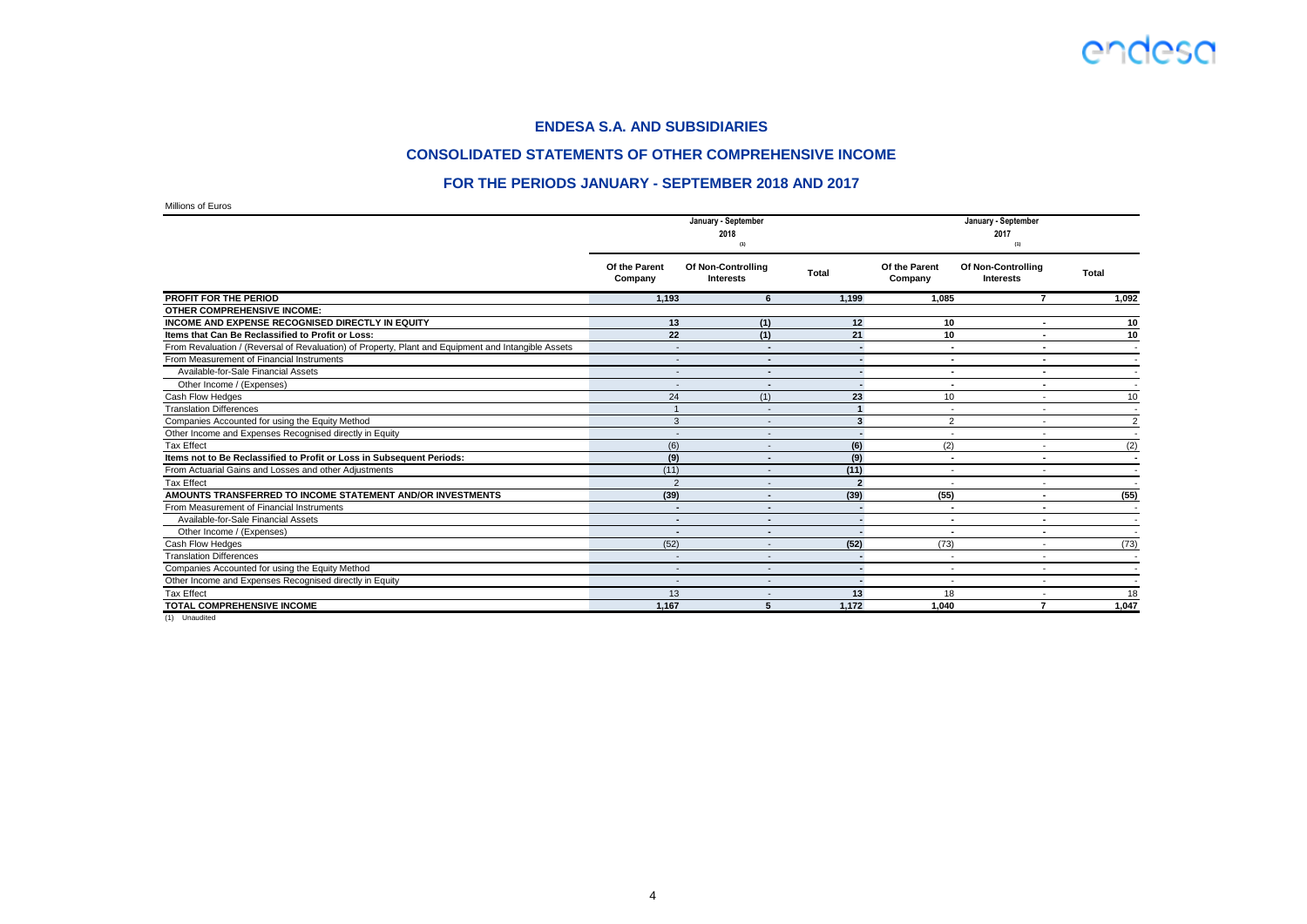#### **CONSOLIDATED STATEMENT OF CHANGES IN EQUITY**

#### **FOR THE PERIOD JANUARY - SEPTEMBER 2018**

Millions of Euros

|                                                                                                          | Equity attributable to the Parent Company (1)        |                                                           |                                                         |                                    |                                    |                          |                                     |                     |
|----------------------------------------------------------------------------------------------------------|------------------------------------------------------|-----------------------------------------------------------|---------------------------------------------------------|------------------------------------|------------------------------------|--------------------------|-------------------------------------|---------------------|
|                                                                                                          | <b>Capital and reserves</b>                          |                                                           |                                                         |                                    |                                    |                          |                                     |                     |
|                                                                                                          | <b>Share Capital</b>                                 | Share premium,<br><b>Reserves and</b><br>interim dividend | <b>Treasury shares</b><br>and own equity<br>instruments | Profit<br>for the<br>period        | Other<br>equity<br>instruments     | Valuation<br>adjustments | <b>Non-Controlling</b><br>Interests | <b>Total equity</b> |
| <b>BALANCE AT 1 JANUARY 2018</b>                                                                         | 1,271                                                | 6,414                                                     | $\blacksquare$                                          | 1,463                              | $\blacksquare$                     | (52)                     | $\overline{137}$                    | 9,233               |
| Adjustments due to Changes in Accounting Policies<br>Correction of Errors                                | $\sim$<br>$\overline{\phantom{a}}$                   | 31<br>$\overline{\phantom{a}}$                            | $\sim$<br>$\overline{\phantom{a}}$                      | $\sim$<br>$\overline{\phantom{a}}$ | $\sim$<br>$\overline{\phantom{a}}$ | $\sim$                   | $\sim$<br>$\overline{\phantom{a}}$  | 31<br>$\sim$        |
| ADJUSTED BALANCE AT 1 JANUARY 2018                                                                       | 1,271                                                | 6,445                                                     | $\overline{\phantom{a}}$                                | 1,463                              | $\blacksquare$                     | (52)                     | 137                                 | 9,264               |
| <b>TOTAL COMPREHENSIVE INCOME</b>                                                                        | $\blacksquare$                                       | (9)                                                       | $\sim$                                                  | 1,193                              | $\sim$                             | (17)                     | 5                                   | 1,172               |
| TRANSACTIONS WITH SHAREHOLDERS OR OWNERS                                                                 | $\sim$                                               | (722)                                                     | $\sim$                                                  | $\sim$                             | $\sim$                             | $\sim$                   | $\overline{2}$                      | (720)               |
| Capital Increases / (Reductions)                                                                         | $\overline{\phantom{a}}$                             | $\overline{\phantom{a}}$                                  | $\sim$                                                  | $\sim$                             | $\sim$                             | $\sim$                   | (1)                                 | (1)                 |
| Conversion of Liabilities into Equity                                                                    | $\overline{\phantom{a}}$                             | $\overline{\phantom{a}}$                                  | $\overline{\phantom{a}}$                                | $\overline{\phantom{a}}$           | $\overline{\phantom{0}}$           | $\sim$                   | $\sim$                              |                     |
| Dividends Paid                                                                                           | $\overline{\phantom{a}}$                             | (722)                                                     | $\sim$                                                  | $\overline{a}$                     | $\sim$                             | $\overline{a}$           | (7)                                 | (729)               |
| Transactions with Treasury Shares or Own Equity Instruments (Net)                                        | $\overline{\phantom{a}}$                             | $\overline{\phantom{a}}$                                  | $\overline{\phantom{a}}$                                | $\sim$                             | $\sim$                             | $\sim$                   | $\sim$                              |                     |
| Increases / (Reductions) due to Business Combinations<br>Other Transactions with Shareholders and Owners | $\overline{\phantom{a}}$<br>$\overline{\phantom{a}}$ | $\overline{\phantom{a}}$<br>$\sim$                        | $\overline{\phantom{a}}$<br>$\sim$                      | $\overline{\phantom{a}}$<br>$\sim$ | $\sim$                             | $\sim$                   | 4<br>6                              |                     |
| OTHER CHANGES IN EQUITY                                                                                  | $\sim$                                               | 1,463                                                     | $\sim$                                                  | (1, 463)                           | $\overline{\phantom{a}}$           | $\sim$                   | $\sim$                              |                     |
| Share-Based Payments                                                                                     | $\overline{\phantom{a}}$                             | $\overline{\phantom{a}}$                                  | $\sim$                                                  | $\overline{\phantom{a}}$           | $\sim$                             | $\sim$                   | $\sim$                              |                     |
| Transfers between Equity Items                                                                           | $\overline{\phantom{a}}$                             | 1,463                                                     | $\sim$                                                  | (1, 463)                           | $\sim$                             | $\sim$                   | $\overline{\phantom{a}}$            |                     |
| Other Changes                                                                                            | $\overline{\phantom{a}}$                             |                                                           | $\overline{\phantom{a}}$                                |                                    | $\overline{\phantom{a}}$           |                          | $\blacksquare$                      |                     |
| <b>BALANCE AT 30 SEPTEMBER 2018</b>                                                                      | 1,271                                                | 7,177                                                     | $\overline{\phantom{a}}$                                | 1,193                              | $\blacksquare$                     | (69)                     | 144                                 | 9,716               |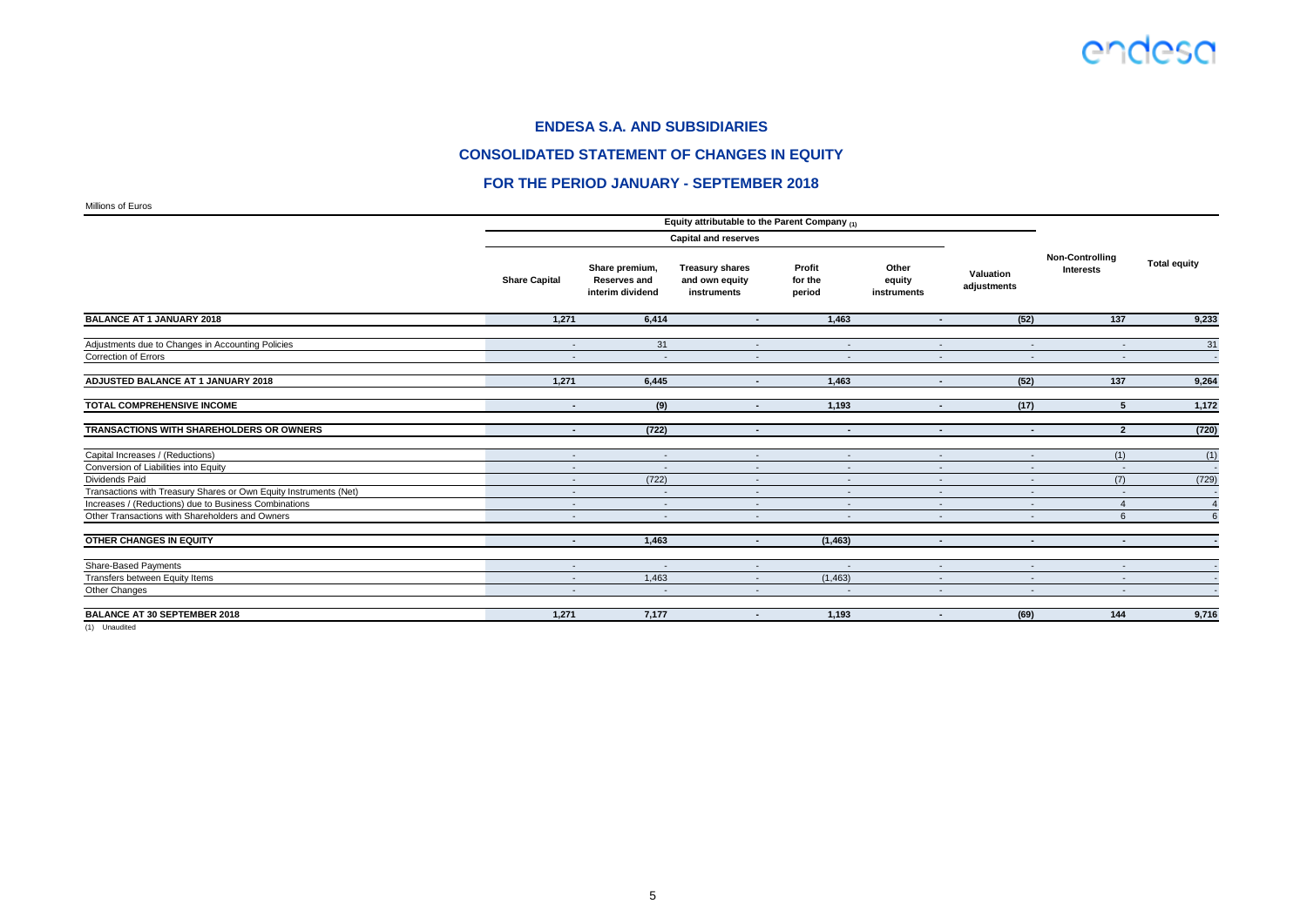#### **CONSOLIDATED STATEMENT OF CHANGES IN EQUITY**

#### **FOR THE PERIOD JANUARY - SEPTEMBER 2017**

Millions of Euros

|                                                                                  | Equity attributable to the Parent Company (1) |                                                           |                                                         |                             |                                |                                    |                                                      |                          |
|----------------------------------------------------------------------------------|-----------------------------------------------|-----------------------------------------------------------|---------------------------------------------------------|-----------------------------|--------------------------------|------------------------------------|------------------------------------------------------|--------------------------|
|                                                                                  |                                               |                                                           | <b>Capital and reserves</b>                             |                             |                                |                                    |                                                      |                          |
|                                                                                  | <b>Share Capital</b>                          | Share premium,<br><b>Reserves and</b><br>interim dividend | <b>Treasury shares</b><br>and own equity<br>instruments | Profit<br>for the<br>period | Other<br>equity<br>instruments | Valuation<br>adjustments           | <b>Non-Controlling</b><br>Interests                  | <b>Total equity</b>      |
| <b>BALANCE AT 1 JANUARY 2017</b>                                                 | 1,271                                         | 6,308                                                     | $\overline{\phantom{a}}$                                | 1,411                       | $\blacksquare$                 | (38)                               | 136                                                  | 9,088                    |
| Adjustments due to Changes in Accounting Policies<br><b>Correction of Errors</b> | $\sim$<br>$\sim$                              | $\sim$                                                    | $\sim$<br>$\overline{\phantom{a}}$                      | $\sim$<br>$\overline{a}$    | $\sim$<br>$\sim$               | $\sim$<br>$\overline{\phantom{a}}$ | $\overline{\phantom{a}}$<br>$\overline{\phantom{a}}$ |                          |
| ADJUSTED BALANCE AT 1 JANUARY 2017                                               | 1,271                                         | 6,308                                                     | $\blacksquare$                                          | 1,411                       | $\overline{\phantom{a}}$       | (38)                               | 136                                                  | 9,088                    |
| <b>TOTAL COMPREHENSIVE INCOME</b>                                                | $\blacksquare$                                | $\sim$                                                    | $\sim$                                                  | 1,085                       | $\sim$                         | (45)                               | $\overline{7}$                                       | 1,047                    |
| TRANSACTIONS WITH SHAREHOLDERS OR OWNERS                                         | $\blacksquare$                                | (665)                                                     | $\sim$                                                  | $\sim$                      | $\blacksquare$                 | $\sim$                             | (11)                                                 | (676)                    |
| Capital Increases / (Reductions)                                                 | $\overline{\phantom{a}}$                      | $\sim$                                                    | $\sim$                                                  | $\sim$                      | $\sim$                         | $\overline{\phantom{a}}$           | $\overline{\phantom{a}}$                             | $\overline{a}$           |
| Conversion of Liabilities into Equity<br>Dividends Paid                          | $\overline{\phantom{a}}$<br>$\sim$            | $\overline{\phantom{a}}$<br>(670)                         | $\sim$<br>$\sim$                                        | $\sim$                      | $\sim$<br>$\sim$               | $\sim$<br>$\overline{a}$           | $\sim$                                               | (673)                    |
| Transactions with Treasury Shares or Own Equity Instruments (Net)                | $\overline{\phantom{a}}$                      | $\overline{\phantom{a}}$                                  | $\sim$                                                  | $\sim$<br>$\sim$            | $\sim$                         | $\overline{\phantom{a}}$           | (3)<br>$\overline{\phantom{a}}$                      | $\overline{\phantom{a}}$ |
| Increases / (Reductions) due to Business Combinations                            | $\overline{\phantom{a}}$                      | $\sim$                                                    | $\sim$                                                  | $\sim$                      | $\sim$                         | $\sim$                             | $\sim$                                               | $\sim$                   |
| Other Transactions with Shareholders and Owners                                  | $\overline{\phantom{a}}$                      | 5                                                         | $\sim$                                                  | $\sim$                      | $\sim$                         | $\overline{\phantom{a}}$           | (8)                                                  | (3)                      |
| OTHER CHANGES IN EQUITY                                                          | $\overline{\phantom{a}}$                      | 1,411                                                     | $\overline{\phantom{a}}$                                | (1, 411)                    | $\overline{\phantom{a}}$       | $\overline{\phantom{a}}$           | $\blacksquare$                                       |                          |
| <b>Share-Based Payments</b>                                                      | $\overline{\phantom{a}}$                      | $\overline{\phantom{a}}$                                  | $\sim$                                                  | $\sim$                      | $\sim$                         | $\overline{\phantom{a}}$           | $\overline{\phantom{a}}$                             |                          |
| Transfers between Equity Items                                                   | $\blacksquare$                                | 1,411                                                     | $\sim$                                                  | (1, 411)                    | $\sim$                         | $\overline{\phantom{a}}$           | $\overline{\phantom{a}}$                             |                          |
| Other Changes                                                                    | $\sim$                                        | $\overline{a}$                                            | $\sim$                                                  | $\overline{a}$              | $\sim$                         | $\sim$                             | $\overline{\phantom{a}}$                             |                          |
| <b>BALANCE AT 30 SEPTEMBER 2017</b>                                              | 1,271                                         | 7,054                                                     | $\sim$                                                  | 1,085                       | $\sim$                         | (83)                               | 132                                                  | 9,459                    |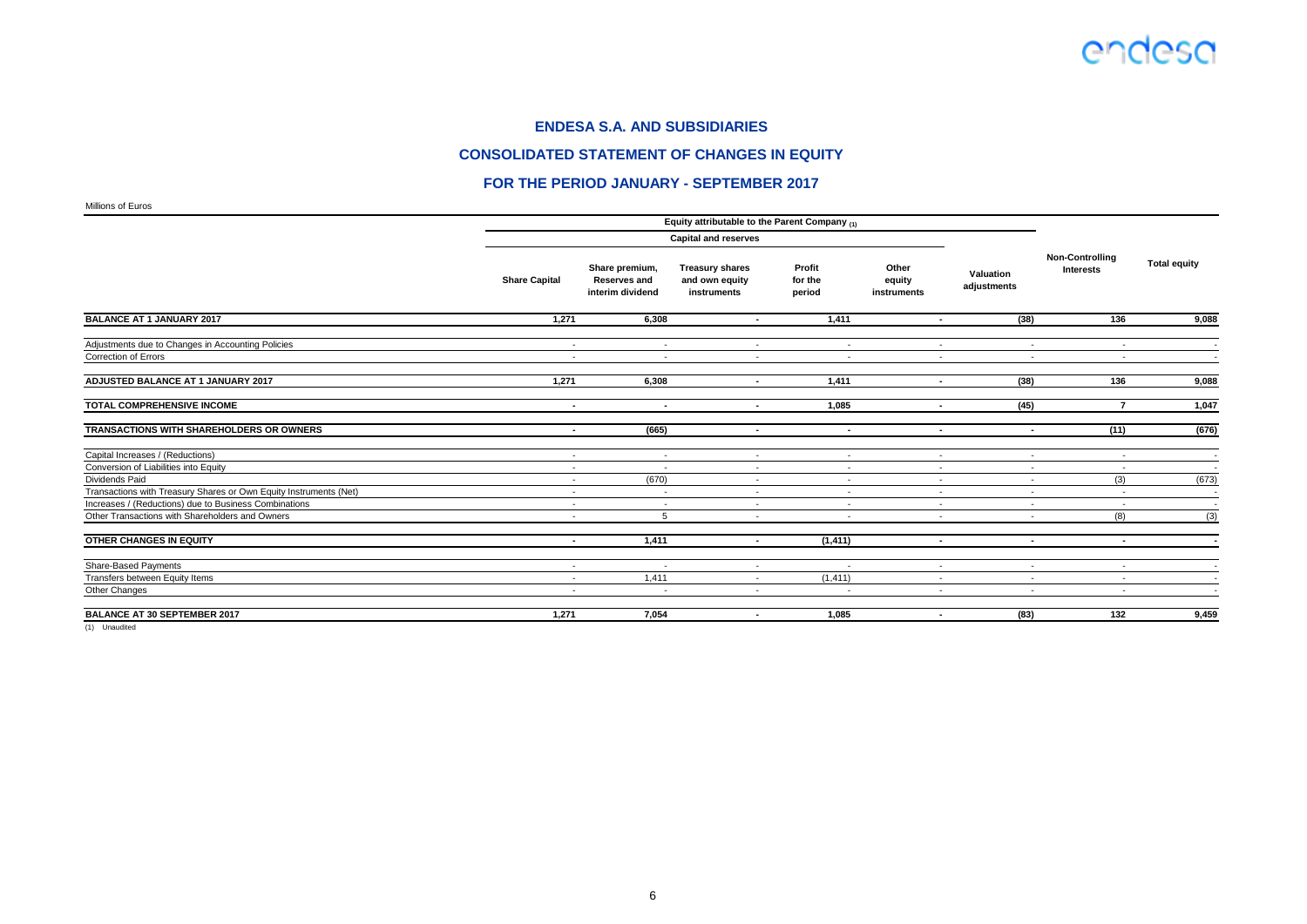#### **BREAKDOWN CONSOLIDATED STATEMENT OF FINANCIAL POSITION**

#### **AT 30 SEPTEMBER 2018**

| Millions of Euros                                                                                         |                              |                     |                               |                                                                |              |
|-----------------------------------------------------------------------------------------------------------|------------------------------|---------------------|-------------------------------|----------------------------------------------------------------|--------------|
|                                                                                                           |                              |                     | 30 September 2018 $_{(1)}$    |                                                                |              |
|                                                                                                           | <b>Generation and Supply</b> | <b>Distribution</b> | <b>Structure and Services</b> | Consolidation<br><b>Adjustments and</b><br><b>Eliminations</b> | <b>Total</b> |
| <b>ASSETS</b>                                                                                             |                              |                     |                               |                                                                |              |
| <b>NON-CURRENT ASSETS</b>                                                                                 | 12,520                       | 13,283              | 24,799                        | (24, 727)                                                      | 25,875       |
| Property, Plant and Equipment                                                                             | 9,787                        | 11,940              | 64                            | $\sim$                                                         | 21,791       |
| <b>Investment Property</b>                                                                                |                              | 8                   | 6                             |                                                                | 14           |
| Intangible Assets                                                                                         | 965                          | 207                 | 141                           | $\overline{\phantom{a}}$                                       | 1,313        |
| Goodwill                                                                                                  | 379                          | 97                  | $\overline{4}$                | $\sim$                                                         | 480          |
| Investments Accounted for using the Equity Method                                                         | 191                          | 21                  | 3                             | $\overline{\phantom{a}}$                                       | 215          |
| Non-Current Financial Assets                                                                              | 487                          | 674                 | 24,438                        | (24, 740)                                                      | 859          |
| Deferred Tax Assets                                                                                       | 711                          | 336                 | 143                           | 13                                                             | 1,203        |
| <b>CURRENT ASSETS</b>                                                                                     | 5,475                        | 1,237               | 2,140                         | (2,659)                                                        | 6,193        |
| Inventories                                                                                               | 1,141                        | 128                 |                               |                                                                | 1,269        |
| Trade and other Receivables                                                                               | 3,117                        | 703                 | 404                           | (755)                                                          | 3,469        |
| <b>Current Financial Assets</b>                                                                           | 1,037                        | 401                 | 1,722                         | (1,904)                                                        | 1,256        |
| Cash and Cash Equivalents                                                                                 | 180                          | $\sqrt{5}$          | 14                            |                                                                | 199          |
| Non-Current Assets Held for Sale and Discontinued Operations                                              |                              |                     |                               |                                                                |              |
| <b>TOTAL ASSETS</b>                                                                                       | 17,995                       | 14,520              | 26,939                        | (27, 386)                                                      | 32,068       |
| <b>EQUITY AND LIABILITIES</b>                                                                             |                              |                     |                               |                                                                |              |
| <b>EQUITY</b>                                                                                             | 4.765                        | 2.776               | 16.948                        | (14, 773)                                                      | 9,716        |
| Of the Parent Company                                                                                     | 4,629                        | 2,768               | 16,948                        | (14, 773)                                                      | 9,572        |
| Of non-Controlling Interests                                                                              | 136                          | 8                   | $\blacksquare$                | $\overline{\phantom{a}}$                                       | 144          |
| <b>NON-CURRENT LIABILITIES</b>                                                                            | 8,846                        | 9,806               | 7,034                         | (10, 204)                                                      | 15,482       |
| Deferred Income                                                                                           | 45                           | 4,696               |                               | (21)                                                           | 4,720        |
| <b>Non-Current Provisions</b>                                                                             | 1,937                        | 969                 | 322                           | 55                                                             | 3,283        |
| Non-Current Interest-Bearing Loans and Borrowings                                                         | 5,780                        | 3,329               | 6,635                         | (10, 230)                                                      | 5,514        |
| Other non-Current Liabilities                                                                             | 298                          | 472                 | 16                            | (11)                                                           | 775          |
| Deferred Tax Liabilities                                                                                  | 786                          | 340                 | 61                            | 3                                                              | 1,190        |
|                                                                                                           |                              |                     |                               |                                                                |              |
| <b>CURRENT LIABILITIES</b>                                                                                | 4,384                        | 1,938               | 2,957                         | (2,409)                                                        | 6,870        |
| Current Interest-Bearing Loans and Borrowings                                                             | 546                          | $\overline{4}$      | 2.443                         | (1,661)                                                        | 1,332        |
| <b>Current Provisions</b>                                                                                 | 280                          | 59                  | 53                            |                                                                | 392          |
| Trade Payables and other Current Liabilities                                                              | 3,558                        | 1,875               | 461                           | (748)                                                          | 5,146        |
| Liabilities Associated with non-Current Assets classified as Held for Sale and Discontinued<br>Operations |                              |                     |                               |                                                                |              |
| TOTAL EQUITY AND LIABILITIES                                                                              | 17,995                       | 14,520              | 26,939                        | (27, 386)                                                      | 32,068       |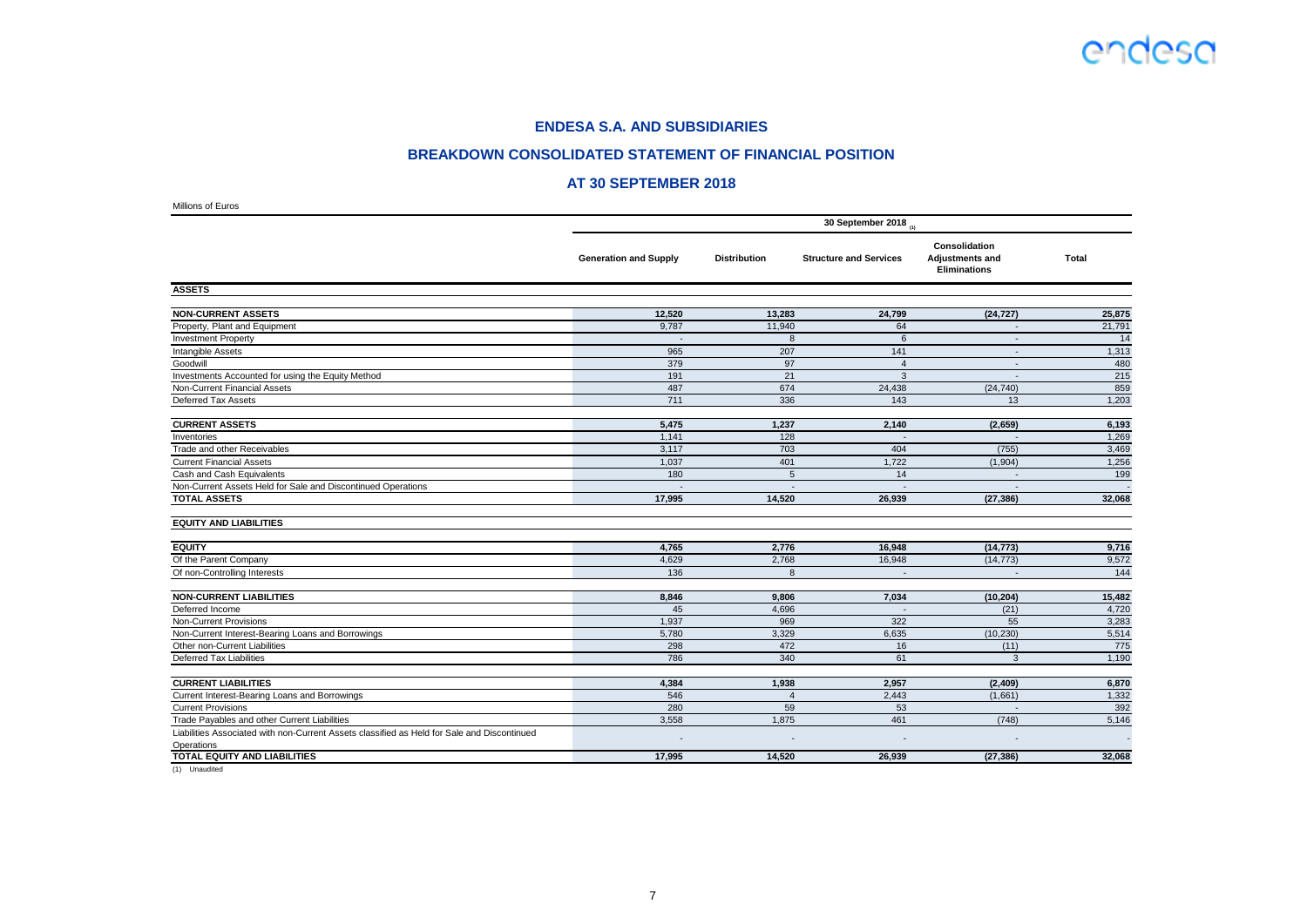#### **BREAKDOWN CONSOLIDATED STATEMENT OF FINANCIAL POSITION**

#### **AT 31 DECEMBER 2017**

| Millions of Euros                                                                           |                              |                     |                                 |                                                                |              |
|---------------------------------------------------------------------------------------------|------------------------------|---------------------|---------------------------------|----------------------------------------------------------------|--------------|
|                                                                                             |                              |                     | 31 December 2017 <sub>(1)</sub> |                                                                |              |
|                                                                                             | <b>Generation and Supply</b> | <b>Distribution</b> | <b>Structure and Services</b>   | Consolidation<br><b>Adjustments and</b><br><b>Eliminations</b> | <b>Total</b> |
| <b>ASSETS</b>                                                                               |                              |                     |                                 |                                                                |              |
| <b>NON-CURRENT ASSETS</b>                                                                   | 12,936                       | 13,149              | 25,134                          | (25, 712)                                                      | 25,507       |
| Property, Plant and Equipment                                                               | 9,779                        | 11,881              | 68                              | (1)                                                            | 21,727       |
| <b>Investment Property</b>                                                                  |                              | $\overline{2}$      | $\overline{7}$                  | $\overline{\phantom{a}}$                                       | 9            |
| Intangible Assets                                                                           | 864                          | 181                 | 151                             | $\overline{\phantom{a}}$                                       | 1,196        |
| Goodwill                                                                                    | 379                          | 76                  | $\overline{4}$                  | $\sim$                                                         | 459          |
| Investments Accounted for using the Equity Method                                           | 186                          | 19                  | ÷.                              | $\sim$                                                         | 205          |
| Non-Current Financial Assets                                                                | 1,078                        | 665                 | 24,759                          | (25, 733)                                                      | 769          |
| Deferred Tax Assets                                                                         | 650                          | 325                 | 145                             | 22                                                             | 1,142        |
| <b>CURRENT ASSETS</b>                                                                       | 4,387                        | 1,319               | 1,977                           | (2, 153)                                                       | 5,530        |
| Inventories                                                                                 | 1,191                        | 76                  |                                 |                                                                | 1,267        |
| Trade and other Receivables                                                                 | 2,647                        | 956                 | 478                             | (981)                                                          | 3,100        |
| <b>Current Financial Assets</b>                                                             | 366                          | 281                 | 1,289                           | (1, 172)                                                       | 764          |
| Cash and Cash Equivalents                                                                   | 183                          | 6                   | 210                             |                                                                | 399          |
| Non-Current Assets Held for Sale and Discontinued Operations                                |                              |                     |                                 |                                                                |              |
| <b>TOTAL ASSETS</b>                                                                         | 17,323                       | 14,468              | 27,111                          | (27, 865)                                                      | 31,037       |
| <b>EQUITY AND LIABILITIES</b>                                                               |                              |                     |                                 |                                                                |              |
| <b>EQUITY</b>                                                                               | 4.350                        | 2.328               | 17.367                          | (14, 812)                                                      | 9,233        |
| Of the Parent Company                                                                       | 4,218                        | 2,323               | 17,367                          | (14, 812)                                                      | 9,096        |
| Of non-Controlling Interests                                                                | 132                          | 5                   | $\sim$                          | $\overline{\phantom{a}}$                                       | 137          |
| <b>NON-CURRENT LIABILITIES</b>                                                              | 8,526                        | 10,076              | 6,572                           | (10, 905)                                                      | 14,269       |
| Deferred Income                                                                             | 50                           | 4,704               |                                 | (24)                                                           | 4,730        |
| <b>Non-Current Provisions</b>                                                               | 1,889                        | 1.020               | 369                             | 104                                                            | 3,382        |
| Non-Current Interest-Bearing Loans and Borrowings                                           | 5,694                        | 3,564               | 6,133                           | (10, 977)                                                      | 4,414        |
| Other non-Current Liabilities                                                               | 193                          | 450                 | 13                              | (10)                                                           | 646          |
| Deferred Tax Liabilities                                                                    | 700                          | 338                 | 57                              | $\overline{2}$                                                 | 1,097        |
| <b>CURRENT LIABILITIES</b>                                                                  | 4,447                        | 2,064               | 3,172                           | (2, 148)                                                       | 7,535        |
| Current Interest-Bearing Loans and Borrowings                                               | 319                          | $\overline{4}$      | 1,823                           | (1, 168)                                                       | 978          |
| <b>Current Provisions</b>                                                                   | 309                          | 60                  | 55                              | $\overline{1}$                                                 | 425          |
| Trade Payables and other Current Liabilities                                                | 3,819                        | 2.000               | 1,294                           | (981)                                                          | 6,132        |
| Liabilities Associated with non-Current Assets classified as Held for Sale and Discontinued |                              |                     |                                 |                                                                |              |
| Operations<br>TOTAL EQUITY AND LIABILITIES                                                  | 17,323                       | 14,468              | 27,111                          | (27, 865)                                                      | 31,037       |

(1) Audited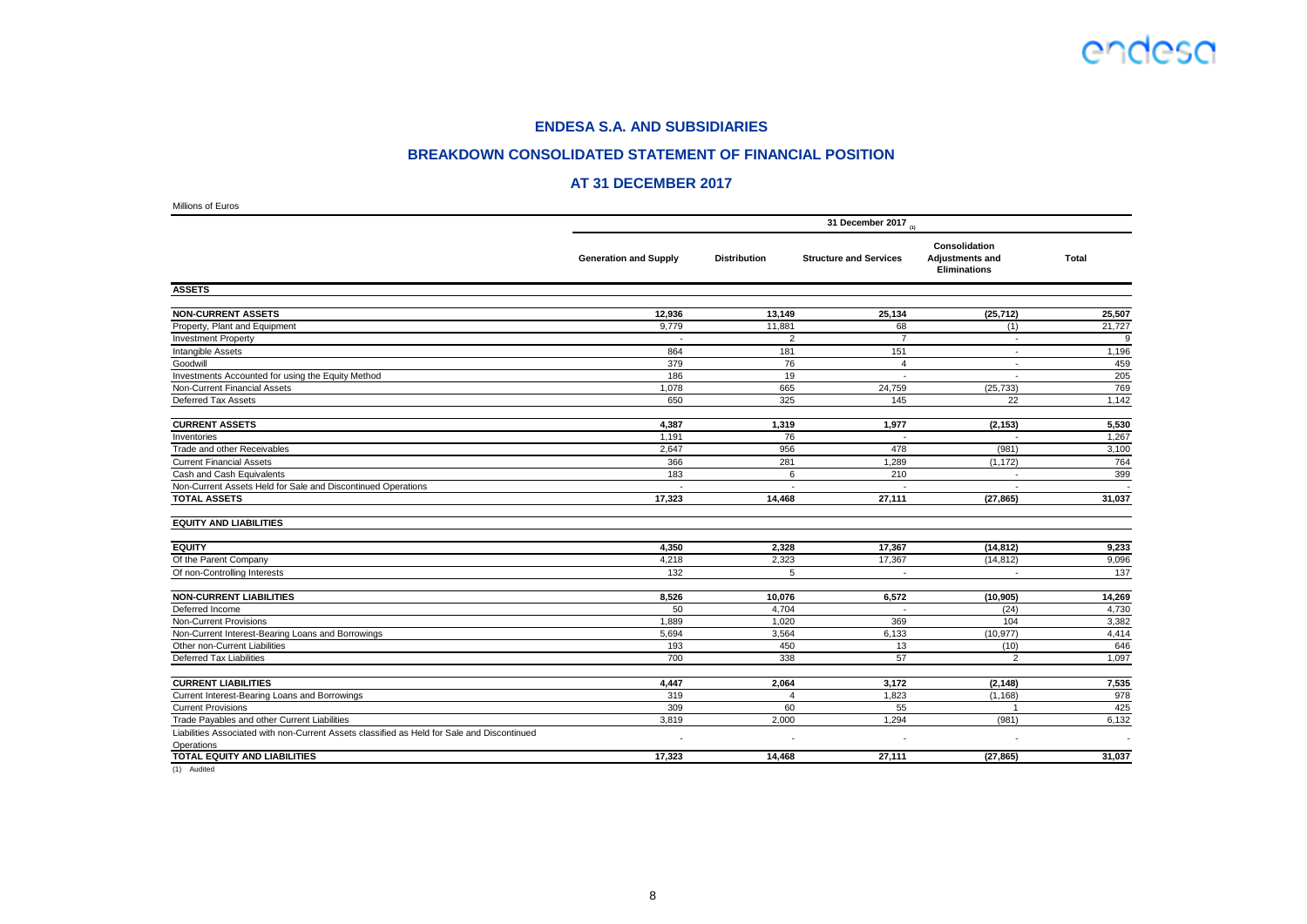#### **BREAKDOWN CONSOLIDATED INCOME STATEMENT**

#### **FOR THE PERIOD JANUARY - SEPTEMBER 2018**

Millions of Euros

|                                                                        | 30 September 2018 (1)        |                     |                               |                                                                       |              |  |  |
|------------------------------------------------------------------------|------------------------------|---------------------|-------------------------------|-----------------------------------------------------------------------|--------------|--|--|
|                                                                        | <b>Generation and Supply</b> | <b>Distribution</b> | <b>Structure and Services</b> | <b>Consolidation</b><br><b>Adjustments and</b><br><b>Eliminations</b> | <b>Total</b> |  |  |
| <b>INCOME</b>                                                          | 13,442                       | 2,069               | 431                           | (589)                                                                 | 15,353       |  |  |
| Revenue                                                                | 12.896                       | 1.874               | 417                           | (537)                                                                 | 14,650       |  |  |
| <b>Other Operating Revenues</b>                                        | 546                          | 195                 | 14                            | (52)                                                                  | 703          |  |  |
| PROCUREMENTS AND SERVICES                                              | (11,010)                     | (145)               | (60)                          | 133                                                                   | (11,082)     |  |  |
| Power Purchased                                                        | (3,599)                      | (2)                 | $\sim$                        | $\omega$                                                              | (3,601)      |  |  |
| Cost of Fuel Consumed                                                  | (1,627)                      | $\overline{a}$      | $\sim$                        | $\overline{\phantom{a}}$                                              | (1,627)      |  |  |
| <b>Transmission Costs</b>                                              | (4, 154)                     | (2)                 | $\sim$                        | $\sim$                                                                | (4, 156)     |  |  |
| Other Variable Procurements and Services                               | (1,630)                      | (141)               | (60)                          | 133                                                                   | (1,698)      |  |  |
| <b>CONTRIBUTION MARGIN</b>                                             | 2,432                        | 1,924               | 371                           | (456)                                                                 | 4,271        |  |  |
| Self-Constructed Assets                                                | 33                           | 102                 | 10                            | $\sim$                                                                | 145          |  |  |
| Personnel Expenses                                                     | (396)                        | (191)               | (129)                         | 12                                                                    | (704)        |  |  |
| Other Fixed Operating Expenses                                         | (789)                        | (315)               | (258)                         | 441                                                                   | (921)        |  |  |
| <b>GROSS PROFIT FROM OPERATIONS (EBITDA)</b>                           | 1,280                        | 1,520               | (6)                           | (3)                                                                   | 2,791        |  |  |
| Depreciation and Amortisation, and Impairment Losses                   | (653)                        | (461)               | (33)                          | $\blacksquare$                                                        | (1, 147)     |  |  |
| PROFIT FROM OPERATIONS (EBIT)                                          | 627                          | 1,059               | (39)                          | (3)                                                                   | 1,644        |  |  |
| <b>NET FINANCIAL PROFIT / (LOSS)</b>                                   | (124)                        | (59)                | 77                            | $\overline{\phantom{a}}$                                              | (106)        |  |  |
| Financial Income                                                       | 19                           | 5                   | 327                           | (322)                                                                 | 29           |  |  |
| <b>Financial Expense</b>                                               | (140)                        | (64)                | (251)                         | 322                                                                   | (133)        |  |  |
| Net Exchange Differences                                               | (3)                          | $\blacksquare$      | $\overline{1}$                | $\overline{\phantom{a}}$                                              | (2)          |  |  |
| Net Profit / (Loss) of Companies Accounted for using the Equity Method | 21                           | $\overline{4}$      | 3                             |                                                                       | 28           |  |  |
| Gains / (Losses) from other Investments                                | $\sim$                       | $\omega$            | 324                           | (324)                                                                 | $\sim$       |  |  |
| Gains / (Losses) on Disposal of Assets                                 | (27)                         | 3                   | (3)                           | $\sim$                                                                | (27)         |  |  |
| <b>PROFIT / (LOSS) BEFORE TAX</b>                                      | 497                          | 1,007               | 362                           | (327)                                                                 | 1,539        |  |  |
| Income Tax Expense                                                     | (97)                         | (237)               | (7)                           | $\overline{1}$                                                        | (340)        |  |  |
| PROFIT AFTER TAX FOR THE PERIOD FROM CONTINUING OPERATIONS             | 400                          | 770                 | 355                           | (326)                                                                 | 1,199        |  |  |
| PROFIT AFTER TAX FOR THE PERIOD FROM DISCONTINUED OPERATIONS           | $\blacksquare$               | $\blacksquare$      | $\overline{\phantom{a}}$      | $\blacksquare$                                                        |              |  |  |
| PROFIT FOR THE PERIOD                                                  | 400                          | 770                 | 355                           | (326)                                                                 | 1,199        |  |  |
| Parent Company                                                         | 394                          | 770                 | 355                           | (326)                                                                 | 1,193        |  |  |
| Non-Controlling Interests                                              | 6                            | $\sim$              | $\sim$                        | $\sim$                                                                | 6            |  |  |
|                                                                        |                              |                     |                               |                                                                       |              |  |  |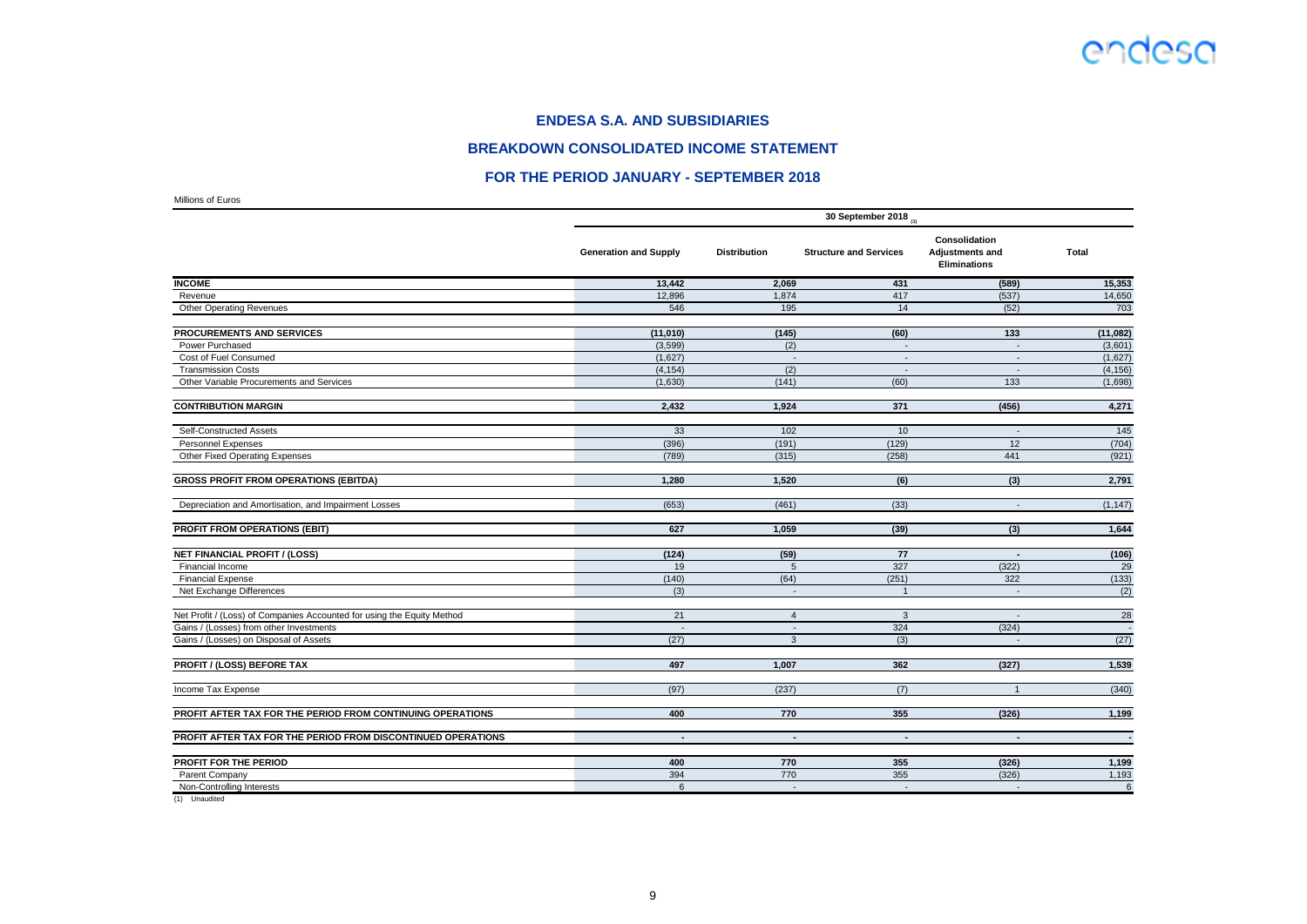#### **BREAKDOWN CONSOLIDATED INCOME STATEMENT**

#### **FOR THE PERIOD JANUARY - SEPTEMBER 2017**

Millions of Euros

|                                                                        | 30 September 2017 $_{(1)}$   |                     |                               |                                                                       |                 |  |  |
|------------------------------------------------------------------------|------------------------------|---------------------|-------------------------------|-----------------------------------------------------------------------|-----------------|--|--|
|                                                                        | <b>Generation and Supply</b> | <b>Distribution</b> | <b>Structure and Services</b> | <b>Consolidation</b><br><b>Adjustments and</b><br><b>Eliminations</b> | <b>Total</b>    |  |  |
| <b>INCOME</b>                                                          | 13,049                       | 1,923               | 409                           | (557)                                                                 | 14,824          |  |  |
| Revenue                                                                | 12,837                       | 1,737               | 395                           | (520)                                                                 | 14,449          |  |  |
| <b>Other Operating Revenues</b>                                        | 212                          | 186                 | 14                            | (37)                                                                  | 375             |  |  |
| PROCUREMENTS AND SERVICES                                              | (10, 916)                    | (113)               | 85                            | 126                                                                   | (10, 818)       |  |  |
| Power Purchased                                                        | (3,680)                      | $\sim$              | $\sim$                        | $\sim$                                                                | (3,680)         |  |  |
| Cost of Fuel Consumed                                                  | (1,653)                      | $\blacksquare$      | $\sim$                        | $\sim$                                                                | (1,653)         |  |  |
| <b>Transmission Costs</b>                                              | (4, 193)                     | $\sim$              | $\overline{\phantom{a}}$      | $\sim$                                                                | (4, 193)        |  |  |
| Other Variable Procurements and Services                               | (1, 390)                     | (113)               | 85                            | 126                                                                   | (1, 292)        |  |  |
| <b>CONTRIBUTION MARGIN</b>                                             | 2,133                        | 1,810               | 494                           | (431)                                                                 | 4,006           |  |  |
| Self-Constructed Assets                                                | 25                           | 108                 | 15                            | $\sim$                                                                | 148             |  |  |
| Personnel Expenses                                                     | (353)                        | (200)               | (131)                         | 11                                                                    | (673)           |  |  |
| Other Fixed Operating Expenses                                         | (755)                        | (330)               | (265)                         | 417                                                                   | (933)           |  |  |
| <b>GROSS PROFIT FROM OPERATIONS (EBITDA)</b>                           | 1,050                        | 1,388               | 113                           | (3)                                                                   | 2,548           |  |  |
| Depreciation and Amortisation, and Impairment Losses                   | (598)                        | (436)               | (38)                          | $\sim$                                                                | (1,072)         |  |  |
| PROFIT FROM OPERATIONS (EBIT)                                          | 452                          | 952                 | 75                            | (3)                                                                   | 1,476           |  |  |
| <b>NET FINANCIAL PROFIT / (LOSS)</b>                                   | (71)                         | (71)                | 48                            | $\overline{\phantom{a}}$                                              | (94)            |  |  |
| Financial Income                                                       | 34                           | $\overline{7}$      | 322                           | (324)                                                                 | 39              |  |  |
| <b>Financial Expense</b>                                               | (136)                        | (78)                | (245)                         | 324                                                                   | (135)           |  |  |
| Net Exchange Differences                                               | 31                           | $\blacksquare$      | (29)                          | $\sim$                                                                | $\overline{2}$  |  |  |
| Net Profit / (Loss) of Companies Accounted for using the Equity Method | 15                           | 3                   | $\overline{\phantom{a}}$      | $\sim$                                                                | $\overline{18}$ |  |  |
| Gains / (Losses) from other Investments                                | $\sim$                       | $\mathbf{1}$        | 349                           | (349)                                                                 | $\overline{1}$  |  |  |
| Gains / (Losses) on Disposal of Assets                                 | (18)                         | $\overline{7}$      | $\overline{4}$                | $\sim$                                                                | (7)             |  |  |
| PROFIT / (LOSS) BEFORE TAX                                             | 378                          | 892                 | 476                           | (352)                                                                 | 1,394           |  |  |
| Income Tax Expense                                                     | (61)                         | (212)               | (31)                          | $\overline{2}$                                                        | (302)           |  |  |
| PROFIT AFTER TAX FOR THE PERIOD FROM CONTINUING OPERATIONS             | 317                          | 680                 | 445                           | (350)                                                                 | 1,092           |  |  |
| PROFIT AFTER TAX FOR THE PERIOD FROM DISCONTINUED OPERATIONS           | $\overline{\phantom{a}}$     | $\sim$              | $\overline{\phantom{a}}$      | $\sim$                                                                | $\sim$          |  |  |
| PROFIT FOR THE PERIOD                                                  | 317                          | 680                 | 445                           | (350)                                                                 | 1,092           |  |  |
| Parent Company                                                         | 310                          | 680                 | 445                           | (350)                                                                 | 1,085           |  |  |
| Non-Controlling Interests                                              | $\overline{7}$               | $\sim$              | $\sim$                        | $\overline{a}$                                                        | $\overline{7}$  |  |  |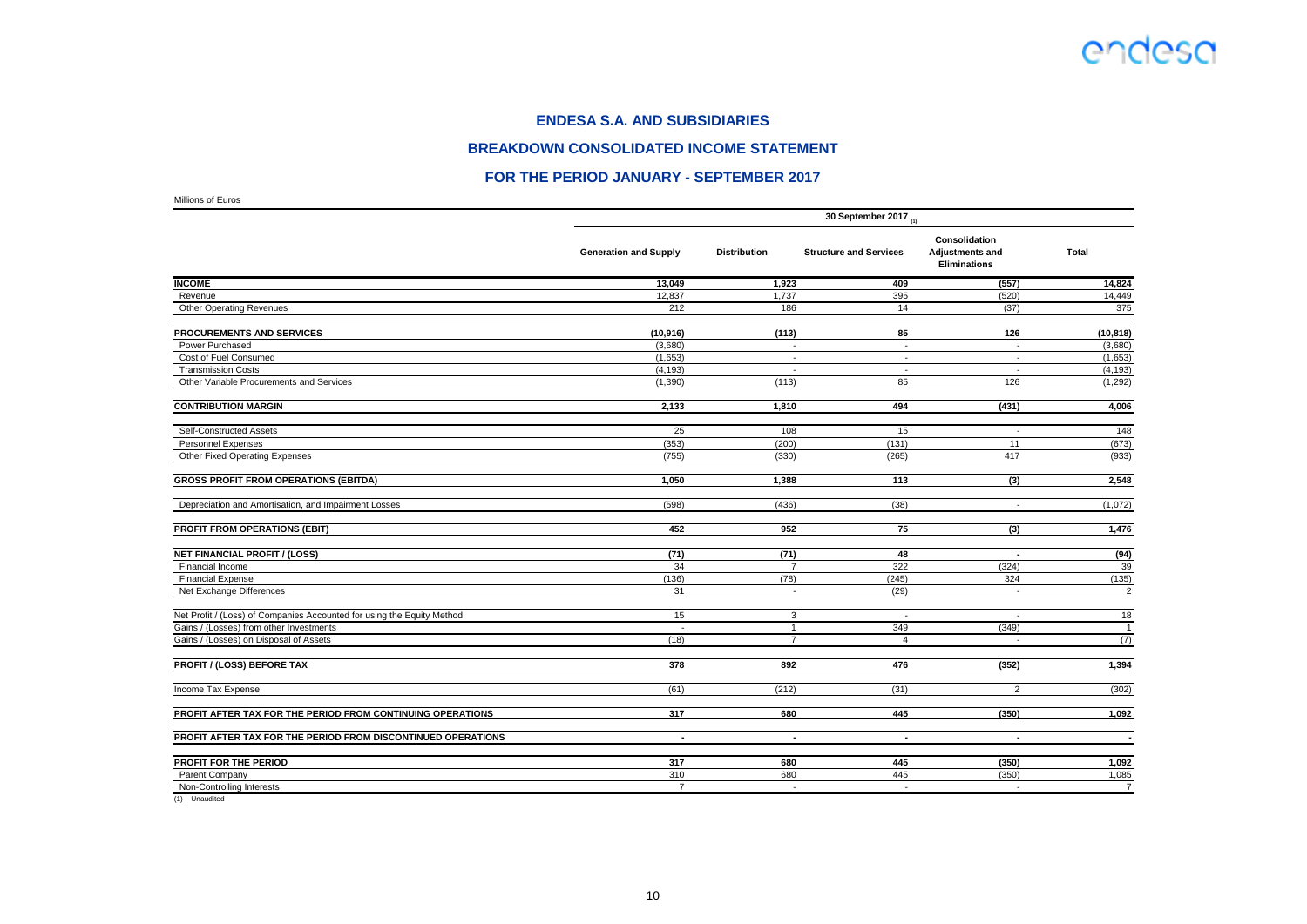# **ENDESA, S.A. and Subsidiaries**

# **Consolidated Management Report for the period January-September 2018**

(Translation from the original issued in Spanish. In the event of discrepancy, the Spanishlanguage version prevails)

Madrid, 5 November 2018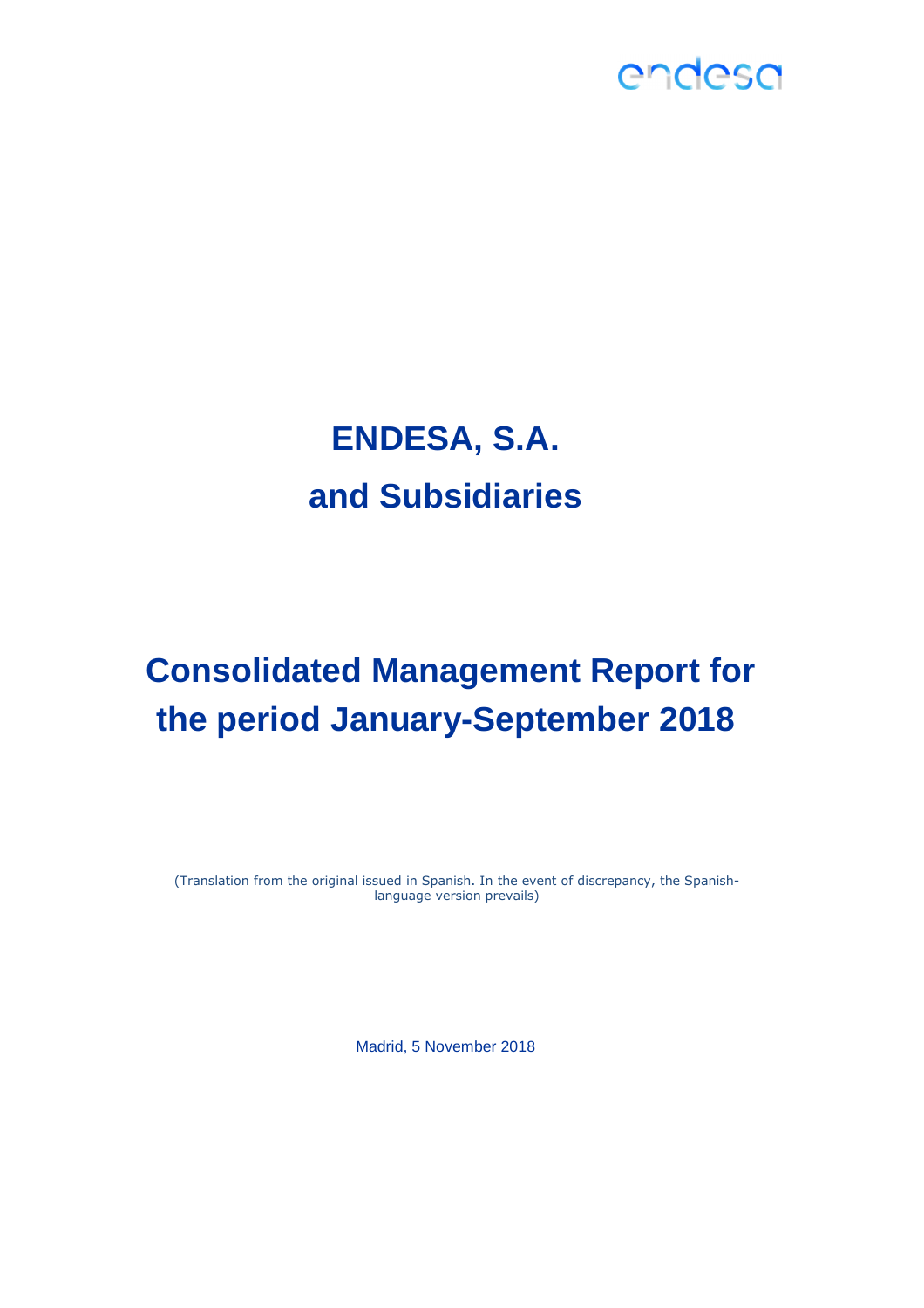### **ENDESA, S.A. AND SUBSIDIARIES CONSOLIDATED MANAGEMENT REPORT FOR THE PERIOD JANUARY-SEPTEMBER 2018**

### **Contents.**

| <b>APPENDIX II - Alternative Performance Measures</b>                                                                                                    |
|----------------------------------------------------------------------------------------------------------------------------------------------------------|
| APPENDIX III - Effect on the Consolidated Statement of Financial Position at 1 January 2018                                                              |
| APPENDIX IV - Impact on the Consolidated Financial Statements for the nine-month period<br>ended on 30 September 2018 from the Changes in the Accounting |
|                                                                                                                                                          |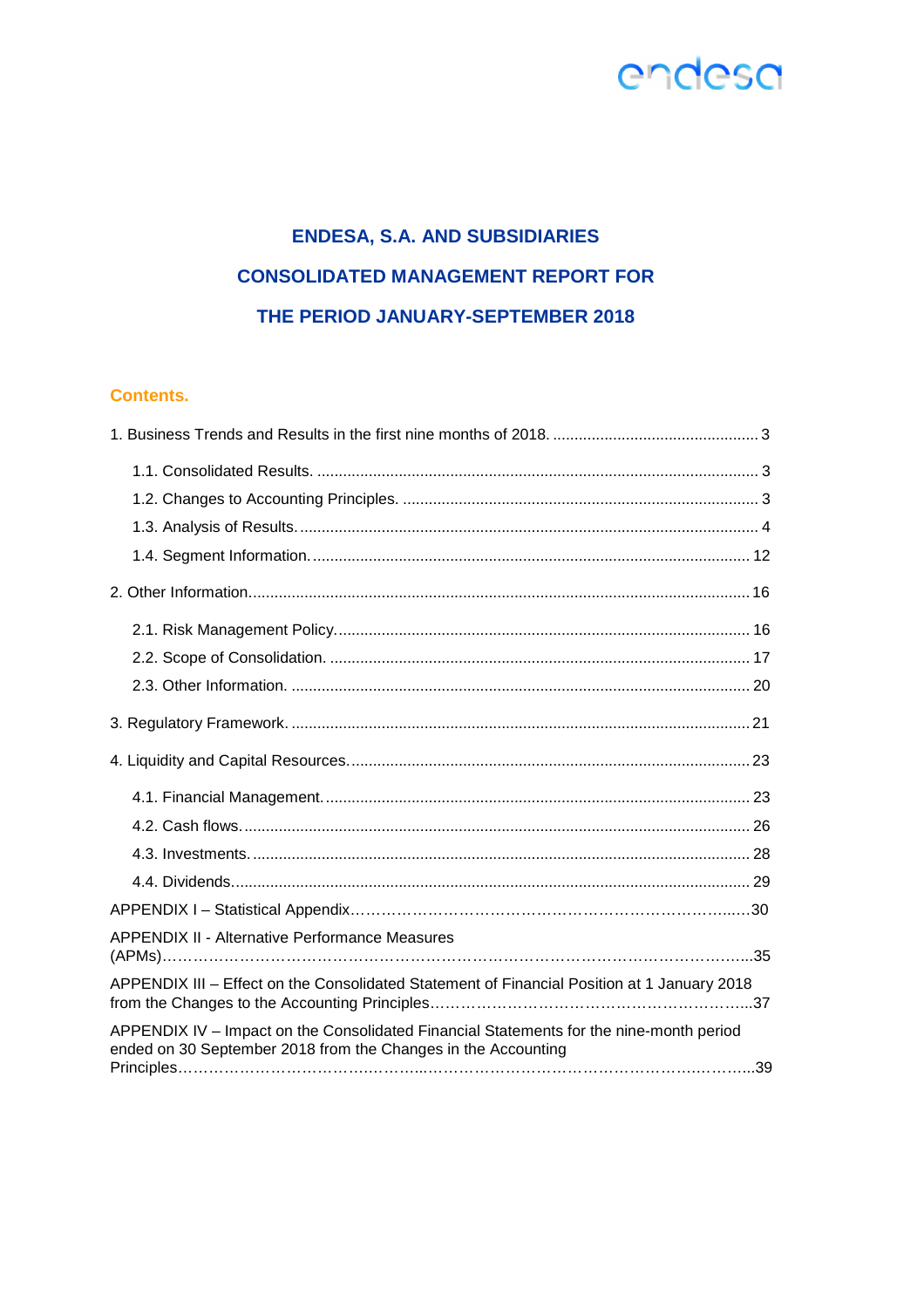### **ENDESA, S.A. AND SUBSIDIARIES**

### **CONSOLIDATED MANAGEMENT REPORT FOR**

### **THE PERIOD JANUARY-SEPTEMBER 2018**

### **1. Business Trends and Results in the first nine months of 2018.**

#### **1.1. Consolidated Results.**

**ENDESA reported net income of Euros 1.193 million (+10%) in the nine-month period ended 30 September 2018** 

ENDESA reported net income of Euros 1,193 million in the first nine months of 2018, an increase of 10% from Euros 1,085 million reported in the first nine months of 2017.

The table below presents the distribution of net income amongst ENDESA's businesses during the first nine months of 2018 and its variation compared with the same period in the previous year (see Section 1.4. Segment Information in this Consolidated Management Report):

| Millions of Euros        |                             |                             |        |                            |  |  |  |  |
|--------------------------|-----------------------------|-----------------------------|--------|----------------------------|--|--|--|--|
|                          | Net Income                  |                             |        |                            |  |  |  |  |
|                          | January - September<br>2018 | January - September<br>2017 | % Var. | % contribution<br>to total |  |  |  |  |
| Generation and Supply    | 394                         | 310                         | 27.1   | 33.0                       |  |  |  |  |
| <b>Distribution</b>      | 770                         | 680                         | 13.2   | 64.5                       |  |  |  |  |
| Structure and Others (1) | 29                          | 95                          | (69.5) | 2.5                        |  |  |  |  |
| <b>TOTAL</b>             | 1,193                       | 1.085                       | 10.0   | 100.0                      |  |  |  |  |

(1) Structure, Services and Adjustments.

#### **1.2. Changes to Accounting Principles.**

Appendix III of this Consolidated Management Report includes the effect on the Consolidated Statement of Financial Position at 1 January 2018 from the changes as a result of the application of IFRS 9 "Financial Instruments" and IFRS 15 "Revenue from Contracts with Customers".

As a result of the implementation of IFRS 9 "Financial instruments", ENDESA has applied an impairment model based on the expected loss method.

As a result of the first application of IFRS 15 "Revenue from Contracts with Customers", ENDESA has capitalised under non-current assets the incremental costs of obtaining these contracts with customers that, up to 1 January 2018, had been recognised in the Consolidated Statement of Financial Position.

This asset is depreciated systematically depending on the average expected useful life of the contracts with customers associated with these costs, which, on that date, varies between 1.4 years to 9 years.

With regard to the transition alternative adopted in the first-time application of both standards, ENDESA has opted for retroactive application with the accumulated impact of the initial application at 1 January 2018.

Appendix IV of this Consolidated Management Report includes a breakdown of the impact of the application of IFRS 9 "Financial Instruments" and IFRS 15 "Revenue from Contracts with Customers" in the Consolidated Financial Statements for the nine-month period ended 30 September 2018.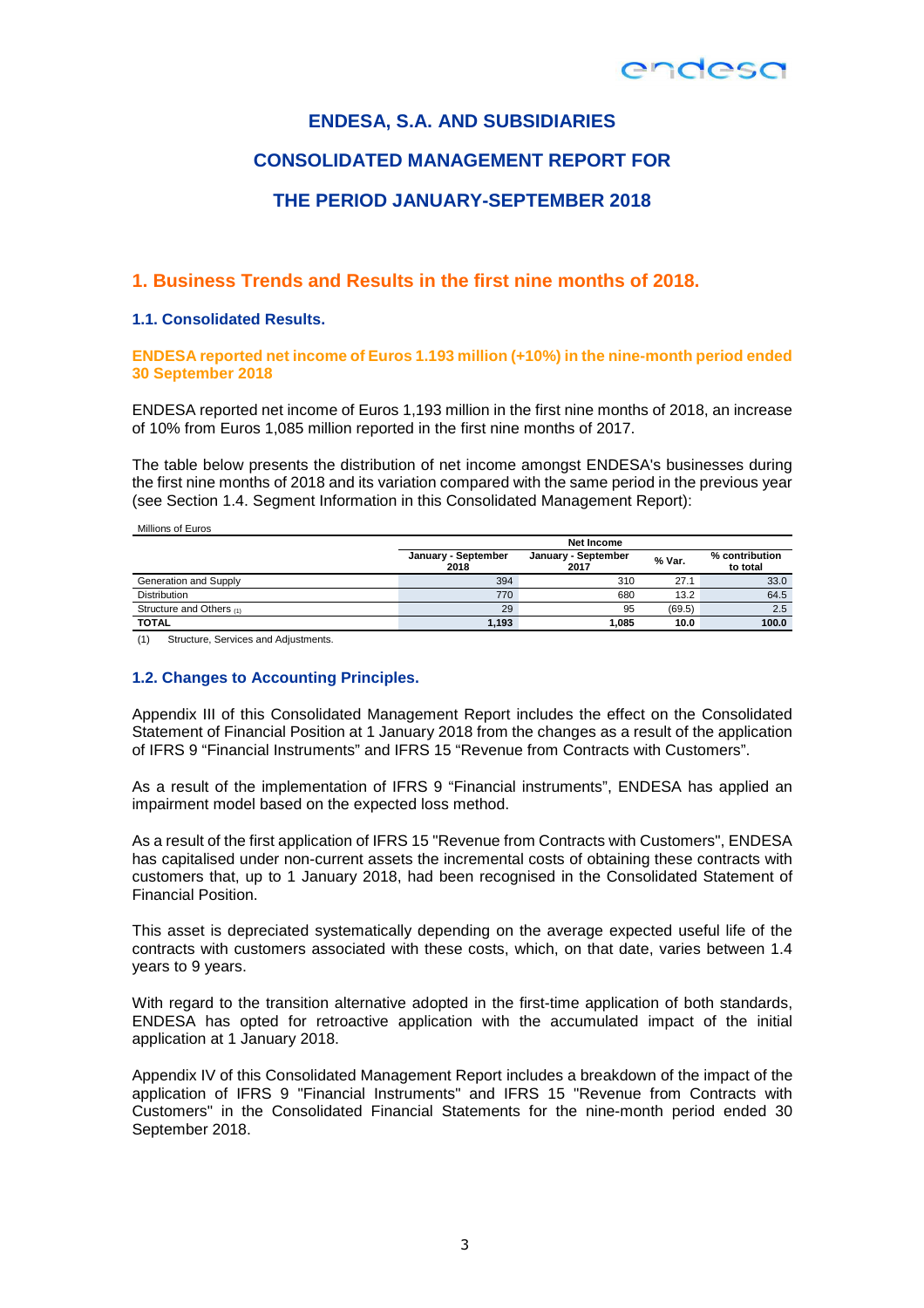

#### **1.3. Analysis of Results.**

The table below presents the detail of the most relevant figures in ENDESA's Consolidated Income Statement in the first nine months of 2018 and its variation compared with the same period in the previous year:

| Millions of Euros         |                             |                                 |                   |        |  |  |  |  |  |
|---------------------------|-----------------------------|---------------------------------|-------------------|--------|--|--|--|--|--|
|                           |                             | <b>Most significant figures</b> |                   |        |  |  |  |  |  |
|                           | January - September<br>2018 | January - September<br>2017     | <b>Difference</b> | % Var. |  |  |  |  |  |
| Income                    | 15,353                      | 14.824                          | 529               | 3.6    |  |  |  |  |  |
| Contribution margin       | 4.271                       | 4.006                           | 265               | 6.6    |  |  |  |  |  |
| EBITDA $(1)$              | 2,791                       | 2.548                           | 243               | 9.5    |  |  |  |  |  |
| EBIT $(2)$                | .644                        | 1.476                           | 168               | 11.4   |  |  |  |  |  |
| Net financial gain/(loss) | (106)                       | (94)                            | (12)              | 12.8   |  |  |  |  |  |
| Profit/(loss) before tax  | .539                        | .394                            | 145               | 10.4   |  |  |  |  |  |
| Net gain/(loss)           | .193                        | .085                            | 108               | 10.0   |  |  |  |  |  |

(1) EBITDA = Income - Procurements and Services + Self-constructed assets - Personnel Expenses - Other Fixed Operating Expenses.

(2) EBIT = EBITDA - Depreciation and amortisation, and impairment losses.

EBITDA amounted to Euros 2,791 million (+9.5%) in the first nine months of 2018. To analyse the performance during the period, the following factors must be taken into account:

- The decrease in power purchase costs (-2.1%) and fuel consumption (-1.6%) due mainly to lower thermal and nuclear output in the period, despite the increase in the cumulative arithmetic price in the wholesale electricity market (Euros 55.4/MWh; +10.1%).
- The Euros 142 million reduction in the expense recognised in January-September 2017 in relation to the Social Bonus in accordance with Order ETU/929/2017, of 28 September 2017, which implements the ruling handed down on the obligation to repay, with a charge to the electricity system, all the amounts paid by ENDESA, S.A. in relation to the Social Bonus in 2015 and 2016.
- The variation or Euros 109 million in regulated income from the distribution activity in January-September 2018, according to the methodology defined in Royal Decree 1048/2013, of 27 December 2013.

EBIT in the first nine months of 2018 increased by 11.4% year-on-year to Euros 1,644 million, mainly as a result of the 9.5% increase in EBITDA.

#### **1.3.1. Income.**

Millions of Euros

Income in the nine months of 2018 totalled Euros 15,353 million, Euros 529 million (+3.6%) higher than income posted in the first nine months of the previous year.

The table below presents the detail of income in the first nine months of 2018 and its variation compared with the same period in the previous year:

|                        | Income                              |                                      |                   |        |  |
|------------------------|-------------------------------------|--------------------------------------|-------------------|--------|--|
|                        | January - September<br>$2018_{(1)}$ | January - September<br>2017 $_{(1)}$ | <b>Difference</b> | % Var. |  |
| Revenue from Sales     | 14.650                              | 14.449                               | 201               |        |  |
| Other operating income | 703                                 | 375                                  | 328               | 87.5   |  |
| <b>TOTAL</b>           | 15,353                              | 14.824                               | 529               | 3.6    |  |

(1) See the Consolidated Income Statements for the nine-month periods ended 30 September 2018 and 2017.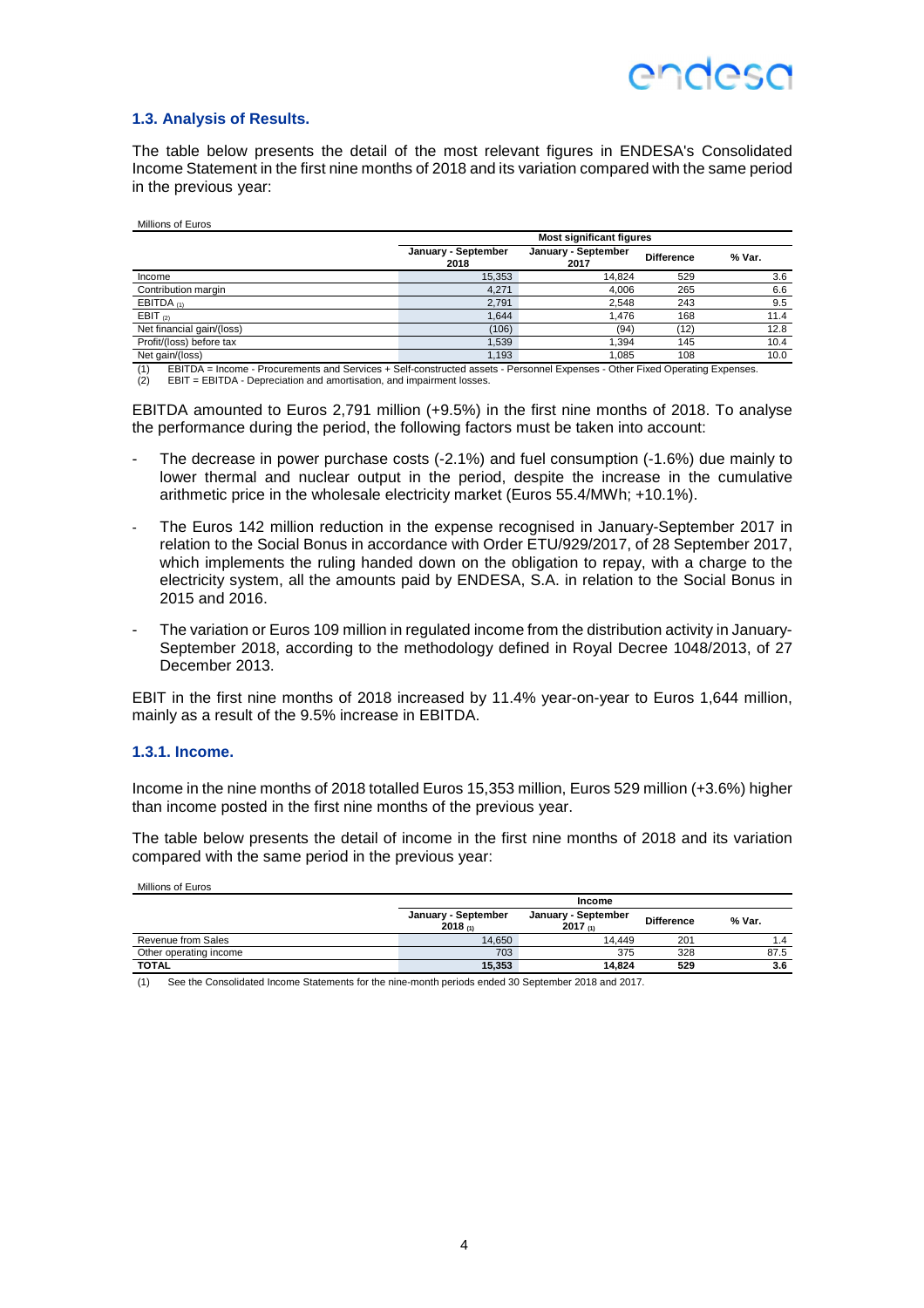#### **Market Situation.**

In the first nine months of 2018, electricity demand trends were as follows:

- Total mainland electricity demand rose by 0.9% year-on-year (+1.1% adjusted for working days and temperature).
- The accumulated electricity demand in Non-mainland territories (TNP) closed out the first nine-months of 2018 with a 1.7% increase in the Balearic Islands and a 0.7% decrease in the Canary Islands compared with the same period the previous year (+1.1% and -0.7% respectively, adjusted for the effect of working days and temperature).

January-September 2018 saw higher prices, where the cumulative arithmetic price on the wholesale electricity market was Euros 55.4/MWh (+10.1%) mainly due to the increase in carbon dioxide (CO2) emission rights and changes in commodity prices.

The cumulative contribution of renewable energies to total mainland production in the period was 39.1% (35.7% in the first nine months of 2017).

In this environment:

- ENDESA's mainland electricity production during the first nine months of 2018 was 45,912 GWh, 5.1% lower than the first nine months of the previous year, as detailed: combined cycle plants (3,907 GWh, -33.2%), coal-fired power plants (13,972 GWh, -12.0%), nuclear power plants (18,458 GWh, -7.6%), renewable and cogeneration plants (2,711 GWh, +8.0%) and hydroelectric plants (6,864 GWh, + 63.5%).
- Non-mainland Territories (TNP) generation was 9,636 GWh (-2.1%).
- Nuclear and renewable technologies, including hydroelectrical, accounted for 50.5% of ENDESA's generation mix, compared with 81.7% for the rest of the sector (45.8% and 77.0% respectively in the first nine months of 2017).

At 30 September 2018, ENDESA held the following electricity market shares:

- 24.2% in mainland generation.
- 43.7% in electricity distribution.
- 33.6% in sale of electricity.

In the first nine months of 2018 conventional gas demand was up by 6.0% year-on-year, and at 30 September 2018 ENDESA had a market share of 16.2% in gas sales to customers in the deregulated market.

#### **Sales.**

The table below presents the detail of ENDESA sales in the first nine months of 2018 and its variation compared with the same period in the previous year: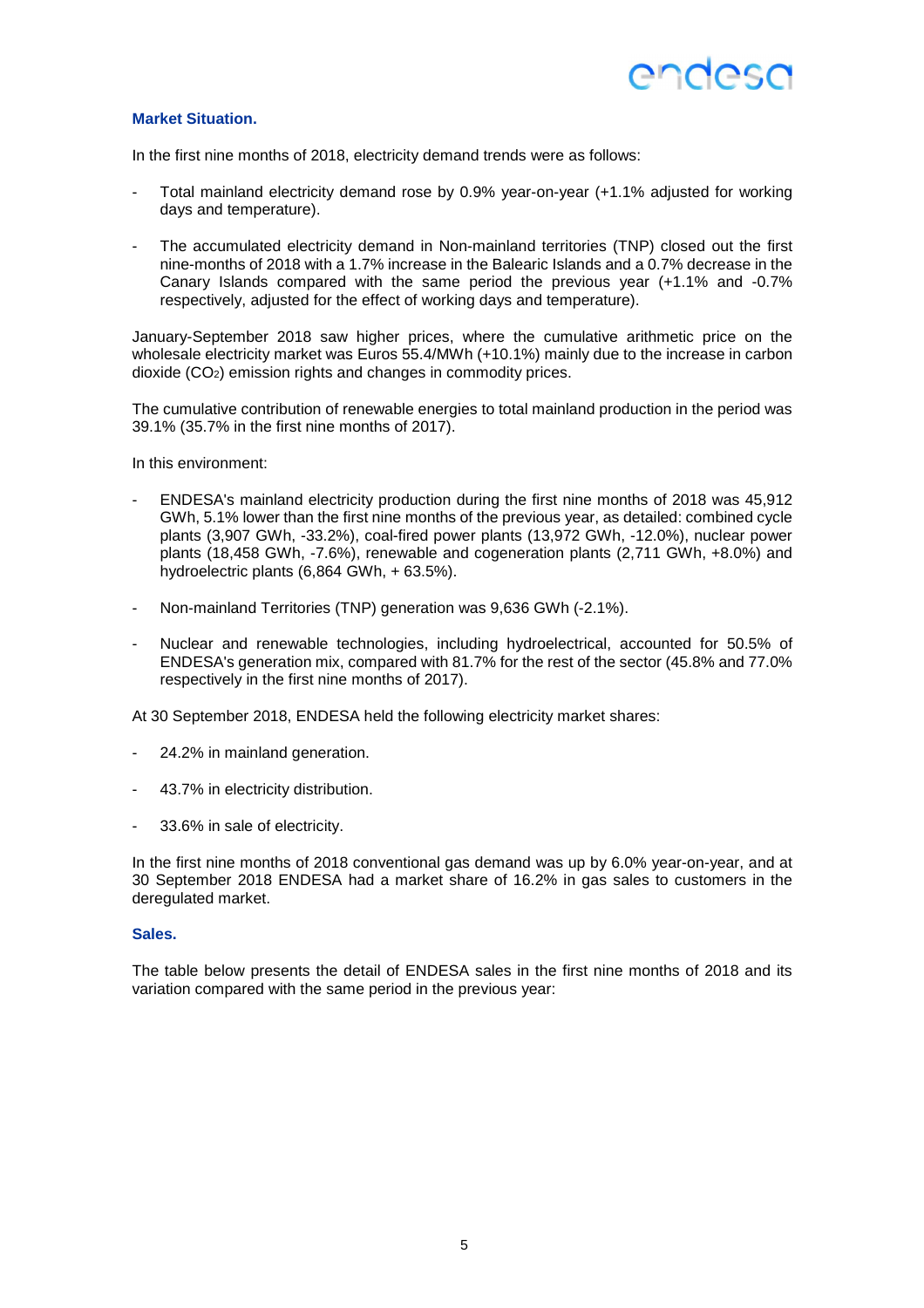## Andesa

#### Millions of Euros

|                                                      | <b>Sales</b>                    |                                 |                   |        |  |  |
|------------------------------------------------------|---------------------------------|---------------------------------|-------------------|--------|--|--|
|                                                      | January -<br>September 2018 (1) | January -<br>September 2017 (1) | <b>Difference</b> | % Var. |  |  |
| <b>Electricity sales</b>                             | 10.684                          | 10.830                          | (146)             | (1.3)  |  |  |
| Deregulated market sales - Spain                     | 6.255                           | 6.354                           | (99)              | (1.6)  |  |  |
| Deregulated market sales - European other than Spain | 749                             | 780                             | (31)              | (4.0)  |  |  |
| Sales at regulated prices                            | 1,761                           | 1.845                           | (84)              | (4.6)  |  |  |
| Wholesale market sales                               | 850                             | 835                             | 15                | 1.8    |  |  |
| Non-mainland Territories (TNP) compensations         | 989                             | 933                             | 56                | 6.0    |  |  |
| Other electricity sales                              | 80                              | 83                              | (3)               | (3.6)  |  |  |
| Gas sales                                            | 1.825                           | 1.597                           | 228               | 14.3   |  |  |
| Regulated revenue from electricity distribution      | 1.650                           | 1.541                           | 109               | 7.1    |  |  |
| Other sales and services rendered                    | 491                             | 481                             | 10                | 2.1    |  |  |
| <b>TOTAL</b>                                         | 14.650                          | 14.449                          | 201               | 1.4    |  |  |

(1) See the Consolidated Income Statements for the nine-month periods ended 30 September 2018 and 2017.

#### **Electricity sales to customers on the deregulated market.**

At 30 September 2018, ENDESA had 5,670,236 electricity customers in the deregulated market, a 1.4% increase on numbers at 31 December 2017, as per the following breakdown:

- 4,593,538 (-0.2%) in the Spanish mainland market.
- 814,051 (+3.4%) in the Non-mainland territories (TNP) market.
- 262,647 (+28.3%) in deregulated European markets outside Spain.

ENDESA sold a net total of 58,686 GWh to these customers in the first nine months of 2018, a 6.5% decrease on the same period in 2017, as per the following breakdown:

- 51,332 GWh (-6.1%) in the Spanish deregulated market.
- 7,354 GWh (-9.4%) in deregulated European markets other than Spain.

In economic terms, sales on the deregulated market in the first nine months of 2018 totalled Euros 7,004 million (-1.8%), with the following breakdown:

- Sales in the Spanish deregulated market totalled Euros 6,255 million, Euros 99 million down on the figure for the previous year (-1.6%) due mainly to the lower number of physical units sold.
- Revenue from sales to deregulated European markets other than Spain totalled Euros 749 million, down by Euros 31 million (-4.0%) year on year, due mainly to the lower volume of electricity sold in Portugal, Germany and the Netherlands due to changes in the customer mix.

#### **Electricity sales at a regulated price.**

In the nine-month period ended 30 September 2018:

- ENDESA sold 9,331 GWh to customers via its Supplier of Reference under the regulated price, which is down 3.7% on January-September 2017.
- These sales entailed an income of Euros 1,761 million, which is 4.6% lower than the figure in the first nine months of 2017, mainly as a result of the drop in physical units sold.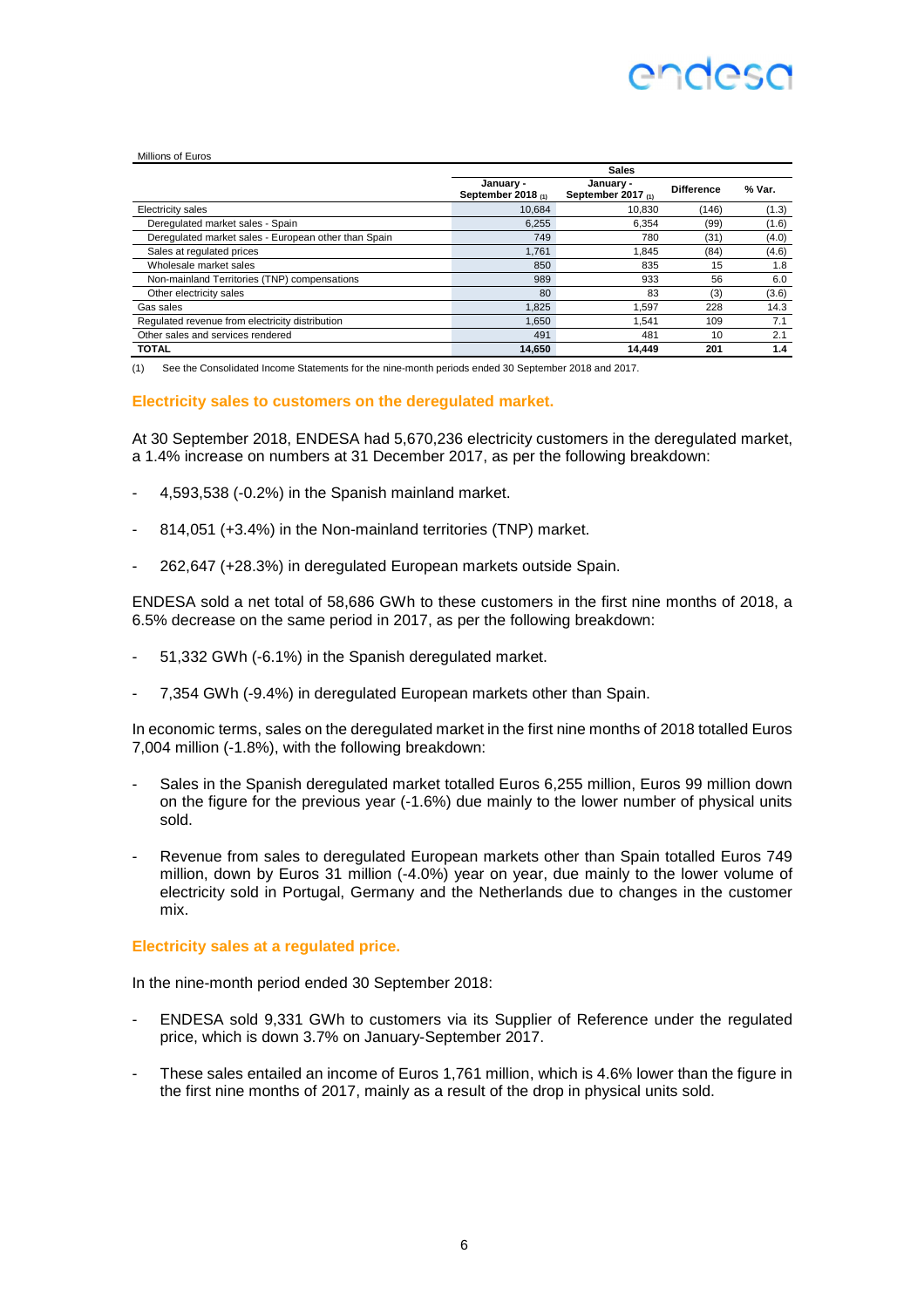## ANNASA

#### **Gas sales.**

At 30 September 2018 ENDESA had 1,594,356 gas customers in the deregulated market, a 2.2% increase on numbers at 31 December 2017:

- 235,204 (-4.5%) in the regulated market.
- 1,359,152 (+3.4%) in the deregulated market.

ENDESA sold 61,433 GWh to customers in the natural gas market in the first nine months of 2018, which represents an increase of 4.2% on the 2017 figure.

Revenue from gas sales totalled Euros 1.825 million in the first nine months of 2018, up Euros 228 million (+14.3%) on the figure for the first nine months of 2017, as follows:

- Gas sales in the Spanish deregulated market totalled Euros 1,767 million, which is Euros 225 million more than the year-ago figure (+14.6%) due mainly to the higher sales prices.
- Revenue from gas sales to customers at regulated prices totalled Euros 58 million, which is Euros 3 million more than the year-ago figure (+5.5%) due mainly to the higher number of physical units sold.

#### **Non-mainland Territories (TNP) Generation Compensations.**

Compensations in January-September 2018 for the extra-costs of non-mainland generation totalled Euros 989 million, up by Euros 56 million (+6.0) compared with the same period in the previous year, due mainly to the rise in fuel prices brought about by the evolution of commodity prices.

#### **Electricity Distribution.**

ENDESA distributed 88,620 GWh of power in the Spanish market in the first nine months of 2018, a year-on-year decrease of 0.3%.

Revenue from regulated distribution activities in the first nine months of 2018 totalled Euros 1,650 million, up Euros 109 million (+7.1%) on the first nine months of 2017, due mainly to the application of the methodology deriving from Royal Decree 1048/2013, of 27 December 2013.

#### **Other Operating Income.**

Millions of Euros

The table below presents the detail of other operating income in the first nine months of 2018 and its variation compared with the same period in the previous year:

| <b>IVIIIIIUIIS ULEUIUS</b>        | Other operating income         |                                |                   |        |  |  |
|-----------------------------------|--------------------------------|--------------------------------|-------------------|--------|--|--|
|                                   | January - September<br>2018(1) | January - September<br>2017(n) | <b>Difference</b> | % Var. |  |  |
| Changes in fuel stock derivatives | 455                            | 120                            | 335               | 279.2  |  |  |
| Grants released to income         | 127                            | 133                            | (6)               | (4.5)  |  |  |
| Trading rights                    | 30                             | 35                             | (5                | (14.3) |  |  |
| Other                             | 91                             | 87                             |                   | 4.6    |  |  |
| <b>TOTAL</b>                      | 703                            | 375                            | 328               | 87.5   |  |  |

(1) See the Consolidated Income Statements for the nine-month periods ended 30 September 2018 and 2017.

In January-September 2018, other operating income amounted to Euros 703 million, an increase of Euros 328 million (+87.5%) over the same period of the previous year, mainly as a result of the increase of Euros 335 million (+279.2%) in income from the valuation and settlement of energy derivatives due to the performance of the valuation and settlement of gas and electricity derivatives that is partly offset by the Euros 173 million increase (+102.4%) in expenses for the same item, recognised under Other Variable Procurements and Services.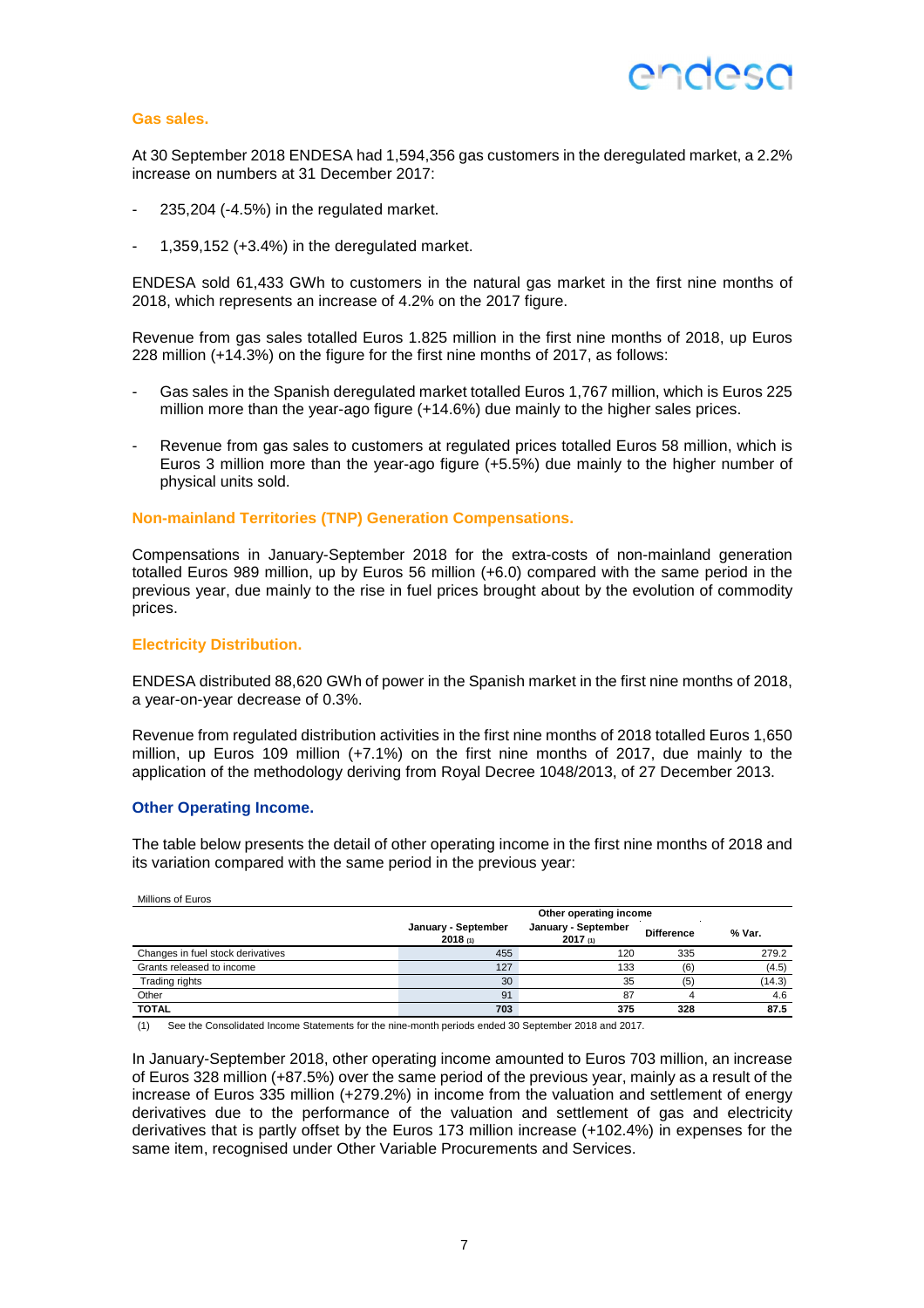

#### **1.3.2. Operating Expenses.**

Operating expenses in January-September 2018 amounted to Euros 13,854 million, which is 2.7% higher compared to the same period the previous year.

The table below presents the detail of operating expenses in the first nine months of 2018 and its variation compared with the same period in the previous year:

| Millions of Euros                                    |                                   |                                      |                   |        |  |  |  |  |
|------------------------------------------------------|-----------------------------------|--------------------------------------|-------------------|--------|--|--|--|--|
|                                                      |                                   | <b>Operating expenses</b>            |                   |        |  |  |  |  |
|                                                      | January -<br>September 2018 $(n)$ | January -<br>September 2017 $_{(1)}$ | <b>Difference</b> | % Var. |  |  |  |  |
| <b>Procurements and Services</b>                     | 11.082                            | 10.818                               | 264               | 2.4    |  |  |  |  |
| Energy purchased                                     | 3,601                             | 3.680                                | (79)              | (2.1)  |  |  |  |  |
| Fuel consumption                                     | 1,627                             | 1.653                                | (26)              | (1.6)  |  |  |  |  |
| Transmission expenses                                | 4,156                             | 4.193                                | (37)              | (0.9)  |  |  |  |  |
| Other variable procurements and services             | 1,698                             | 1.292                                | 406               | 31.4   |  |  |  |  |
| Personnel expenses                                   | 704                               | 673                                  | 31                | 4.6    |  |  |  |  |
| Other fixed operating expenses                       | 921                               | 933                                  | (12)              | (1.3)  |  |  |  |  |
| Depreciation and amortisation, and impairment losses | 1.147                             | 1.072                                | 75                | 7.0    |  |  |  |  |
| <b>TOTAL</b>                                         | 13.854                            | 13.496                               | 358               | 2.7    |  |  |  |  |

(1) See the Consolidated Income Statements for the nine-month periods ended 30 September 2018 and 2017.

#### **Procurements and Services (variable costs).**

Procurements and services (variable costs) totalled Euros 11,082 million in the first nine months of 2018, 2.4% more than in the same period last year.

The performance of these costs for the first nine months of 2018 was:

- Power purchase costs and fuel consumption fell by Euros 105 million (-2.0%) due mainly to lower thermal and nuclear output in the period, despite the increase in the cumulative arithmetic price in the wholesale electricity market (Euros 55.4/MWh; +10.1%).
- Other variable procurements and services totalled Euros 1,698 million, up Euros 406 million (+31.4%) year-on-year. This change can be attributed in large part to:
	- o The increase of Euros 173 million (+102.4%) in expenses relating to energy derivatives, offset in part by a Euros 335 million increase in income in this connection (+279.2%), which is recognised under Other operating income, mainly due to changes in the valuation and settlement of gas and electricity derivatives.
	- o The Euros 142 million reduction in the expense recognised in January-September 2017 in relation to the Social Bonus in accordance with Order ETU/929/2017, of 28 September 2017, which implements the ruling handed down on the obligation to repay, with a charge to the electricity system, all the amounts paid by ENDESA, S.A. in relation to the Social Bonus in 2015 and 2016.
	- $\circ$  The Euros 53 million increase in the cost of CO<sub>2</sub> emission rights, despite the drop in thermal output, as a result of the increase in market prices.
	- o The Euros 50 million decrease as a result of the capitalisation of incremental costs incurred in acquiring customer contracts from 1 January 2018 onwards (see Section 1.2. Changes in Accounting Principles of this Consolidated Management Report).
	- o The Euros 20 million increase in the cost of value added services, as a result of the rise in billing corresponding to this activity (Euros 29 million).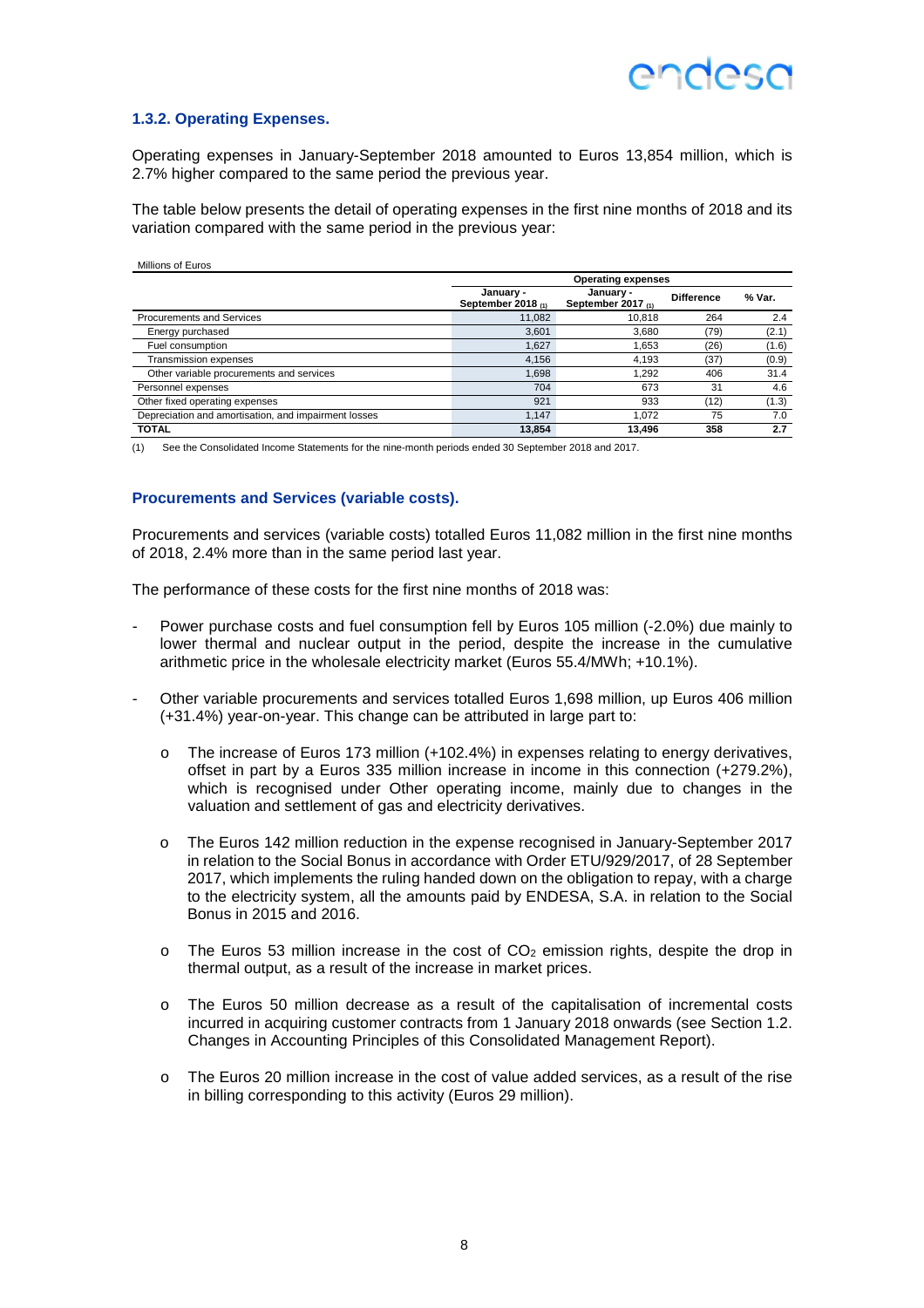### ANNASO

#### **Personnel and other fixed operating expenses (fixed costs).**

Fixed costs amounted to Euros 1,625 million in the first nine months of 2018, a year-on-year increase of Euros 19 million (+1.2%).

The table below presents the detail of fixed costs in the first nine months of 2018 and its variation compared with the same period in the previous year:

Millions of Euros

|                                                                                                           | <b>Fixed costs</b>             |                                |                   |        |  |  |
|-----------------------------------------------------------------------------------------------------------|--------------------------------|--------------------------------|-------------------|--------|--|--|
|                                                                                                           | January - September<br>2018(n) | January - September<br>2017(1) | <b>Difference</b> | % Var. |  |  |
| Personnel expenses                                                                                        | 704                            | 673                            | 31                | 4.6    |  |  |
| Other fixed operating expenses                                                                            | 921                            | 933                            | (12)              | (1.3)  |  |  |
| <b>TOTAL</b>                                                                                              | 1.625                          | 1.606                          | 19                |        |  |  |
| (1)<br>See the Cancelidated Income Statements for the pine menth periods anded 20 September 2019 and 2017 |                                |                                |                   |        |  |  |

See the Consolidated Income Statements for the nine-month periods ended 30 September 2018 and 2017.

#### **Personnel expenses.**

Personnel expenses in January-September 2018 amounted to Euros 704 million, rising by Euros 31 million (+4.6%) compared to the same period the previous year.

In the first nine months of 2018 and 2017 personnel expenses were affected by the development of the update of the provisions for current workforce reduction plans and contract suspension agreements (Euros 3 million and Euros 16 million, both positive, respectively), and provisions allocated to redundancy plans, compensations and other tax and labour risks (Euros 28 million and Euros 2 million, respectively).

Stripping out these two effects, personnel expenses for the first nine months of 2018 would have decreased by Euros 8 million (-1.2%), due mainly to the reduction of the average workforce by 183 employees (-1.9%).

#### **Other fixed operating expenses.**

Other fixed operating expenses in January-September 2018 were Euros 921 million, a decrease of Euros 12 million (-1.3%) compared with the same period in the previous year, primarily as a result of the reduction in fines and taxes other than income tax for the amount of Euros 16 million.

Excluding these effects, other fixed operating expenses in the first nine months of 2018 would have increased by Euros 4 million (+0.5%) compared with the same period in the previous year.

#### **Depreciation and amortisation, and impairment losses**

The table below presents the detail of depreciation and amortisation, and impairment losses at ENDESA sales in the first nine months of 2018 and its variation compared with the same period in the previous year:

| Millions of Euros                                                      |                                |                                                      |                   |        |
|------------------------------------------------------------------------|--------------------------------|------------------------------------------------------|-------------------|--------|
|                                                                        |                                | Depreciation and amortisation, and impairment losses |                   |        |
|                                                                        | January - September<br>2018(1) | January - September<br>2017 $_{(1)}$                 | <b>Difference</b> | % Var. |
| Provision for the depreciation of property, plant and equipment        | 909                            | 873                                                  | 36                | 4.1    |
| Impairment of property, plant and equipment and investment<br>property |                                | (15)                                                 | 15                | N/A    |
| Provision for the amortisation of intangible assets                    | 160                            | 113                                                  | 47                | 41.6   |
| Provision for impairment losses on intangible assets                   |                                |                                                      |                   | N/A    |
| Provisions for bad debts and Other                                     | 79                             | 101                                                  | (22)              | (21.8) |
| <b>TOTAL</b>                                                           | 1.147                          | 1.072                                                | 75                | 7.0    |

(1) See the Consolidated Income Statements for the nine-month periods ended 30 September 2018 and 2017.

The following factors must be taken into account when looking at depreciation and amortisation charges for the first nine months of 2018: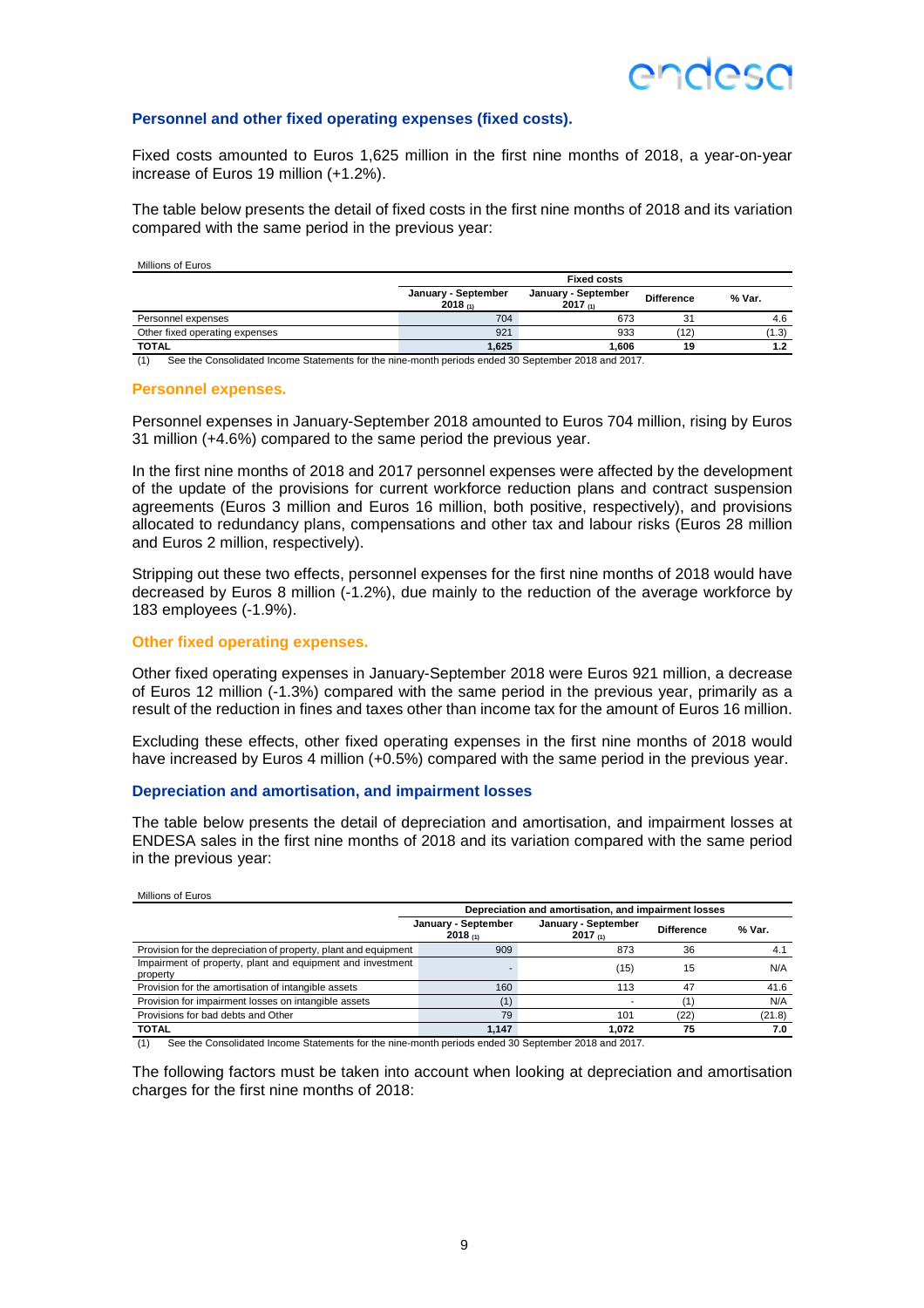- The capitalisation, from 1 January 2018, in accordance with IFRS 15 "Revenue from Contracts with Customers, of the incremental costs incurred in the acquisition of customer contracts under Non-current assets on the Consolidated Statement of Financial Position, andthe impairment of financial assets in accordance with IFRS 9 "Financial instruments", recognises Euros 48 million increase in depreciation and amortisation costs related to this item (see Section 1.2. Changes in Accounting Principles of this Consolidated Management Report).
- During the period January-September 2017, there was also a reversal of losses due to the impairment of tangible fixed assets endowed in previous years on certain plots, amounting to Euros 15 million.

Excluding the effects described in the paragraphs above, depreciation and amortisation and impairment losses in the first nine months of 2018 would have increased by Euros 12 million (+1.1%) compared to the same period in the previous year.

#### **1.3.3. Net financial Gain/(loss).**

The net financial result in the first nine months of 2018 and 2017 was negative for the amount of Euros 106 million and Euros 94 million, respectively.

The table below presents the detail of net financial profit/(loss) in the first nine months of 2018 and its variation compared with the same period in the previous year:

|--|

|                          | Net financial gain/(loss) $_{(1)}$ |                                |                   |         |  |  |  |
|--------------------------|------------------------------------|--------------------------------|-------------------|---------|--|--|--|
|                          | January - September<br>2018(2)     | January - September<br>2017(2) | <b>Difference</b> | % Var.  |  |  |  |
| Financial income         | 29                                 | 39                             | (10)              | (25.6)  |  |  |  |
| Financial expenses       | (133)                              | (135)                          |                   | (1.5)   |  |  |  |
| Net exchange differences | (2)                                |                                | (4                | (200.0) |  |  |  |
| <b>TOTAL</b>             | (106)                              | (94)                           | (12)              | 12.8    |  |  |  |

(1) Net financial gain/(loss) = Financial income - Financial expense + Net exchange differences.

(2) See the Consolidated Income Statements for the nine-month periods ended 30 September 2018 and 2017.

In the first nine months of 2018, net financial expense totalled Euros 104 million, up Euros 8 million (+8.3%) year on year.

In the first nine months of 2018, net exchange differences were negative for the amount of Euros 2 million (Euros 2 million, positive, in the first nine months of 2017).

The following effects should be considered when examining net financial expense:

- In both periods there was an update in the provisions associated with the obligations derived from the current workforce reduction plans and contract suspension agreements and the dismantling of facilities, as well as the impairment of financial assets in accordance with IFRS 9 "Financial instruments" (see Section 1.2. Changes in the Accounting Principles of this Consolidated Management Report) for a net amount of Euros 10 million, negative, in the first nine months of 2018 and Euros 2 million, positive, in the first nine months of 2017.
- In January-September 2018 additional financial income of Euros 7 million was recognised for financial income associated with the adjustment of interest for financing the deficit of income in regulated activities in Spain in 2013 (see Section 3. Regulatory Framework of this Consolidated Management Report) and in January-September 2017 in relation to the Supreme Court ruling on the enforcement of the judgement filed by ENDESA and with regard to the Social Bonus for the amount of Euros 6 million.

Without considering the impacts described in the previous paragraphs, net financial expense would have decreased by Euros 3 million (-2.9%) due to the combination of the following factors (see Section 4.1. Financial Management of this Consolidated Management Report):

The lower average cost of gross financial debt, which has gone from 2.2% in January-September 2017 to 1.9% in January-September 2018, which has offset;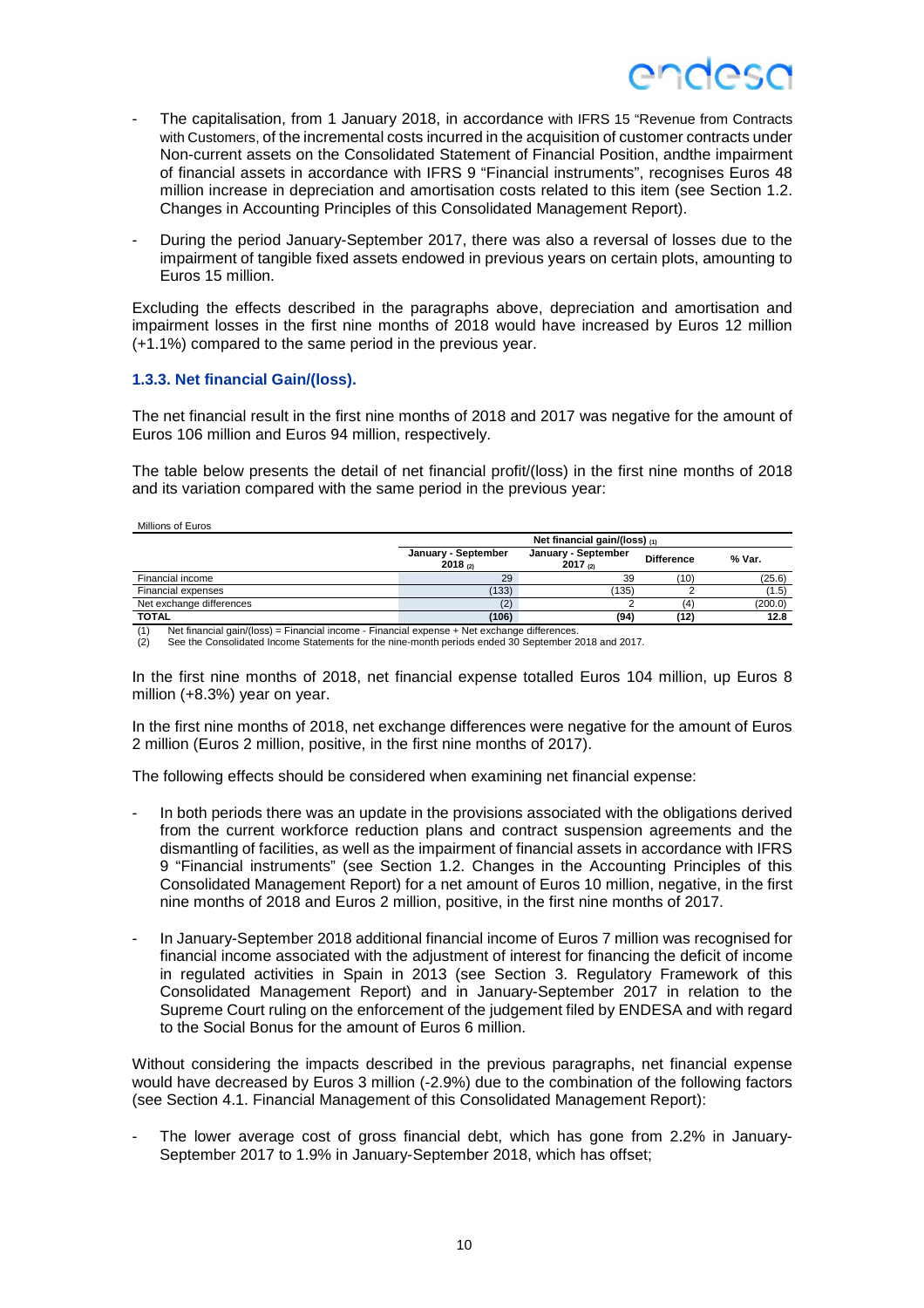### ANNASO

The increase in average gross debt of both periods, which went from Euros 6,088 million in January-September 2017 to Euros 6,666 million in January-September 2018.

#### **1.3.4. Net Profit/(loss) of Companies Accounted for using the Equity Method.**

In the first nine months of 2018, the net result of companies accounted for using the equity method was Euros 28 million compared to Euros 18 million, both positive, in the first nine months of 2017, as follows:

#### Millions of Euros

|                                                                  | Net profit/(loss) of companies accounted for using the equity<br>method |                                     |  |  |
|------------------------------------------------------------------|-------------------------------------------------------------------------|-------------------------------------|--|--|
|                                                                  | January - September<br>2018(1)                                          | January - September<br>$2017_{(1)}$ |  |  |
| <b>Associates</b>                                                | 6                                                                       |                                     |  |  |
| Tecnatom, S.A.                                                   |                                                                         | (4)                                 |  |  |
| Gorona del Viento El Hierro, S.A.                                |                                                                         | 3                                   |  |  |
| Other                                                            | 6                                                                       | 3                                   |  |  |
| <b>Joint Ventures</b>                                            | 22                                                                      | 16                                  |  |  |
| Tejo Energia - Produção e Distribução de Energia Eléctrica, S.A. |                                                                         |                                     |  |  |
| Elecgas, S.A.                                                    | 6                                                                       | 6                                   |  |  |
| Pegop - Energía Eléctrica, S.A.                                  | $\overline{2}$                                                          |                                     |  |  |
| Suministradora Eléctrica de Cádiz, S.A.                          | $\overline{2}$                                                          |                                     |  |  |
| Énergie Électrique de Tahhadart, S.A.                            |                                                                         | 5                                   |  |  |
| Nuclenor, S.A.                                                   |                                                                         | (8)                                 |  |  |
| Other                                                            | 4                                                                       | 3                                   |  |  |
| <b>TOTAL</b>                                                     | 28                                                                      | 18                                  |  |  |

(1) See the Consolidated Income Statements for the nine-month periods ended 30 September 2018 and 2017.

#### **1.3.5. Profit/(loss) on Asset Sales.**

In the first nine months of 2018, the sale of assets amounted to Euros 27 million compared to Euros 7 million, both negative, in the first nine months of 2017, the detail being as follows:

#### Millions of Euros

|                                                                    | Profit/(loss) on asset sales   |                                |  |  |
|--------------------------------------------------------------------|--------------------------------|--------------------------------|--|--|
|                                                                    | January - September<br>2018(n) | January - September<br>2017(n) |  |  |
| Proceeds from the sale of investments in group companies and Other |                                |                                |  |  |
| Proceeds from the sale of property, plant and equipment            |                                |                                |  |  |
| Factoring transaction fees                                         | (25)                           | (19)                           |  |  |
| <b>TOTAL</b>                                                       | (27                            |                                |  |  |

(1) See the Consolidated Income Statements for the nine-month period ended 30 September 2018 and 2017.

#### **1.3.6. Income Tax.**

Income tax totalled Euros 340 million in the first nine months of 2018, a year-on-year increase of Euros 38 million (+12.6%).

The effective tax rate in January-September 2018 was 22.1% (21.7% in January-September 2017).

In the first nine months of 2018, this heading of the Consolidated Income Statement includes an amount of Euros 9 million as a result of the inspection carried out by the Tax Agency in relation to Income Tax for 2011 to 2014.

Without considering the effect described in the previous paragraph, the effective rate for the January-September 2018 period would be 21.5%.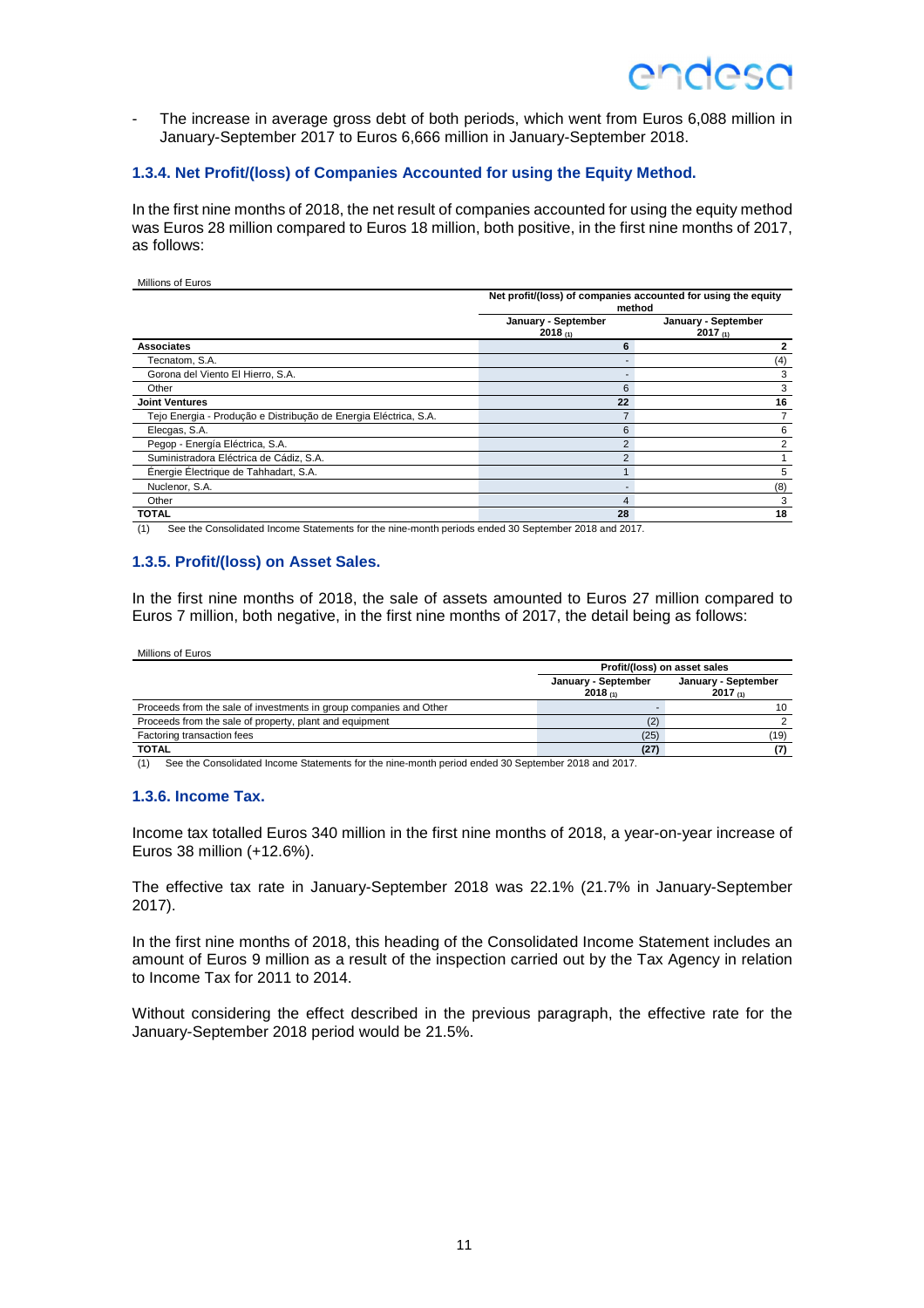### ANNASO

#### **1.3.7. Net Profit/(loss).**

Net profit attributable to the parent company in the first nine months of 2018 stood at Euros 1,193 million, an increase of Euros 108 million year on year (+10.0%).

#### **1.4. Segment Information.**

The table below shows a breakdown of the key figures for ENDESA's businesses in the first nine months of 2018 and 2017:

Millions of Euros

|                                                | January - September 2018 (4)<br>January - September 2017 (4) |                     |                                         |              |                          |                     |                                         |              |
|------------------------------------------------|--------------------------------------------------------------|---------------------|-----------------------------------------|--------------|--------------------------|---------------------|-----------------------------------------|--------------|
|                                                | Generation<br>and Supply                                     | <b>Distribution</b> | <b>Structure</b><br>and<br>others $(3)$ | <b>TOTAL</b> | Generation<br>and Supply | <b>Distribution</b> | <b>Structure</b><br>and<br>others $(3)$ | <b>TOTAL</b> |
| Income                                         | 13.442                                                       | 2.069               | (158)                                   | 15,353       | 13.049                   | 1.923               | (148)                                   | 14,824       |
| Contribution margin                            | 2.432                                                        | 1.924               | (85)                                    | 4.271        | 2.133                    | 1.810               | 63                                      | 4,006        |
| EBITDA $(1)$                                   | 1.280                                                        | 1.520               | (9)                                     | 2.791        | 1.050                    | 1.388               | 110                                     | 2.548        |
| EBIT $(2)$                                     | 627                                                          | 1.059               | (42)                                    | 1.644        | 452                      | 952                 | 72                                      | 1.476        |
| Net financial gain/(loss)                      | (124)                                                        | (59)                | 77                                      | (106)        | (71)                     | (71)                | 48                                      | (94)         |
| Profit/(loss) before tax                       | 497                                                          | 1.007               | 35                                      | 1.539        | 378                      | 892                 | 124                                     | 1,394        |
| Net gain/(loss)<br><b>FRITRA</b><br>$\sqrt{2}$ | 394                                                          | 770                 | 29                                      | 1.193        | 310                      | 680                 | 95                                      | 1.085        |

(1) EBITDA = Income - Procurements and Services + Self-constructed assets - Personnel Expenses - Other Fixed Operating Expenses.

(2) EBIT = EBITDA - Depreciation and amortisation, and impairment losses.<br>(3) Structure, Services and Adjustments.

(3) Structure, Services and Adjustments.<br>
(4) See the Consolidated Income Statem See the Consolidated Income Statements for the nine-month period ended 30 September 2018 and 2017.

#### **1.4.1. Contribution Margin.**

The table below presents the distribution of the sales and other operating income among ENDESA businesses in the nine first months of 2018 and variations compared with the same period of the previous year:

#### Millions of Euros

|                                             | <b>Sales</b>                           |                                        |              |                                           | Other operating income $_{(2)}$               |                                   |                          |                                           |
|---------------------------------------------|----------------------------------------|----------------------------------------|--------------|-------------------------------------------|-----------------------------------------------|-----------------------------------|--------------------------|-------------------------------------------|
|                                             | January -<br>September<br>$2018_{(2)}$ | January -<br>September<br>$2017_{(2)}$ | $\%$<br>Var. | $\frac{9}{6}$<br>contribution<br>to total | January -<br><b>September</b><br>$2018_{(2)}$ | January -<br>September<br>2017(2) | %<br>Var.                | $\frac{9}{6}$<br>contribution<br>to total |
| Generation and Supply                       | 12.896                                 | 12.837                                 | 0.5          | 88.0                                      | 546                                           | 212                               | 157.5                    | 77.7                                      |
| Non-mainland Territories<br>TNP) generation | 1.597                                  | 1.463                                  | 9.2          | 10.9                                      | 5                                             | 6                                 | (16.7)                   | 0.7                                       |
| Other Generation and Supply                 | 12.094                                 | 11.687                                 | 3.5          | 82.6                                      | 541                                           | 206                               | 162.6                    | 77.0                                      |
| Adiustments                                 | (795)                                  | (313)                                  | 154.0        | (5.5)                                     |                                               |                                   | $\overline{\phantom{a}}$ |                                           |
| Distribution                                | 1.874                                  | 1.737                                  | 7.9          | 12.8                                      | 195                                           | 186                               | 4.8                      | 27.7                                      |
| Structure and Others (1)                    | (120)                                  | 125)                                   | (4.0)        | (0.8)                                     | (38)                                          | (23)                              | 65.2                     | (5.4)                                     |
| <b>TOTAL</b>                                | 14.650                                 | 14.449                                 | 1.4          | 100.0                                     | 703                                           | 375                               | 87.5                     | 100.0                                     |

(1) Structure, Services and Adjustments.<br>(2) See the Consolidated Income Statem See the Consolidated Income Statements for the nine-month period ended 30 September 2018 and 2017.

The following table contains a breakdown of procurements and services between ENDESA's Businesses in the first nine months of 2018 and variations compared with the same period of the previous year:

#### Millions of Euros

|                                           | Procurements and services (2)       |                                     |        |                            |  |  |  |
|-------------------------------------------|-------------------------------------|-------------------------------------|--------|----------------------------|--|--|--|
|                                           | January - September<br>$2018_{(3)}$ | January - September<br>$2017_{(3)}$ | % Var. | % contribution<br>to total |  |  |  |
| Generation and Supply                     | 11.010                              | 10.916                              | 0.9    | 99.4                       |  |  |  |
| Non-mainland Territories (TNP) generation | 1.125                               | 931                                 | 20.8   | 10.2                       |  |  |  |
| Other Generation and Supply               | 10.676                              | 10.294                              | 3.7    | 96.3                       |  |  |  |
| Adiustments                               | (791)                               | (309)                               | 156.0  | (7.1)                      |  |  |  |
| <b>Distribution</b>                       | 145                                 | 113                                 | 28.3   | 1.3                        |  |  |  |
| Structure and Others (1)                  | (73)                                | (211)                               | (65.4) | (0.7)                      |  |  |  |
| <b>TOTAL</b>                              | 11.082                              | 10.818                              | 2.4    | 100.0                      |  |  |  |

(1) Structure, Services and Adjustments<br>(2) Procurements and Services = Ener (2) Procurements and Services = Energy Purchases + Fuel Consumption + Transmission Expenses + Other Variable Procurements and **Services** 

(3) See the Consolidated Income Statements for the nine-month period ended 30 September 2018 and 2017.

The following table contains the breakdown of the contribution margin between ENDESA's Businesses in the first nine months of 2018 and variations compared with the same period of the previous year: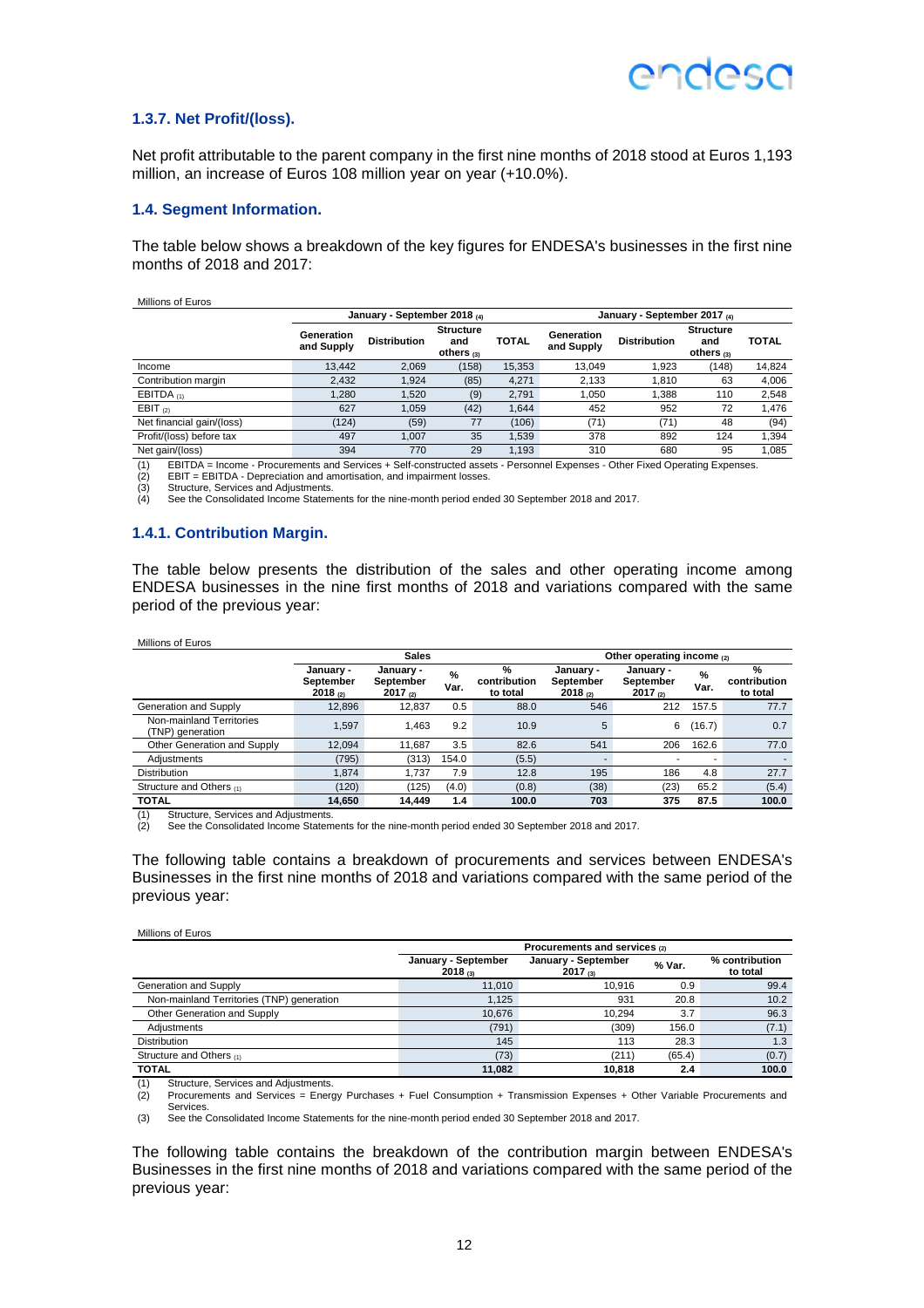#### Millions of Euros

|                                           | Contribution margin $(2)$           |                                     |        |                            |  |  |  |
|-------------------------------------------|-------------------------------------|-------------------------------------|--------|----------------------------|--|--|--|
|                                           | January - September<br>$2018_{(3)}$ | January - September<br>$2017_{(3)}$ | % Var. | % contribution<br>to total |  |  |  |
| Generation and Supply                     | 2.432                               | 2.133                               | 14.0   | 56.9                       |  |  |  |
| Non-mainland Territories (TNP) generation | 477                                 | 538                                 | (11.3) | 11.2                       |  |  |  |
| Other Generation and Supply               | 1.959                               | 1.599                               | 22.5   | 45.8                       |  |  |  |
| Adiustments                               | (4)                                 | (4)                                 |        | (0.1)                      |  |  |  |
| <b>Distribution</b>                       | 1.924                               | 1.810                               | 6.3    | 45.0                       |  |  |  |
| Structure and Others (1)                  | (85)                                | 63                                  | N/A    | (1.9)                      |  |  |  |
| <b>TOTAL</b>                              | 4.271                               | 4.006                               | 6.6    | 100.0                      |  |  |  |

(1) Structure, Services and Adjustments.<br>(2) Contribution margin = Revenue - Pro

(2) Contribution margin = Revenue - Procurements and Services.<br>  $(3)$  See the Consolidated Income Statements for the nine-month

See the Consolidated Income Statements for the nine-month period ended 30 September 2018 and 2017.

#### **Generation and Supply.**

The contribution margin in the Generation and Supply segment in the first nine months of 2018 totalled Euros 2,432 million, up Euros 299 million year on year (+14.0%), due mainly to the following factors:

- − The decrease in power purchase costs (-2.2%) and fuel consumption (-1.6%) due mainly to lower thermal and nuclear output in the period, despite the increase in the cumulative arithmetic price in the wholesale electricity market (Euros 55.4/MWh; +10.1%).
- − The Euros 162 million increase in income and expenses for the valuation of fuel stocks due to changes in the valuation and settlement of gas and electricity derivatives (see Section 1.3.1. Income and 1.3.2. Operating expenses in this Consolidated Management Report).
- − The Euros 53 million increase in the cost of carbon dioxide (CO2) emissions rights, despite the drop in thermal output, as a result of the increase in market prices.
- − The Euros 50 million decrease in costs as a result of the capitalisation of incremental costs under Non-Current Assets of the Consolidated Statement of Financial Position incurred in acquiring customer contracts from 1 January 2018 onwards (see Section 1.2. Changes in Accounting Principles of this Consolidated Management Report).

#### **Distribution.**

The contribution margin in the Distribution segment in the first nine months of 2018 totalled Euros 1,924 million, up Euros 114 million (+6.3%) year on year, due mainly to the remuneration of the distribution activity.

#### **Structure and Others.**

The contribution margin in the Structure and Others segment totalled Euros 85 million, negative, in the first nine months of 2018, down Euros 148 million year on year.

This variation was due mainly to the Euros 142 million reduction in the expense recognised in January-September 2017 in relation to the Social Bonus in accordance with Order ETU/929/2017, of 28 September 2017, which implements the ruling handed down on this subject and confers on the Spanish Markets and Competition Commission ("Comisión Nacional de los Mercados y la Competencia" or CNMC) the obligation to repay all the amounts paid by ENDESA, S.A. in relation to the Social Bonus in 2015 and 2016.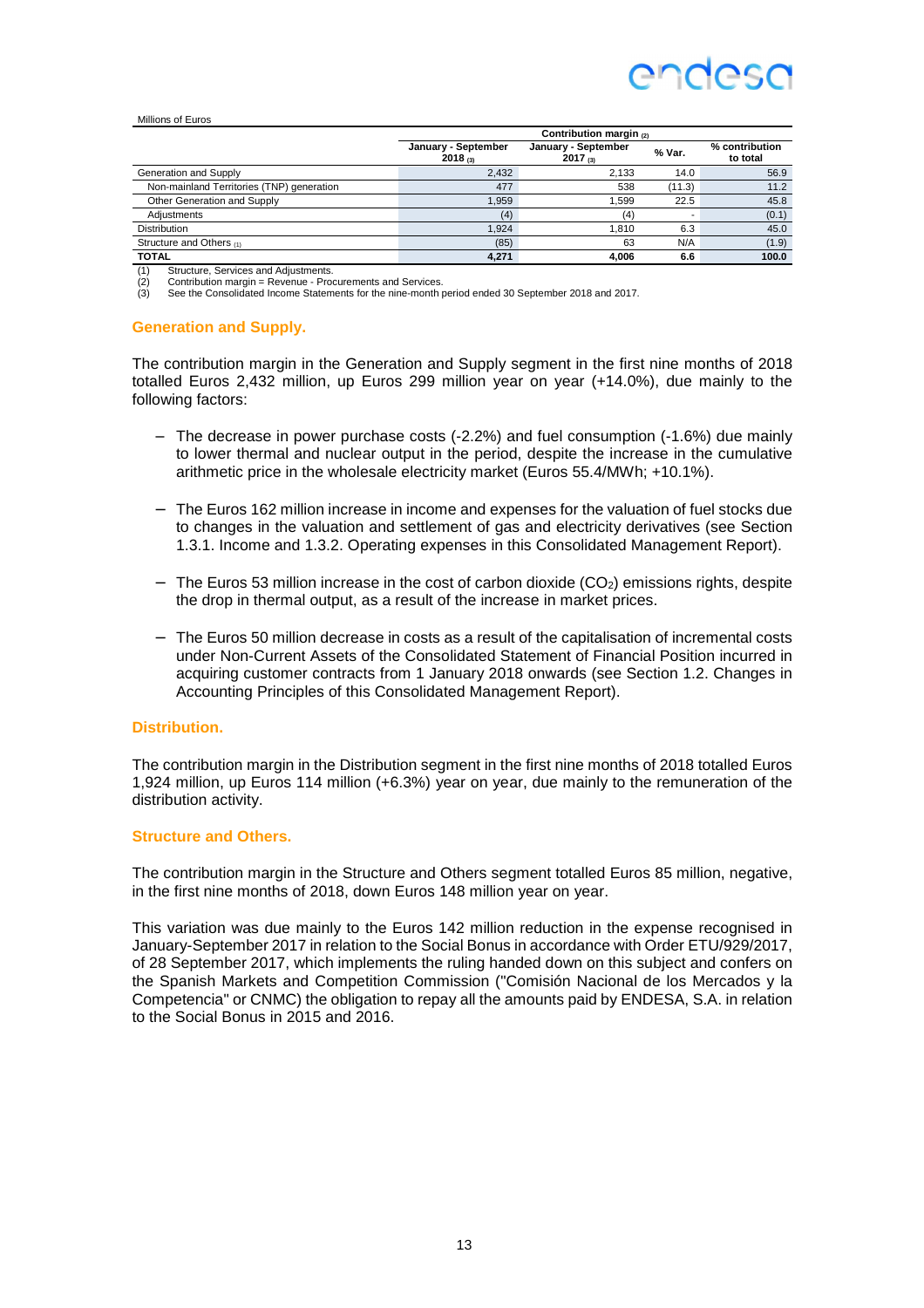#### **1.4.2. EBITDA.**

The table below presents the distribution of the EBITDA amongst ENDESA businesses in the first nine months of 2018 and variations compared with the same period of the previous year:

| Millions of Euros |  |
|-------------------|--|
|-------------------|--|

|                                           | EBITDA $(2)$                   |                                     |        |                            |  |  |  |
|-------------------------------------------|--------------------------------|-------------------------------------|--------|----------------------------|--|--|--|
|                                           | January - September<br>2018(3) | January - September<br>$2017_{(3)}$ | % Var. | % contribution<br>to total |  |  |  |
| Generation and Supply                     | .280                           | 1.050                               | 21.9   | 45.9                       |  |  |  |
| Non-mainland Territories (TNP) generation | 286                            | 360                                 | (20.6) | 10.2                       |  |  |  |
| Other Generation and Supply               | 994                            | 690                                 | 44.1   | 35.7                       |  |  |  |
| Adjustments                               |                                |                                     | ۰      |                            |  |  |  |
| <b>Distribution</b>                       | .520                           | 1.388                               | 9.5    | 54.4                       |  |  |  |
| Structure and Others (1)                  | (9)                            | 110                                 | N/A    | (0.3)                      |  |  |  |
| <b>TOTAL</b>                              | 2.791                          | 2.548                               | 9.5    | 100.0                      |  |  |  |

(1) Structure, Services and Adjustments.<br> $(2)$  EBITDA – Income - Procurements and

(2) EBITDA = Income - Procurements and Services + Self-constructed assets - Personnel Expenses - Other Fixed Operating Expenses.<br>(3) See the Consolidated Income Statements for the nine-month period ended 30 September 2018

See the Consolidated Income Statements for the nine-month period ended 30 September 2018 and 2017.

The following table contains the breakdown of personnel expenses and other fixed operating costs for ENDESA's businesses in the first nine months of 2018 and variations compared with the same period of the previous year:

| Millions of Euros |  |
|-------------------|--|
|                   |  |

|                                              | <b>Personnel expenses</b>         |                                    |           | Other fixed operating expenses |                                   |                                        |           |                               |
|----------------------------------------------|-----------------------------------|------------------------------------|-----------|--------------------------------|-----------------------------------|----------------------------------------|-----------|-------------------------------|
|                                              | January -<br>September<br>2018(2) | January -<br>September<br>2017 (2) | %<br>Var. | %<br>contribution<br>to total  | January -<br>September<br>2018(2) | January -<br>September<br>$2017_{(2)}$ | %<br>Var. | %<br>contribution<br>to total |
| Generation and Supply                        | 396                               | 353                                | 12.2      | 56.3                           | 789                               | 755                                    | 4.5       | 85.7                          |
| Non-mainland Territories (TNP)<br>generation | 60                                | 64                                 | (6.3)     | 8.5                            | 132                               | 114                                    | 15.8      | 14.3                          |
| Other Generation and Supply                  | 336                               | 289                                | 16.3      | 47.8                           | 661                               | 645                                    | 2.5       | 71.8                          |
| Adiustments                                  |                                   |                                    | -         |                                | (4)                               | (4)                                    |           | (0.4)                         |
| <b>Distribution</b>                          | 191                               | 200                                | (4.5)     | 27.1                           | 315                               | 330                                    | (4.5)     | 34.2                          |
| Structure and Others (1)                     | 117                               | 120                                | (2.5)     | 16.6                           | (183)                             | (152)                                  | 20.4      | (19.9)                        |
| <b>TOTAL</b>                                 | 704                               | 673                                | 4.6       | 100.0                          | 921                               | 933                                    | (1.3)     | 100.0                         |

(1) Structure, Services and Adjustments.

See the Consolidated Income Statements for the nine-month period ended 30 September 2018 and 2017.

#### **Generation and Supply.**

EBITDA for this segment amounted to Euros 1,280 million, (+21.9%) in the first nine months of 2018. The following factors must be taken into account when looking at EBITDA for the first nine months of 2018:

- − The 14.0% increase in the contribution margin.
- − The 12.2% increase in personnel expenses, as a result of the increased average workforce during the period (+0.9%) and the development of the update of the provisions for current workforce reduction plans and contract suspension agreements (Euros 5 million, negative, in the first nine months of 2018 and Euros 5 million, positive, in the first nine months of 2017), and the provisioning for redundancy plans, compensations and other tax and labour risks for Euros 34 million in the first nine months of 2018 (Euros 1 million in the first nine months of 2017).

#### **Distribution.**

For the first nine months of 2018, EBITDA for this segment was Euros 1,520 million (+9.5%), including:

- − The positive performance of the contribution margin (+6.3%).
- − The performance of fixed costs, which were reduced by Euros 24 million as a result of lower personnel expenses (-4.5%), mainly due to the decrease in the average workforce (-3.8%) and the impact of the updated provisions for workforce restructuring (Euros 5 million euros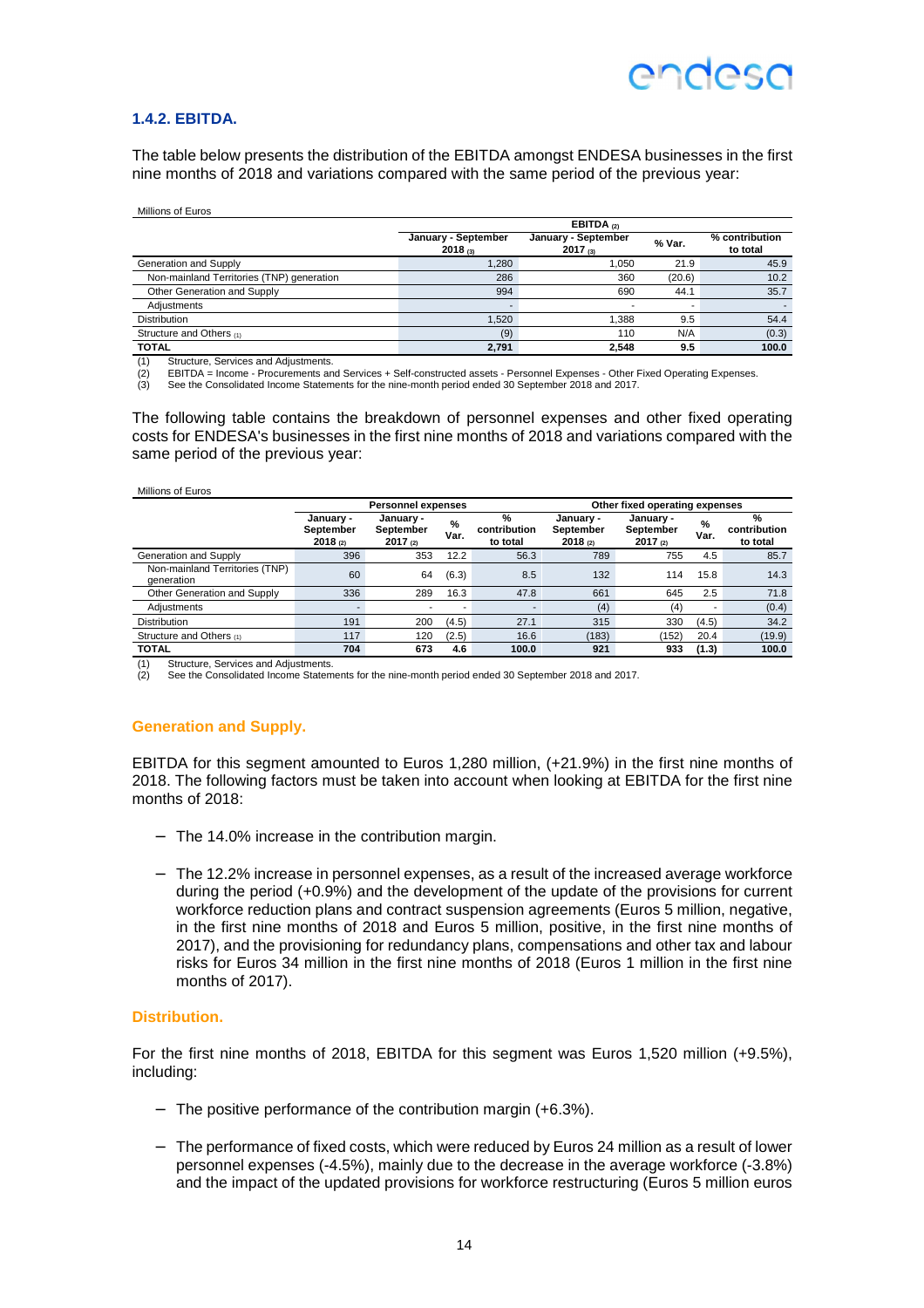

in the period January-September 2018 and Euros 1 million, both positive, in the period January-September 2017), of the application of provisions associated with indemnities and other risks of a fiscal and labour nature by amount of Euros 2 million in the period January-September 2018 (provisioning amounting to Euros 1 million in the period January-September 2017) and the reduction in other fixed operating expenses (-4.5%), mainly due to the Euros 7 million decrease in fines.

#### **Structure and Others.**

In the first nine months of 2018, EBITDA for this segment decreased by Euros 119 million and includes:

- − A change in the contribution margin triggered by the lower expense recognised for the Social Bonus in January-September 2017.
- − The reduction in personnel expenses due mainly to the reduction of the average workforce (-6.6%) offset in part with the effects of the update of provisions for the ongoing workforce restructuring plans and contract suspension agreements (Euros 3 million in the first nine months of 2018 and Euros 10 million in the first nine months of 2017, both positive) and the application of provisions associated with indemnities and other risks of a fiscal and labour nature by amount of Euros 4 million in the period January-September 2018.

#### **1.4.3. EBIT.**

The table below presents the distribution of the EBIT amongst ENDESA businesses in the first nine months of 2018 and variations compared with the same period of the previous year:

| Millions of Euros                         |                                |                                     |        |                            |
|-------------------------------------------|--------------------------------|-------------------------------------|--------|----------------------------|
|                                           |                                | EBIT $(2)$                          |        |                            |
|                                           | January - September<br>2018(3) | January - September<br>$2017_{(3)}$ | % Var. | % contribution to<br>total |
| Generation and Supply                     | 627                            | 452                                 | 38.7   | 38.1                       |
| Non-mainland Territories (TNP) generation | 164                            | 233                                 | (29.6) | 10.0                       |
| Other Generation and Supply               | 463                            | 219                                 | 111.4  | 28.1                       |
| Adjustments                               |                                |                                     |        |                            |
| Distribution                              | 1,059                          | 952                                 | 11.2   | 64.4                       |
| Structure and Others (1)                  | (42)                           | 72                                  | N/A    | (2.5)                      |
| <b>TOTAL</b>                              | 1.644                          | 1.476                               | 11.4   | 100.0                      |

(1) Structure, Services and Adjustments.

(2) EBIT = EBITDA - Depreciation and amortisation, and impairment losses. (3) See the Consolidated Income Statements for the nine-month period ended 30 September 2018 and 2017.

The following table contains the distribution of depreciation and amortisation and impairment losses between ENDESA's businesses in the first nine months of 2018 and variations compared with the same period of the previous year:

| Millions of Euros                         |                                                      |                                     |        |                            |  |  |  |
|-------------------------------------------|------------------------------------------------------|-------------------------------------|--------|----------------------------|--|--|--|
|                                           | Depreciation and Amortisation, and Impairment Losses |                                     |        |                            |  |  |  |
|                                           | January - September<br>2018(2)                       | January - September<br>$2017_{(2)}$ | % Var. | % contribution<br>to total |  |  |  |
| Generation and Supply                     | 653                                                  | 598                                 | 9.2    | 56.9                       |  |  |  |
| Non-mainland Territories (TNP) generation | 122                                                  | 127                                 | (3.9)  | 10.6                       |  |  |  |
| Other Generation and Supply               | 531                                                  | 471                                 | 12.7   | 46.3                       |  |  |  |
| Adiustments                               |                                                      |                                     |        |                            |  |  |  |
| <b>Distribution</b>                       | 461                                                  | 436                                 | 5.7    | 40.2                       |  |  |  |
| Structure and Others (1)                  | 33                                                   | 38                                  | (13.2) | 2.9                        |  |  |  |
| <b>TOTAL</b>                              | 1.147                                                | 1.072                               | 7.0    | 100.0                      |  |  |  |

(1) Structure, Services and Adjustments.<br>(2) See the Consolidated Income Staten See the Consolidated Income Statements for the nine-month period ended 30 September 2018 and 2017.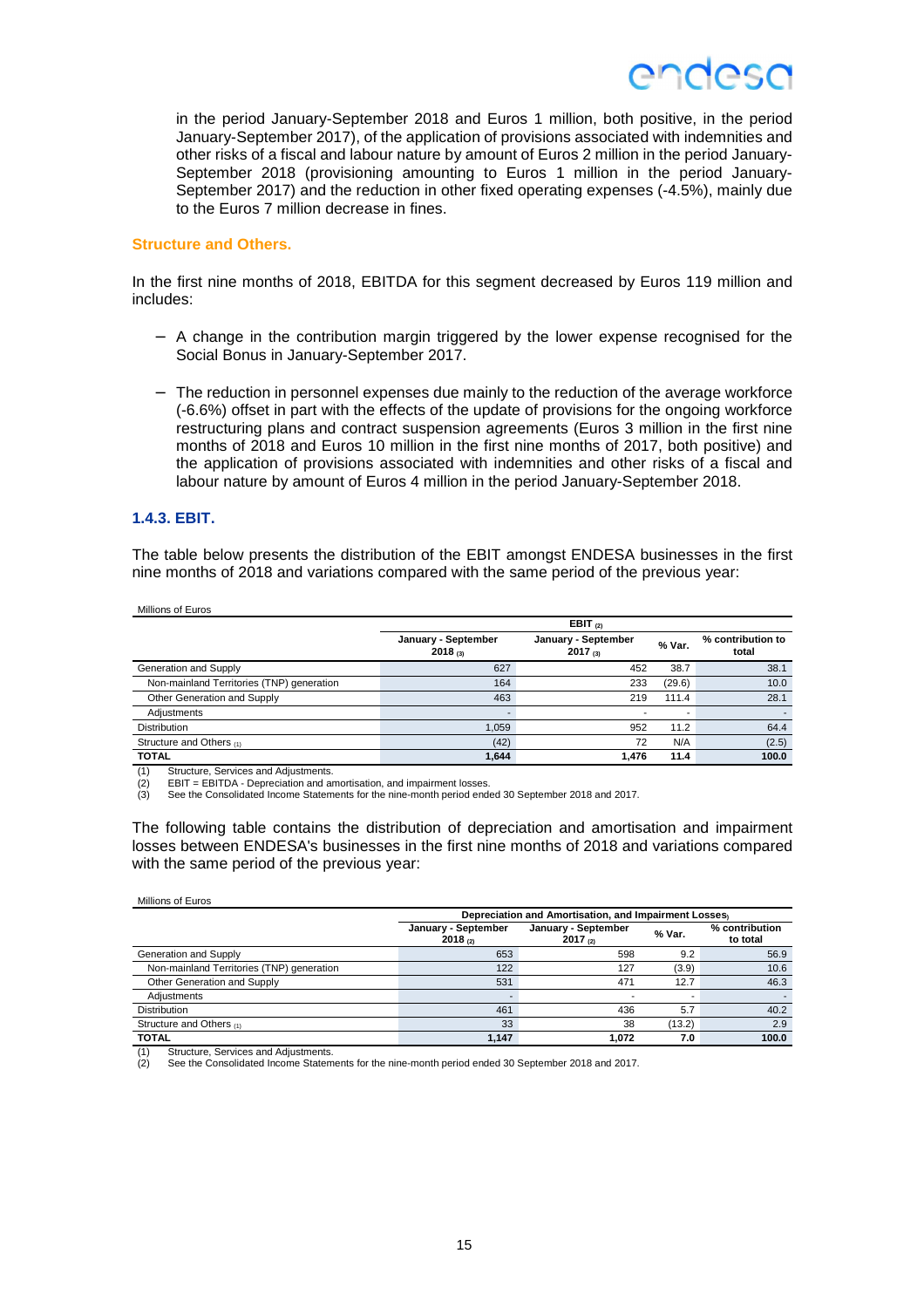

#### **Generation and Supply.**

In the first nine months of 2018, EBIT for the Generation and Supply segment was Euros 627 million (+38.7%), including:

- − The 21.9% increase in EBITDA.
- − The Euros 55 million (+9.2%) increase in the depreciation and amortisation charge in the first nine months of 2018, as a result of the Euros 45 million increase arising from the capitalisation of incremental costs incurred in the acquisition of customer contracts under Non-Current Assets on the Consolidated Statement of Financial Position, in accordance with IFRS 15 "Revenue from Contracts with Customers, and from the impairment of financial assets in accordance with IFRS 9 "Financial instruments" from 1 January 2018 (see Section 1.2. Changes in Accounting Principles of this Consolidated Management Report).

#### **Distribution.**

EBIT for the Distribution segment in the first nine months of 2018 grew by Euros 107 million year on year (+11.2%), mainly as a result of the 9.5% rise in EBITDA.

#### **Structure and Others.**

EBIT in the Structure and Others segment amounted to Euros 42 million, negative, in the first nine months of 2018, due mainly to the Euros 119 million decrease in EBITDA.

### **2. Other information.**

#### **2.1. Risk Management Policy.**

In the first nine months of 2018, ENDESA applied the same general risk management policy as that described in its consolidated financial statements for the year ended 31 December 2017. For this period, the financial instruments and types of hedges are the same as those described in those consolidated financial statements.

The risks to which ENDESA's operations are exposed are also the same as those described in the Consolidated Management Report for the year ended 31 December 2017.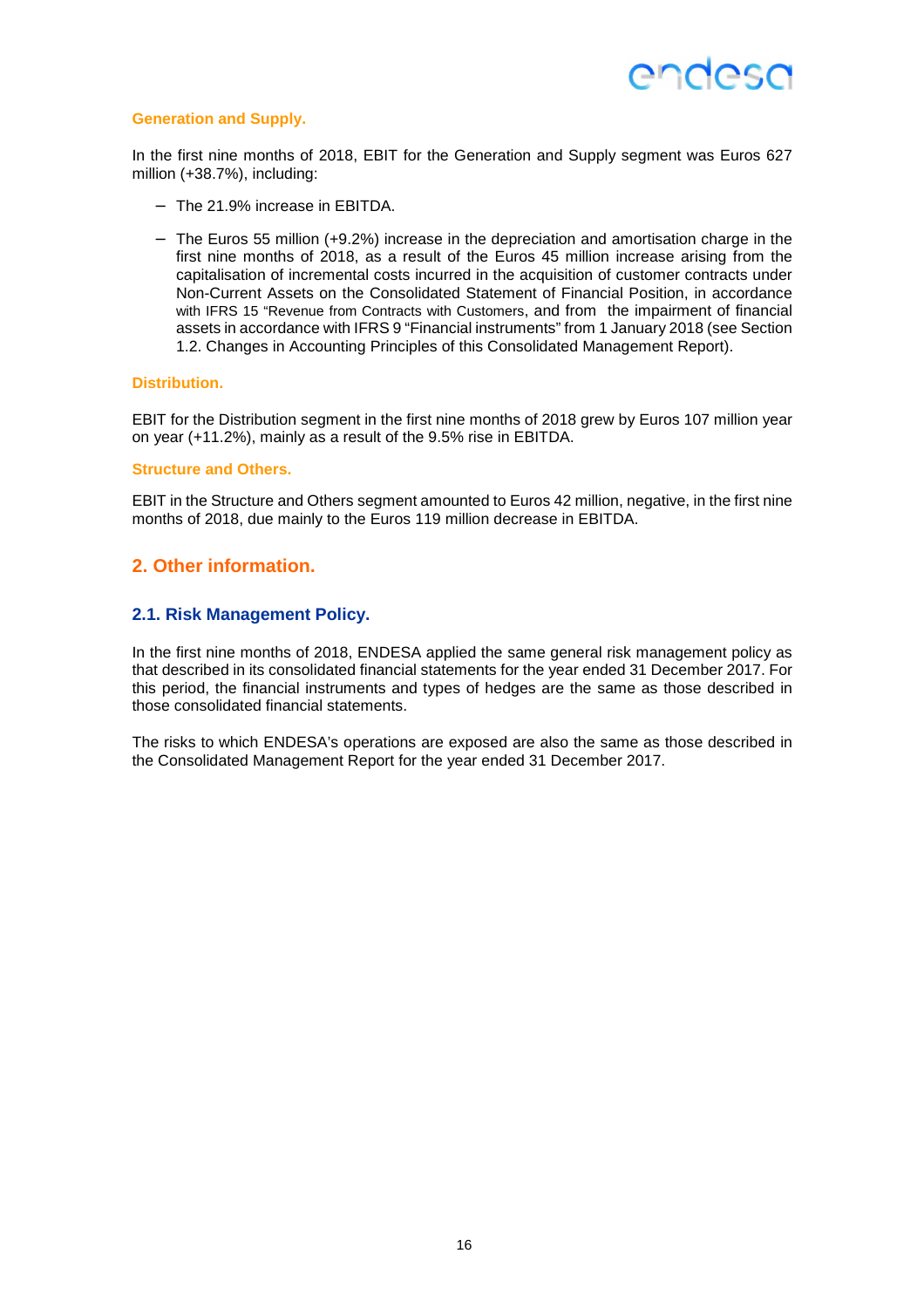### **2.2. Scope of Consolidation.**

#### **Corporate transactions related to capacity awarded in renewable power auctions.**

During the period January-September 2018, the following acquisitions of companies have been formalized, all destined to the development of the wind and photovoltaic capacity awarded to ENEL Green Power Spain, S.L.U. (EGPE) in the capacity auctions held in 2017:

|                                        | <b>Acquisition date</b> | <b>Technology</b> |         | % Ownership<br>at 30 September<br>2018 |         | % Ownership<br>at 31 December<br>2017 |
|----------------------------------------|-------------------------|-------------------|---------|----------------------------------------|---------|---------------------------------------|
|                                        |                         |                   | Control | Ownership                              | Control | Ownership                             |
| Valdecaballero Solar, S.L.U.           | 9 January 2018          | Photovoltaic      | 100.00  | 100.00                                 |         |                                       |
| Navalvillar Solar, S.L.U.              | 9 January 2018          | Photovoltaic      | 100.00  | 100.00                                 |         |                                       |
| Castiblanco Solar, S.L.U.              | 9 January 2018          | Photovoltaic      | 100.00  | 100.00                                 | ۰       |                                       |
| Parque Eólico Muniesa, S.L.U.          | 12 January 2018         | Wind              | 100.00  | 100.00                                 |         |                                       |
| Parque Eólico Farlán, S.L.U.           | 12 January 2018         | Wind              | 100.00  | 100.00                                 |         |                                       |
| Aranort Desarrollos, S.L.U.            | 19 January 2018         | Wind              | 100.00  | 100.00                                 | ۰       | ۰                                     |
| Bosa del Ebro, S.L.                    | 21 February 2018        | Wind              | 51.00   | 51.00                                  |         |                                       |
| Tauste Energía Distribuida, S.L.       | 23 March 2018           | Wind              | 51.00   | 51.00                                  |         |                                       |
| Eólica del Cierzo, S.L.U.              | 23 March 2018           | Wind              | 100.00  | 100.00                                 | ۰       |                                       |
| San Francisco de Borja, S.A.           | 23 March 2018           | Wind              | 66.67   | 66.67                                  |         |                                       |
| Energía Eólica Alto del Llano, S.L.U.  | 11 May 2018             | Wind              | 100.00  | 100.00                                 |         |                                       |
| Sistemas Energéticos Campoliva, S.A.U. | 17 July 2018            | Wind              | 100.00  | 100.00                                 | ۰       |                                       |

The price agreed for all the aforementioned transactions was Euros 4 million (see Section 4.2. Cash Flows of this Consolidated Management Report).

ENDESA has recognised the acquisition of these companies as a business combination, and using the acquisition method, has definitively recognised the acquired assets and assumed liabilities (net acquired assets) of each one of these companies at fair value on its acquisition date under the following consolidated financial statement headings:

| Millions of Euros                   |                   |
|-------------------------------------|-------------------|
|                                     | <b>Fair value</b> |
| <b>Non-current assets</b>           |                   |
| Property, plant and equipment       | 5                 |
| <b>Current assets</b>               |                   |
| Trade and other accounts receivable |                   |
| <b>TOTAL ASSETS</b>                 | 6                 |
|                                     |                   |
| <b>Non-current liabilities</b>      |                   |
| Deferred tax liabilities            |                   |
| <b>Current liabilities</b>          |                   |
| Current financial debt              |                   |
| <b>TOTAL LIABILITIES</b>            | $\overline{2}$    |
|                                     |                   |
| Fair value of net assets acquired   | 4                 |

The companies acquired are currently applying for permits and licences to carry out their projects. Therefore, construction work of the renewable power facilities has not yet started on mostof tthem, and no revenue has been generated since the acquisition date.

#### **Parques Eólicos Gestinver, S.L.U.**

On 3 April 2018, an agreement was signed, through its subsidiary ENEL Green España, S.L.U. (EGPE), for the acquisition of 100% of the share capital of the companies Parques Eólicos Gestinver, S.L.U. and Parques Eólicos Gestinver Gestión, S.L.U., for Euros 42 million.

Parques Eólicos Gestinver, S.L.U. has an installed wind power capacity of 132 MW, distributed across 5 wind farms located in the regions of Galicia and Catalonia.

Through this acquisition, ENDESA reinforces its presence in the Iberian generation market by expanding the portfolio of renewable assets in its production mix.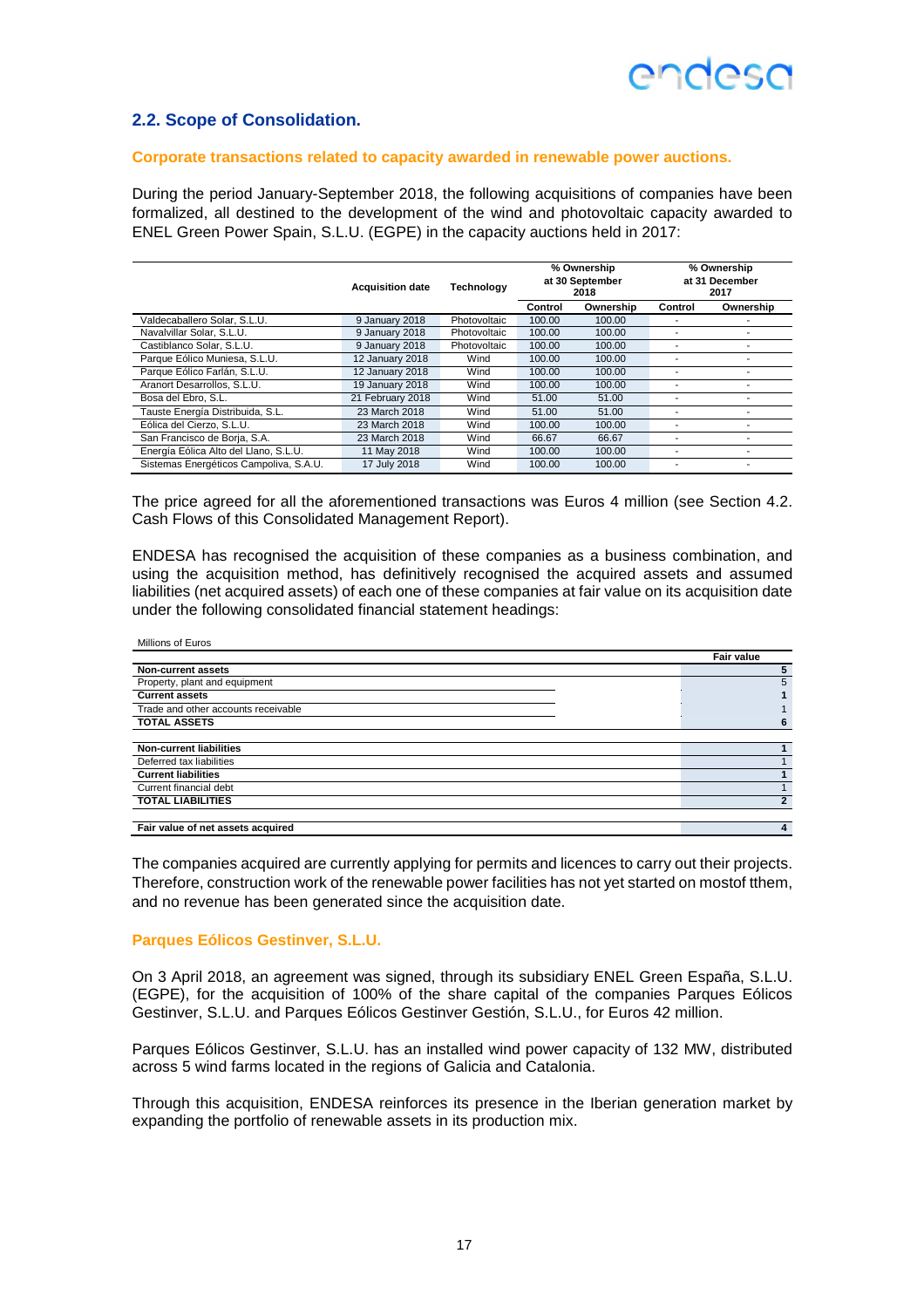The net cash outflow related to the acquisition of Parques Eólicos Gestinver, S.L.U. was as follows:

| Millions of Euros |  |
|-------------------|--|
|-------------------|--|

Millions of Euros

Millions of Euros

| Cash and cash equivalents of the acquiree<br>Net amount paid in cash $(1)(2)$<br><b>TOTAL</b><br>4.2 |                |
|------------------------------------------------------------------------------------------------------|----------------|
|                                                                                                      | (40)           |
|                                                                                                      | 57             |
|                                                                                                      | $\overline{ }$ |

(1) The purchase costs recognised under Other fixed operating expenses in the Consolidated Income Statement stood at Euros 1 million. (2) Of the this amount, Euros 42 million correspond to the price of the shareholding in the company and Euros 15 million to the subordinated debt held by the company with its former shareholders.

The purchase price was provisionally allocated on the basis of the acquisition-date fair value of the assets acquired and liabilities assumed (Net Assets Acquired) from Parques Eólicos Gestinver, S.L.U. under the following items in the Consolidated Financial Statements:

|                                              | <b>Fair value</b> |
|----------------------------------------------|-------------------|
| Non-current assets                           | 181               |
| Property, plant and equipment                | 139               |
| Intangible assets                            | 34                |
| Deferred tax assets                          | 8                 |
| <b>Current assets</b>                        | 19                |
| Trade and other accounts receivable          | 5                 |
| Current financial assets                     | 2                 |
| Cash and cash equivalents                    | 12                |
| <b>TOTAL ASSETS</b>                          | 200               |
|                                              |                   |
| <b>Non-current liabilities</b>               | 140               |
| Non-current provisions                       |                   |
| Non-current financial debt (1)               | 130               |
| Deferred tax liabilities                     | 9                 |
| <b>Current liabilities</b>                   | 18                |
| Current financial debt                       | 12                |
| Trade payables and other current liabilities | 6                 |
| <b>TOTAL LIABILITIES</b>                     | 158               |
|                                              |                   |
| Fair value of net assets acquired            | 42                |

(1) Includes debt with credit institutions for the amount of Euros 104 million, derivatives for the amount of Euros 11 million, and debt with Group companies and associates for the amount of Euros 15 million.

When determining the fair value of the assets acquired and the liabilities assumed, the expected discounted cash flows were taken into consideration in line with the remuneration system in force at the acquisition date.

The contribution of the acquired company from the date of acquisition until 30 September 2018 was as follows:

**3 April 2018 - 30 September 2018**  Ordinary Income **11 Ordinary Income 11 Contract Contract Contract Contract Contract Contract Contract Contract Contract Contract Contract Contract Contract Contract Contract Contract Contract Contract Contract Contract** Profit/(loss) after tax 1

Likewise, if the acquisition had taken place on 1 January 2018, the contribution of the company acquired in the nine month period ended 30 September 2018 would have been as follows:

| Millions of Euros       |                             |
|-------------------------|-----------------------------|
|                         | January - September<br>2018 |
| Ordinary Income         | 19                          |
| Profit/(loss) after tax |                             |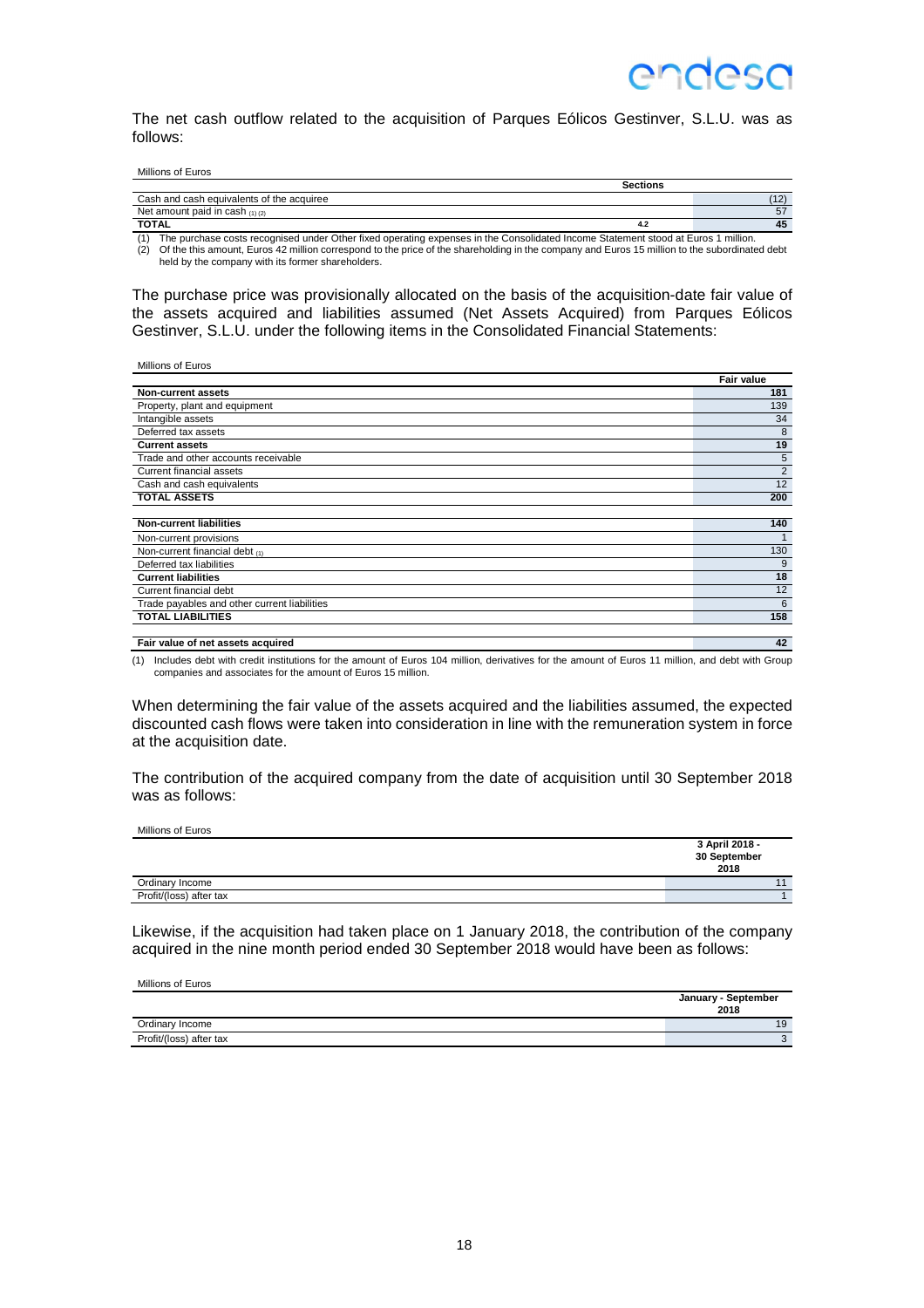

#### **Eólica del Principado, S.A.U.**

On 22 May 2018, ENEL Green Power España, S.L.U. (EGPE) acquired 60.0% of the share capital of Eólica del Principado, S.A.U., a company whose activity consists of the generation of electricity through renewable wind technology, and in which it previously held a 40.0% stake.

As a result of this transaction, ENDESA went from having significant influence to full control of Eólica del Principado, S.A.U. that it maintains to date.

The net outflow of cash originated by the acquisition of Eólica del Principado, S.A.U. has amounted to less than Euros 1 million (see Section 4.2. Cash Flows of this Consolidated Management Report).

The purchase price has been finally allocated, on the basis of the fair value of the assets acquired and the liabilities assumed (Net Assets Acquired) from Eólica del Principado, S.A.U. on the acquisition date, under the following headings in the consolidated financial statements:

| Millions of Euros                 |                   |
|-----------------------------------|-------------------|
|                                   | <b>Fair value</b> |
| Non-current assets                |                   |
| Property, plant and equipment     |                   |
| <b>TOTAL ASSETS</b>               |                   |
|                                   |                   |
| Fair value of net assets acquired |                   |

Ordinary income and profit/(loss) after tax generated by the company from the takeover date until 30 September 2018 were insignificant. Additionally, had the takeover taken place on 1 January 2018, ordinary income and profit/(loss) after tax generated by this transaction during the first nine months of 2018 would have amounted to less than Euros 1 million.

The net gain at the date control obtained g from the measurement at fair value of the previously held non-controlling interest of 40.0% in Eólica del Principado, S.A.U. was less than Euros 1 million.

#### **Empresa de Alumbrado Eléctrico de Ceuta, S.A.**

On 25 July 2018, ENDESA Red, S.A.U. acquired 94.6% of the share capital of Empresa de Alumbrado Eléctrico de Ceuta, S.A., which includes 100% of Empresa de Alumbrado Eléctrico de Ceuta Comercialización de Referencia, S.A.U. and 100% of Empresa de Alumbrado Eléctrico de Ceuta Distribución, S.A.U., for Euros 83 million.

Empresa de Alumbrado Eléctrico de Ceuta, S.A. has more than 30.000 customers and is the leading electricity distribution and supply company in Ceuta, a region where ENDESA carries out electricity generation activities. Therefore, this acquisition is a fit with its strategy to grow in the areas of distribution and supply in Spain and Portugal.

The net cash outflow for the acquisition of Empresa de Alumbrado Eléctrico de Ceuta, S.A. was as follows:

#### Millions of Euros

|                                           | <b>Sections</b> |     |
|-------------------------------------------|-----------------|-----|
| Cash and cash equivalents of the acquiree |                 | (2) |
| Net amount paid in cash $(1)$             |                 | 83  |
| <b>TOTAL</b>                              | 4.2             |     |

(1) The purchase costs recognised under "Other fixed operating expenses" in the Consolidated Income Statement were less than Euros 1 million.

The purchase price has been provisionally allocated on the basis of the acquisition-date fair value of the assets acquired and liabilities assumed (Net Assets Acquired) from Empresa de Alumbrado Eléctrico de Ceuta, S.A. under the following items of the consolidated financial statements: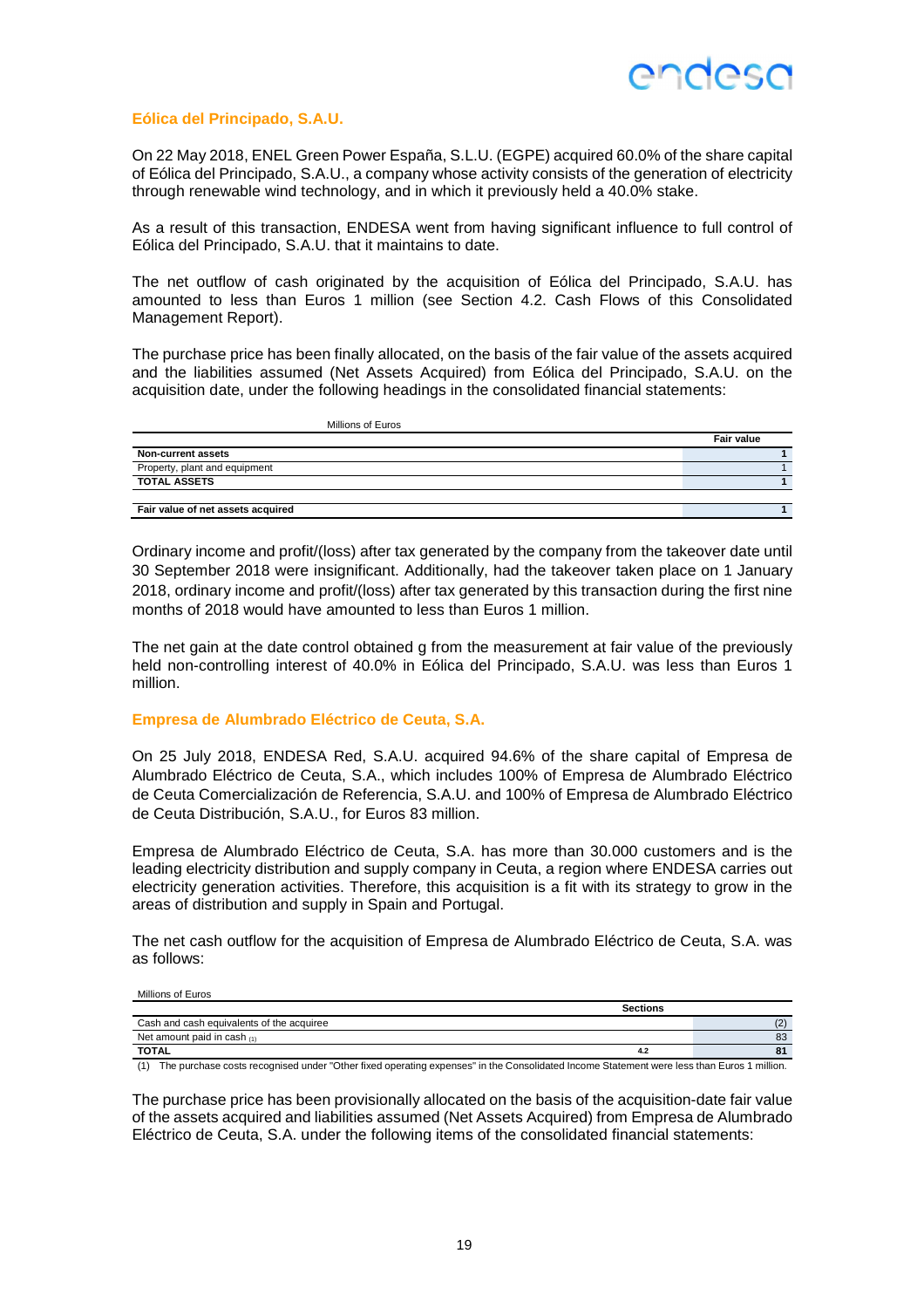| Millions of Euros                            |                |
|----------------------------------------------|----------------|
|                                              | Fair value     |
| <b>Non-current assets</b>                    | 84             |
| Property, plant and equipment                | 57             |
| Investment property                          | 5              |
| Intangible assets                            | 22             |
| <b>Current assets</b>                        | 9              |
| Trade and other accounts receivable          | 6              |
| <b>Current financial assets</b>              | $\mathbf{1}$   |
| Cash and cash equivalents                    | $\overline{2}$ |
| <b>TOTAL ASSETS</b>                          | 93             |
|                                              |                |
| <b>NON-CONTROLLING INTERESTS</b>             | 4              |
|                                              |                |
| <b>Non-current liabilities</b>               | 22             |
| Deferred income                              | 15             |
| Non-current provisions                       |                |
| Other non-current liabilities                |                |
| Deferred tax liabilities                     | 5              |
| <b>Current liabilities</b>                   | 5              |
| Trade payables and other current liabilities | 5              |
| <b>TOTAL LIABILITIES</b>                     | 27             |
|                                              |                |
| Fair value of net assets acquired            | 62             |

The difference between the cost of the business combination and the fair value of the assets and liabilities recognised has generated provisional goodwill of Euros 21 million relating to synergies to be obtained in the transaction, based on the optimisation of ENDESA's position in the distribution market of the self-governing city of Ceuta, which will allow cost reductions to be achieved through joint management, improved grid operations and the pooling of processes.

At the date on which this consolidated management report was drawn up, ENDESA is still working on the final assignation of the purchase price.

The contribution of the acquired company from the date of acquisition until 30 September 2018 was as follows:

| IVIIIIONS OF EUROS      |                   |
|-------------------------|-------------------|
|                         | 25 July 2018 -    |
|                         | 30 September 2018 |
| Ordinary Income         |                   |
| Profit/(loss) after tax |                   |

Likewise, if the acquisition had taken place on 1 January 2018, the contribution of the company acquired in the nine month period ended 30 September 2018 would have been as follows:

| Millions of Euros       |                     |
|-------------------------|---------------------|
|                         | January - September |
|                         | 2018                |
| Ordinary Income         | 29                  |
| Profit/(loss) after tax |                     |

### **2.3. Other Information.**

 $\ldots$   $\ldots$ 

On 1 June 2018, the share capital of Eólica Valle del Ebro, S.A. was reduced by Euros 2 million to partially repay the value of the contributions made by shareholders in accordance with their ownership interest. The transaction had no impact on the Consolidated Income Statement, but had an impact of Euros 1 million, negative, on equity (see Section 4.2. Cash Flows of this Consolidated Management Report).

Further, on 17 July 2018, through its subsidiary ENEL Green España, S.L.U. (EGPE), ENDESA signed agreements with Siemens Gamesa Renewable Invest, S.A.U. to purchase 100% of the shares of Sistemas Energéticos Sierra del Carazo, S.A. and Sistemas Energéticos Alcohujate, S.A. in the coming months for the amount of Euros 2 million.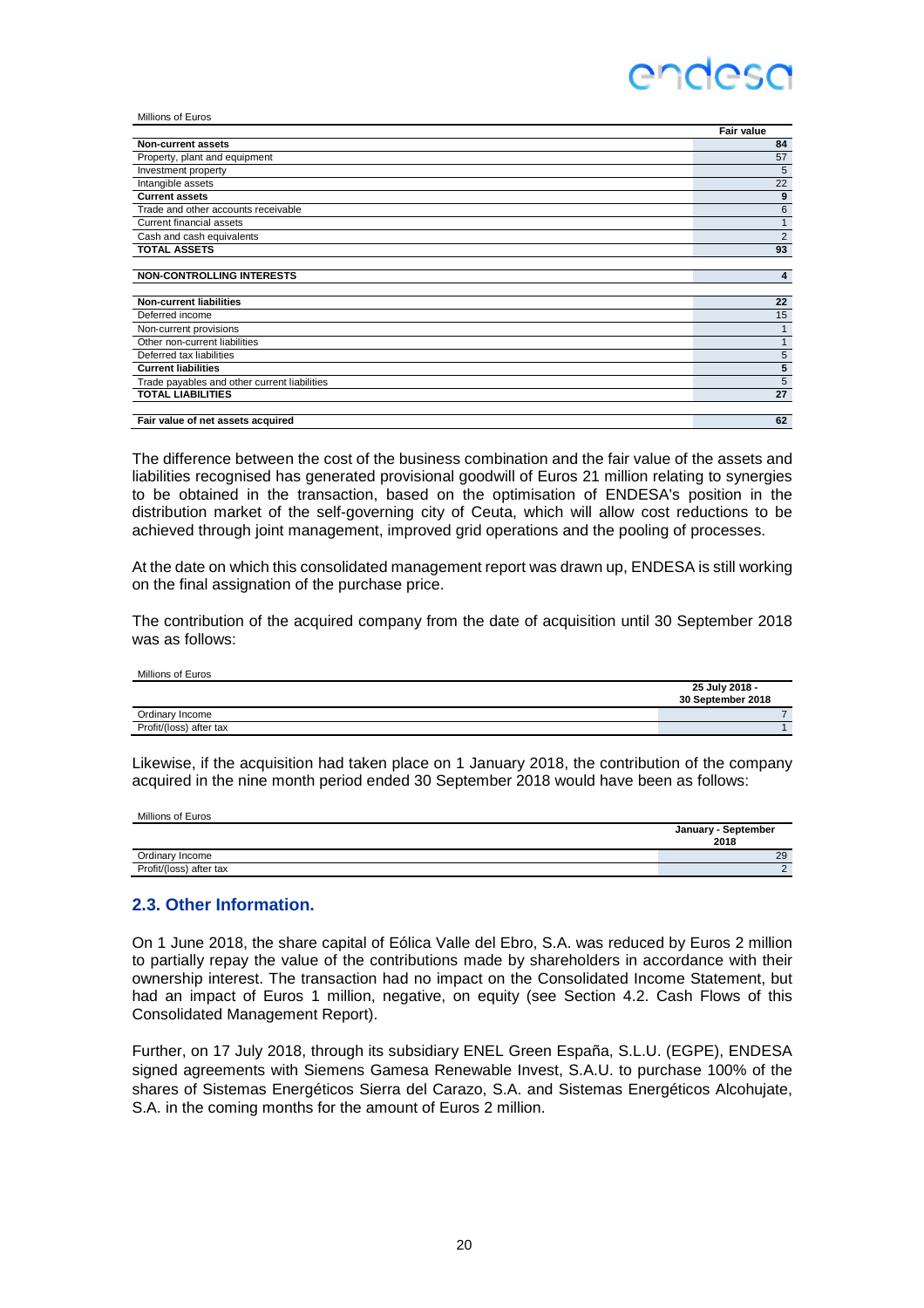### ANNASO

### **3. Regulatory Framework.**

From a regulatory perspective, the main highlights during the period were as follows:

#### **2018 Electricity Tariff.**

On 27 December 2017 the Official State Gazette (BOE) published Order ETU/1282/2017 of 22 December 2017, which establishes the access tariffs for 2018.

Access tariffs remained unchanged in the Order.

#### **Natural Gas Tariff for 2018.**

Under Order ETU/1283/2017 of 22 December 2017 access tariffs in force in 2017 were largely maintained, having updated the Last Resort Tariffs with an average increase of 5% resulting from higher raw material costs.

On 30 June 2018, the Resolution of 28 June 2018 was published in the Official State Gazette (BOE), publishing the Last Resort Rates (LRT) for natural gas to be applied from 1 July 2018, resulting in an average increase of approximately 3.4%, derived from the increase in the cost of the raw material.

On 29 September 2018, the Resolution of 25 September June 2018 was published in the Official State Gazette (BOE), publishing the Last Resort Rates (LRT) for natural gas to be applied from 1 October 2018, resulting in an average increase of approximately 7.4%, compared to the previous period, derived from the increase in the cost of the raw material.

#### **Energy Efficiency.**

Law 18/2014, of 15 October 2014, approving urgent measures to boost growth, competitiveness and efficiency, with regard to energy efficiency, created the Energy Efficiency National Fund with the aim of achieving energy savings.

Order ETU/257/2018 of 16 March 2018 entailed a contribution by ENDESA to the Energy Efficiency National Fund of Euros 29 million, corresponding to its 2018 obligations.

#### **Social Bonus.**

In March 2018, the Energy, Tourism and Digital Agenda (now the Ministry for the Ecological Transition) started processing a proposed Order that sets the financing distribution percentage of the 2018 Social Bonus, with the percentage proposed for ENDESA set at 37.15%, compared to the current percentage provided for under Royal Decree Law 7/2016, of 23 December 2016, standing at 37.7%.

Furthermore, on 7 April 2018, Order ETU/361/2018, of 6 April 2018, was published, amending the Social Bonus application forms established in Order ETU/943/2017, of 6 October 2017, which implements Royal Decree 897/2017, of 6 October 2017, regulating the figure of the vulnerable consumer, the Social Bonus and other protection measures for domestic consumers of electricity. Furthermore, this Order extends the existing transitional period until 8 October 2018 for consumers of electricity who, on the date of entry into force of Order ETU/943/2017, of 6 October 2017, were beneficiaries of the Social Bonus, to demonstrate their status as vulnerable consumer in accordance with the provisions of Royal Decree 897/2017, of 6 October 2017.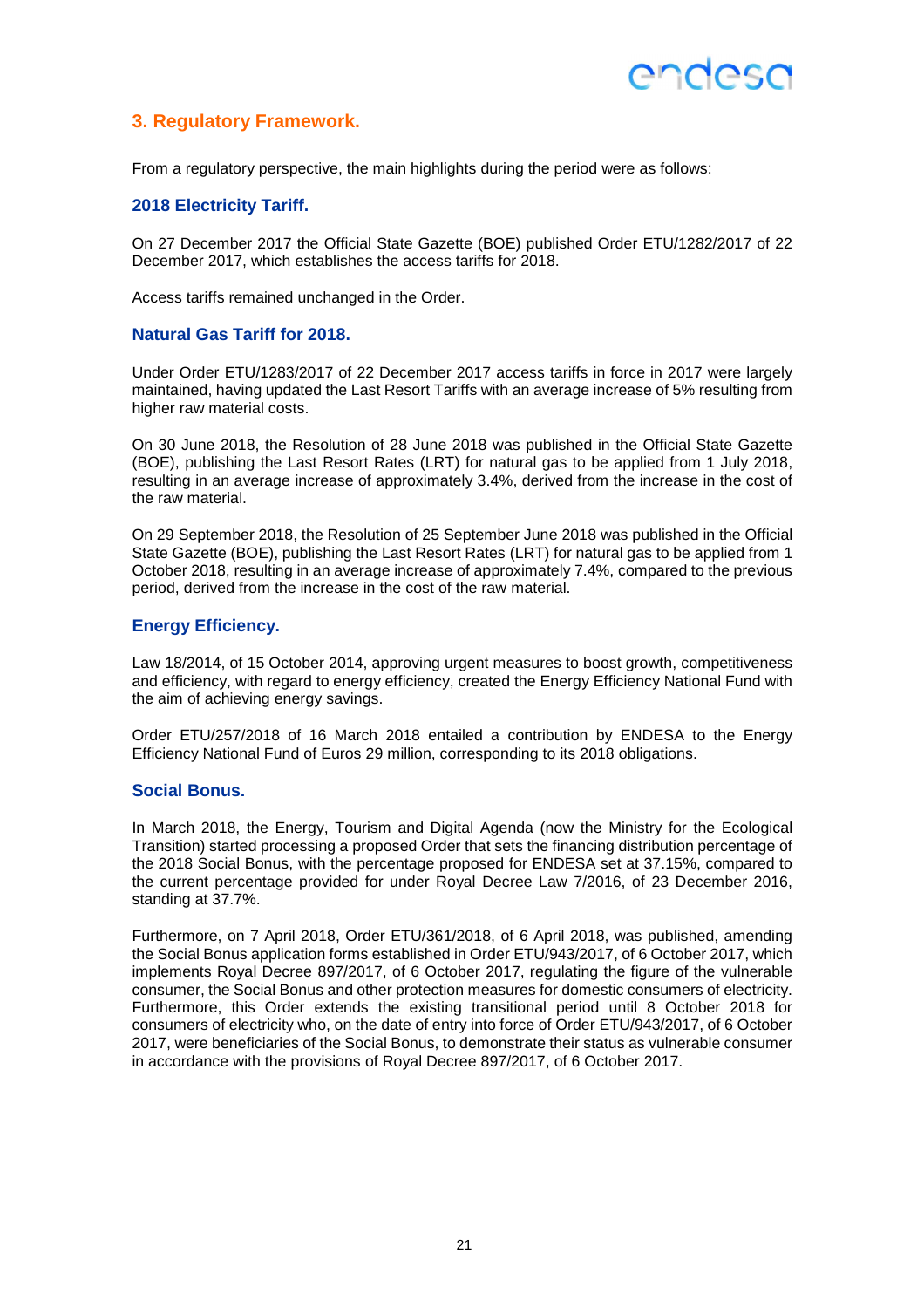

#### **Public Consultation made by the Spanish Markets and Competition Commission (CNMC) on remuneration for regulated activities.**

On the 27 July 2018, the CNMC opened a public consultation on the calculation methodology used for the remuneration rate in the second regulatory period, 2020-2025, for the Distribution, Transmission, Non-mainland Systems and Renewables activities.

#### **Law 6/2018, of 3 July 2018, concerning General State Budget for 2018.**

On 4 July 2018, Law 6/2018, of 3 July 2018, on the General State Budget for 2018 was published in the Official State Gazette. Among other issues, it establishes that surplus income from the system may be used exceptionally in 2018 for the payment of compensation to settle litigation proceedings referring to electricity sector regulations that must be made with a charge to the General State Budget or the Electricity System. These surpluses may equally be used, unrestrictedly, to pay off debt in the electricity system, or as income accrued over several years in electricity system settlements. Further, the law includes a provision that eliminates the need for a compatibility ruling for plants in the non-mainland electricity system that have to make investments to comply with EU or Spanish regulatory requirements in order to continue operating, provided that these plants are necessary to guarantee an efficient supply.

#### **Royal Decree 1048/2018, of 24 August 2018, on the electricity system shortfall of 2013.**

On 1 September 2018, Royal Decree 1048/2018, of 24 August 2018, was published in the Official State Gazette (BOE), amending the procedure for calculating the interest to be recognised for financing the electricity system deficit for 2013, so that this interest will be established from the moment the corresponding contributions are made by agents and not just from 1 January of the following year. The total amount payable to the agents that financed the 2013 deficit is Euros 15 million, of which Euros 7 million correspond to ENDESA. The Royal Decree establishes that this methodology will also be applied in the event of any future shortfalls (see Section 1.3.3. Net financial gain/(loss) of this Consolidated Management Report).

#### **Royal Decree Law 15/2018, of 5 October 2018, on urgent measures for the energy transition and consumer protection.**

On 5 October 2018 the Council of Ministers approved Royal Decree Law 15/2018, on urgent measures for the energy transition and consumer protection, published in the Official State Gazette (BOE) on 6 October 2018. This Royal Decree contains a series of urgent measures to provide greater cover for vulnerable groups and increase consumer protection through policies that allow tariffs to be more effectively adjusted to consumption. The law also implements measures to speed up the transition to a decarbonised economy based on renewable energies, driving energy efficiency and electric mobility.

The first block of measures is designed to protect vulnerable consumer groups. The number of beneficiaries eligible for the Social Bonus has been extended to include single-parent families, and families with grade 2 or 3 dependents that fall below certain income thresholds. Further, cases where supply may not be cut off due to lack of payment for vulnerable consumers have been extended to include families approved by the social services with children under the age of 16, dependents or disabled members, where these amounts will be covered by the groups obliged to fund the Social Bonus. The maximum consumption level with a right to a discount has also been increased. With regard to beneficiaries of the previous Social Bonus, the renewal period for which ended on 8 October 2018, the Royal Decree Law establishes that those who meet the requirements for the new Social Bonus and apply between 8 October 2018 and 31 December 2018 will be eligible to receive the Bonus from 8 October 2018. Lastly, a thermal Social Bonus has been created for heating, to be funded by the General State Budget.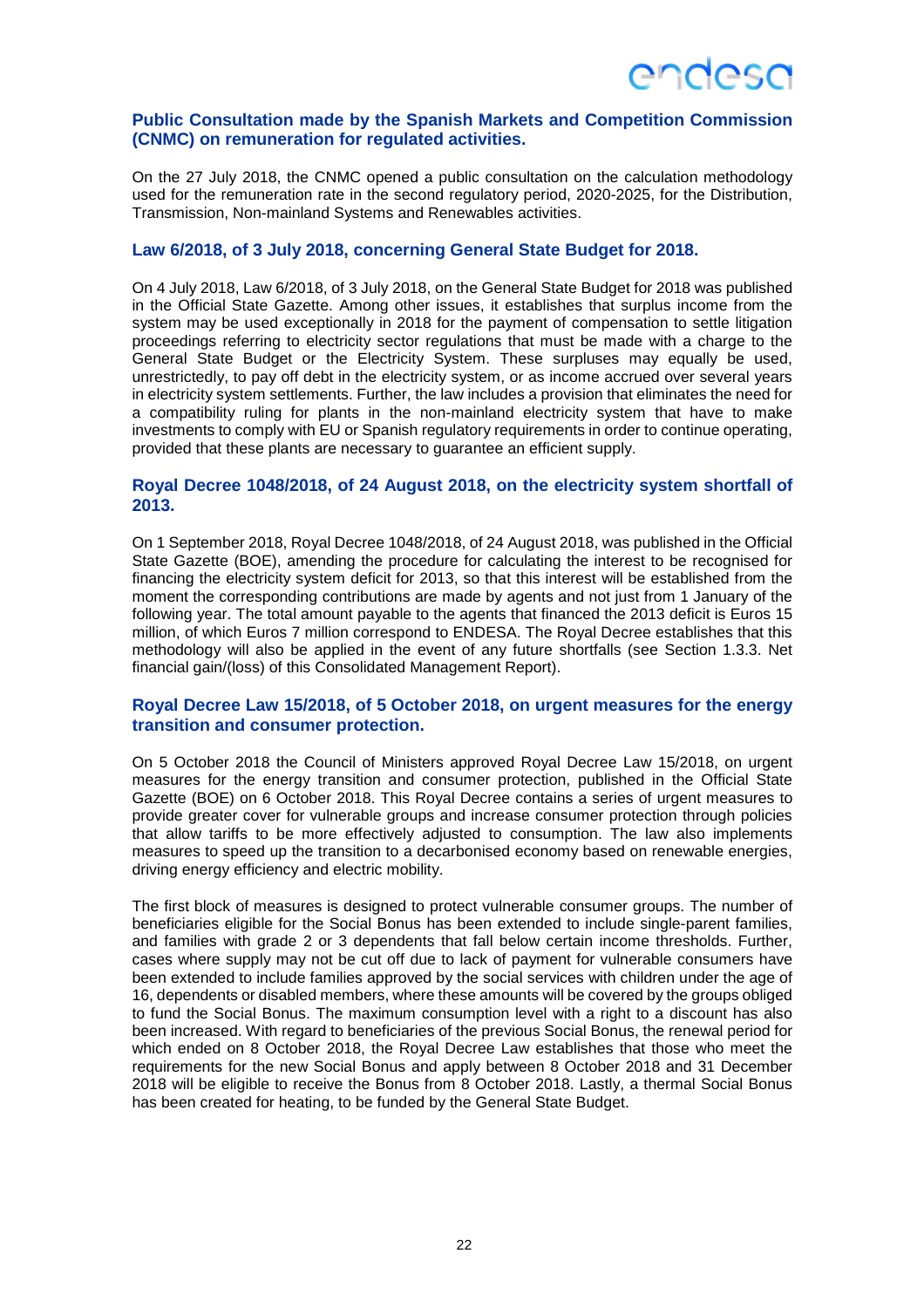

A second group of measures is aimed at protecting consumers and includes more flexibility in contracting power, in addition to obliging suppliers to include the amount that customers would have to pay if tariffs with time constraints were applied on their bills.

A third group of measures is designed to promote self-consumption, simplifying the types available and enabling shared self-consumption, while eliminating charges and tolls for selfconsumption based on renewables, co-generation or waste. The Royal Decree Law also features measures to simplify administrative and technical processes, especially for small facilities.

The fourth block of measures seeks to increase the penetration of renewable energies and electric mobility. Therefore, to facilitate the commissioning of the renewable power awarded in the last auctions, the access and connection licences granted prior to Law 24/2013, governing the electricity system, which would have expired on 31 December 2018 have been extended until 31 March 2020. With regard to electric mobility, the load manager role has been abolished to make the roll out of these services easier.

The last block contains measures associated with fiscal aspects and the sustainability of the system. For the last quarter of 2018 and the first quarter of 2019, the tax on the value of electricity production has been suspended and the special tax on hydrocarbons for electricity generation has been abolished. To ensure the sustainability of the electricity system, income that derives from  $CO<sub>2</sub>$  emissions rights auctions used to cover costs in the electricity system has been increased, and the system surplus will be used to reduce imbalances in 2018 and 2019.

Royal Decree Law 15/2018, of 5 October 2018, has been validated by the Congress of Deputies on 18 October 2018, having approved on the other hand its processing as a project of law.

#### **4. Liquidity and Capital Resources.**

#### **4.1. Financial Management.**

#### **Financial debt.**

At 30 September 2018, ENDESA had net financial debt of Euros 6,640 million, an increase of Euros 1,655 million (+33.2%) compared to 31 December 2017.

The conciliation of ENDESA's gross and net financial debt at 30 September 2018 and 31 December 2017 is as follows:

Millions of Euros **Conciliation of financial debt 30 September 2018 31 December <sup>2017</sup>Difference % Var.**  Non-current financial debt 6,514 4,414 1,100 24.9 Current financial debt 1,332 978 354 36.2 **Gross financial debt (1) 6,846 5,392 1,454 27.0**  Cash and cash equivalents (199) (399) 200 (50.1) Derivatives recognised as financial assets (7) (8) 1 (12.5) **Net financial debt 6,640 4,985 1,655 33.2** 

(1) At 30 September 2018 this includes Euros 6 million corresponding to financial derivatives recognised under financial liabilities (Euros 12 million at 31 December 2017).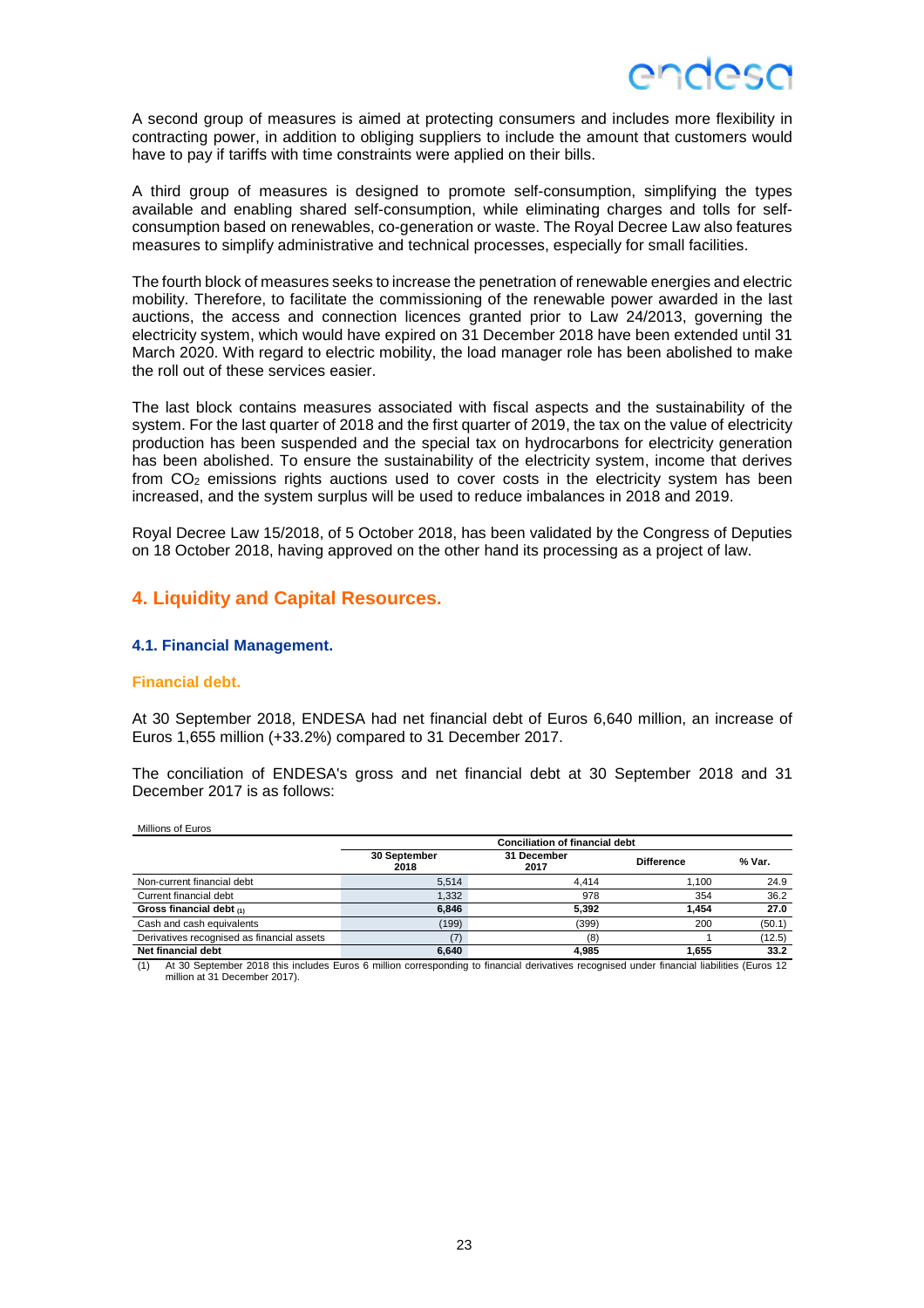When assessing net debt for the first nine months of 2018, it should be noted that, during this period, ENDESA, S.A: paid shareholders dividends of gross Euros 1.382 per share, with a payout of Euros 1,463 million (see Section 4.2. Cash flows and 4.4. Dividends of this Consolidated Management Report).

The structure of ENDESA's gross financial debt at 30 September 2018 and 31 December 2017 was as follows:

Millions of Euros

|                            | Structure of gross financial debt |                     |                   |        |  |
|----------------------------|-----------------------------------|---------------------|-------------------|--------|--|
|                            | 30 September<br>2018              | 31 December<br>2017 | <b>Difference</b> | % Var. |  |
| Euro                       | 6.846                             | 5,392               | 1.454             | 27.0   |  |
| <b>TOTAL</b>               | 6,846                             | 5,392               | 1.454             | 27.0   |  |
| Fixed rate                 | 3,548                             | 3,611               | (63)              | (1.7)  |  |
| Floating rate              | 3,298                             | 1.781               | 1,517             | 85.2   |  |
| <b>TOTAL</b>               | 6,846                             | 5,392               | 1.454             | 27.0   |  |
| Average life (years) $(1)$ | 5.2                               | 6.1                 |                   |        |  |
| Average cost $(\%)_{(2)}$  | 1.9                               | 2.1                 |                   |        |  |

(1) Average life (years) = (Principal \* Number of valid days) / (Valid principal at the end of the period \* Number of days in the period). (2) Average cost (%) = (Cost of financial debt) / Gross average financial debt.

As of 30 September 2018, 52% of gross financial debt was at fixed interest rates, while 48% was at floating rates. At this date, 100% of the Company's gross financial debt is denominated in euros.

At 30 September 2018, the breakdown of gross financial debt without derivatives by maturity was as follows:

Millions of Euros

|                                       | Carrying amount at 30 | Non-    |         |       |      |      | <b>Maturity</b> |                   |
|---------------------------------------|-----------------------|---------|---------|-------|------|------|-----------------|-------------------|
|                                       | September<br>2018(1)  | Current | current | 2018  | 2019 | 2020 | 2021            | <b>Subsequent</b> |
| Bonds and other marketable securities | 1.234                 | 1.200   | 34      | 1.195 | 21   | -    |                 | 18                |
| Bank borrowings                       | 2.062                 | 49      | 2.013   |       | 53   | 210  | 671             | 1,121             |
| Other borrowings                      | 3.544                 | 83      | 3.461   | 38    | 50   | 34   | 30              | 3,392             |
| <b>TOTAL</b>                          | 6.840                 | 1.332   | 5.508   | 1.240 | 124  | 244  | 701             | 4,531             |

(1) Excludes Euros 6 million corresponding to financial derivatives.

#### **Main Financial Transactions.**

In the first nine months of 2018, ENDESA extended the credit facilities arranged with various financial institutions maturing in March 2020 (Euros 160 million) and March 2021 (Euros 1,825 million).

In the same period, ENDESA maintained the Euro Commercial Paper (ECP) emissions programme through International ENDESA, B.V., and the outstanding balance thereof as of 30 September 2018 is Euros 1,200 million, and its renewal is backed by irrevocable bank credit facilities.

During the first nine months of 2018, ENDESA has also settled the Project Finance bank financing held by some subsidiaries of ENEL Green Power España, S.L.U. (EGPE) for a total of Euros 160 million (see Section 4.2. Cash Flows of this Consolidated Management Report).

As part of the financial transaction signed with the European Investment Bank (EIB) in 2017, Euros 500 million was drawn down during the first nine months of 2018. This draw down bears a floating interest rate, with a 12-year maturity payable from 2022 (see Section 4.2. Cash Flows of this Consolidated Management Report).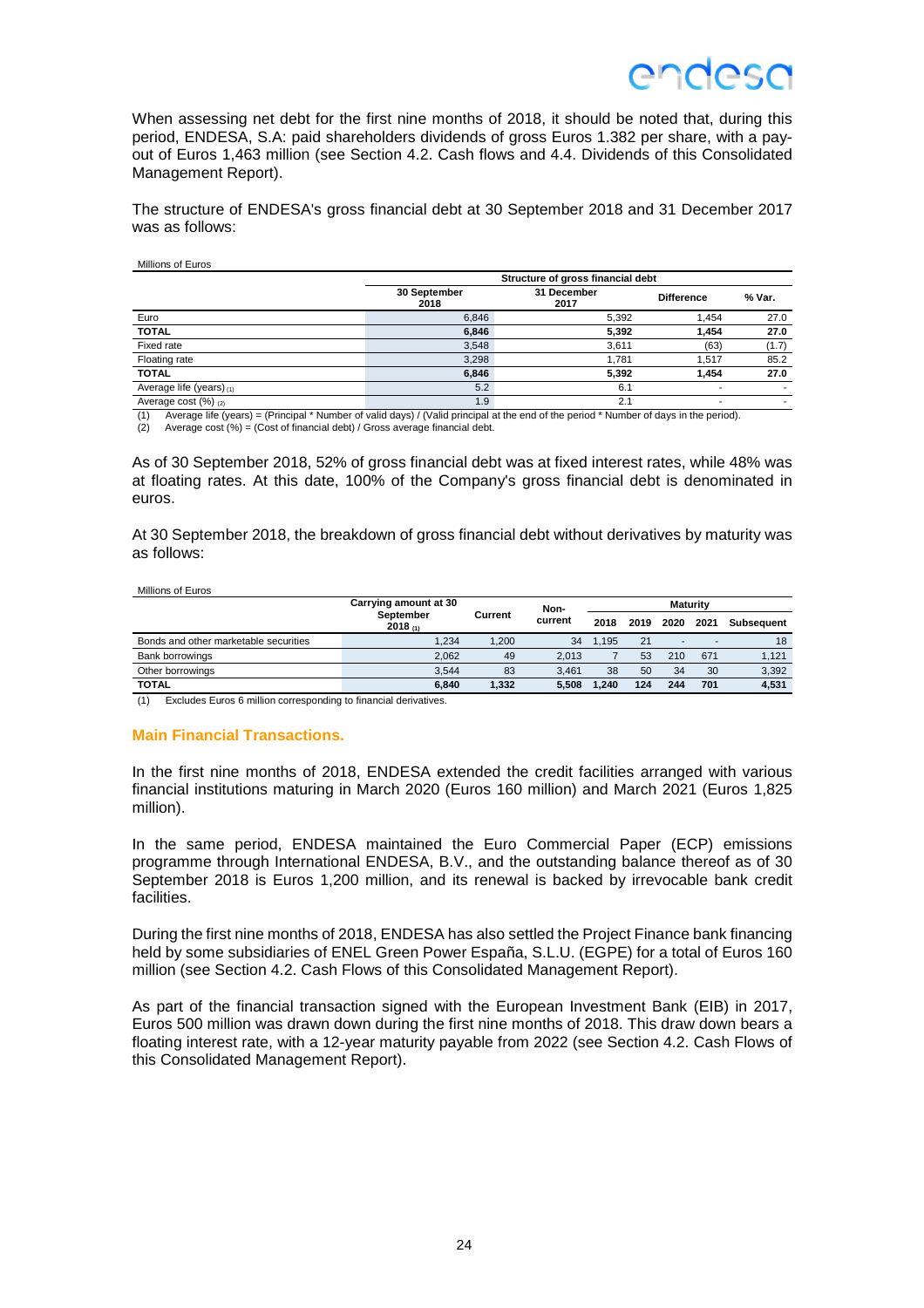## ANNASO

#### **Liquidity.**

As of 30 September 2018, ENDESA's liquidity stood at Euros 2,484 million (Euros 3,495 million at 31 December 2017) as detailed below:

| Millions of Euros |  |
|-------------------|--|
|-------------------|--|

|                                                       | Liauiditv            |                     |                   |        |  |  |
|-------------------------------------------------------|----------------------|---------------------|-------------------|--------|--|--|
|                                                       | 30 September<br>2018 | 31 December<br>2017 | <b>Difference</b> | % Var. |  |  |
| Cash and cash equivalents                             | 199                  | 399                 | (200)             | (50.1) |  |  |
| Unconditional availability in credit facilities $(1)$ | 2.285                | 3.096               | (811)             | (26.2) |  |  |
| <b>TOTAL</b>                                          | 2.484                | 3.495               | (1,011)           | (28.9) |  |  |
| Coverage of Debt Maturities (months) (2)              | 20                   | 29                  |                   |        |  |  |

(1) As of 30 September 2018 and 31 December 2017, Euros 1 billion correspond to the credit line available with ENEL Finance International, N.V.

(2) Coverage of debt maturities (number of months) = maturity period (number of months) for vegetative debt that could be covered with the liquidity available.

Treasury investments considered as "Cash and cash equivalents" are high liquidity and entail no risk of changes in value, mature within 3 months from their acquisition date and accrue interest at the market rates for such instruments.

There were no placements in sovereign debt at 30 September 2018 and 31 December 2017.

At 30 September 2018, the balance of cash and cash equivalents includes Euros 9 million corresponding to the debt service reserve account set up by certain ENDESA renewable energy subsidiaries by virtue of the project finance loans arranged (Euros 12 million at 31 December 2017).

#### **Leverage Ratio.**

Details of the consolidated leverage ratio at 30 September 2018 and 31 December 2017 are as follows:

| Millions of Euros |  |
|-------------------|--|
|                   |  |

|                      | Leverage ratio $(1)$ |  |  |
|----------------------|----------------------|--|--|
| 30 September<br>2018 | 31 December<br>2017  |  |  |
| 6,640                | 4,985                |  |  |
| 5,514                | 4,414                |  |  |
| 1,332                | 978                  |  |  |
| (199)                | (399)                |  |  |
| (7                   | (8)                  |  |  |
| 9,716                | 9,233                |  |  |
| 9,572                | 9,096                |  |  |
| 144                  | 137                  |  |  |
| 68.34                | 53.99                |  |  |
|                      |                      |  |  |

(1) Leverage = Net financial debt / equity.

#### **Credit Rating.**

ENDESA's credit ratings are as follows:

|                      | <b>Credit rating</b> |                         |         |           |                        |         |
|----------------------|----------------------|-------------------------|---------|-----------|------------------------|---------|
|                      |                      | 30 September<br>2018(1) |         |           | 31 December<br>2017(1) |         |
|                      | Long term            | Short term              | Outlook | Long Term | <b>Short Term</b>      | Outlook |
| Standard & Poor's    | BBB+                 | $A-2$                   | Stable  | BBB+      | $A-2$                  | Stable  |
| Moody's              | Baa2                 | $P-2$                   | Stable  | Baa2      | $P-2$                  | Stable  |
| <b>Fitch Ratings</b> | BBB+                 | F <sub>2</sub>          | Stable  | BBB+      | F <sub>2</sub>         | Stable  |

(1) At the respective dates of approval of the Consolidated Financial Statements.

ENDESA's credit rating is restricted to the rating of its parent company ENEL according to the methods employed by rating agencies and, as of 30 September 2018, has been classified as "investment grade" by all the rating agencies.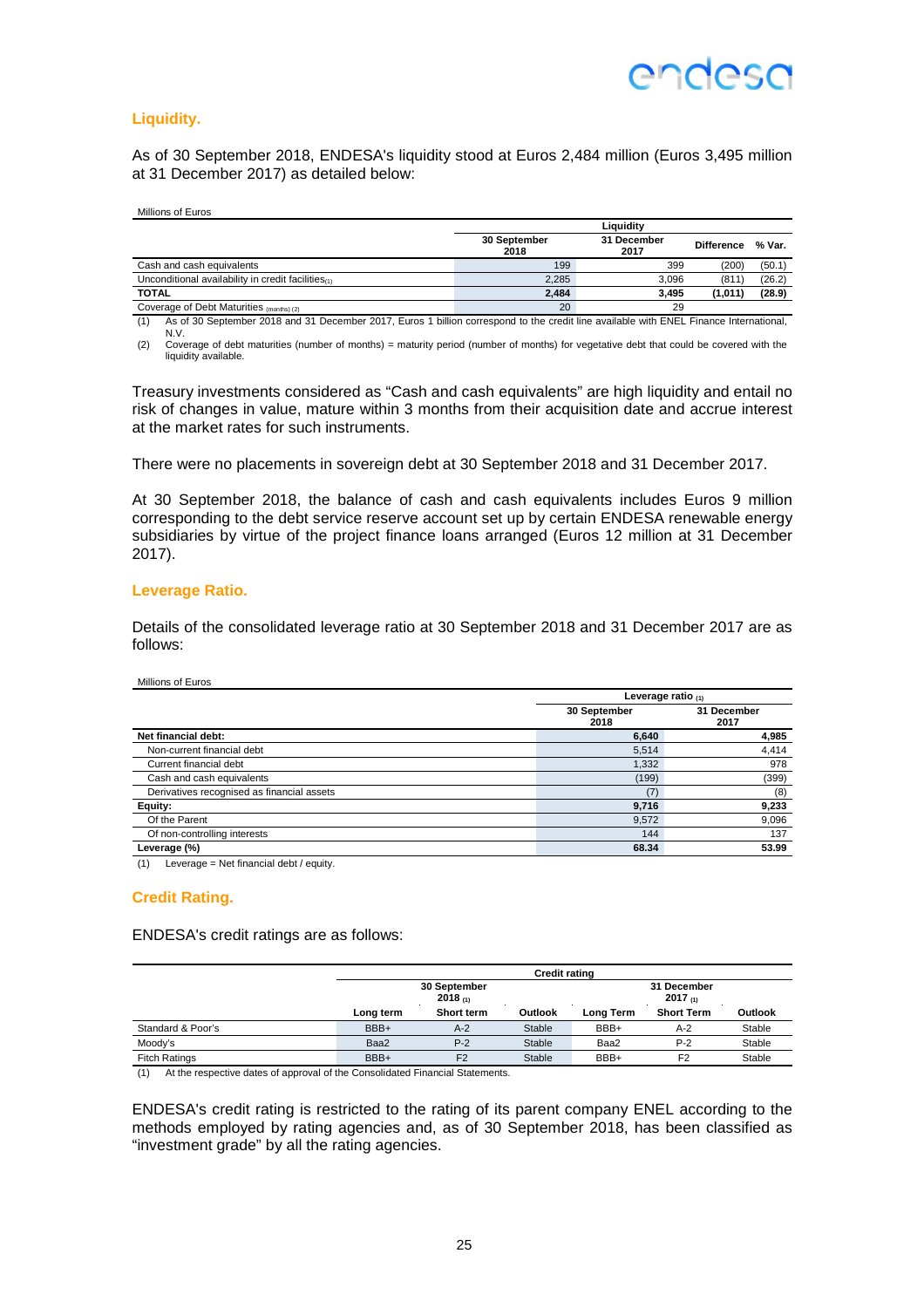ENDESA works to maintain its investment grade credit rating to be able to efficiently access money markets and bank funding, and to obtain preferential terms from its main suppliers.

#### **4.2. Cash flows.**

At 30 September 2018, cash and cash equivalents stood at Euros 199 million (Euros 427 million at 30 September 2017).

ENDESA's net cash flows in the first nine months of 2018 and 2017, classified by activities (operation, investment and financing) were:

Millions of Euros

|                                             | <b>Statements of cash flows</b> |                              |                   |        |  |
|---------------------------------------------|---------------------------------|------------------------------|-------------------|--------|--|
|                                             | January - September<br>2018(1)  | January - September<br>2017m | <b>Difference</b> | % Var. |  |
| Net cash flows from operating activities    | 1.141                           | 1.375                        | (234)             | (17.0) |  |
| Net cash flows used in investing activities | (1, 219)                        | 792)                         | (427)             | 53.9   |  |
| Net cash flows used in financing activities | (122)                           | (574)                        | 452               | (78.7) |  |

(1) See the Consolidated Statements of Cash Flow for the nine-month period ended 30 September 2018 and 2017.

#### **Net Cash Flows from Operating Activities.**

In the first nine months of 2018, net cash flows from operating activities amounted to Euros 1,141 million (Euros 1,375 million in the first nine months of 2017), as follows:

| Millions of Euros                                         |                             |                             |
|-----------------------------------------------------------|-----------------------------|-----------------------------|
|                                                           | January - September<br>2018 | January - September<br>2017 |
| Profit before tax and non-controlling interests           | 1,539                       | 1,394                       |
| Adjustments for:                                          | 1,257                       | 1,049                       |
| Depreciation and amortisation, and impairment losses      | 1,147                       | 1,072                       |
| Other adjustments (net)                                   | 110                         | (23)                        |
| Changes in working capital:                               | (1, 361)                    | (707)                       |
| Trade and other accounts receivable                       | (64)                        | (445)                       |
| Inventories                                               | (195)                       | (179)                       |
| <b>Current financial assets</b>                           | (547)                       | (621)                       |
| Trade payables and other current liabilities              | (555)                       | 538                         |
| Other cash flows from/(used in) operating activities:     | (294)                       | (361)                       |
| Interest received                                         | 28                          | 31                          |
| Dividends received                                        | 24                          | 26                          |
| Interest paid                                             | (85)                        | (78)                        |
| Income tax paid                                           | (67)                        | (133)                       |
| Other receipts from and payments for operating activities | (194)                       | (207)                       |
| <b>NET CASH FLOWS FROM OPERATING ACTIVITIES</b>           | 1,141                       | 1,375                       |

The variations in the different items determining the net cash flows from operating activities include:

- − The higher profit before tax and non-controlling interests net of depreciation and amortisation and other adjustments for the period (Euros 353 million).
- − Changes in working capital between the two periods amounting to Euros 654 million, mainly as a result of the increase in payments to commercial creditors for Euros 1,093 million, of the positive performance of commercial debtors and other accounts receivable for an amount of Euros 381 million and the highest collections for compensations for the extra-costs of Nonmainland Territories (TNP) generation for Euros 204 million.
- − The variation in the payment of the Income Tax in both periods amounting to Euros 66 million.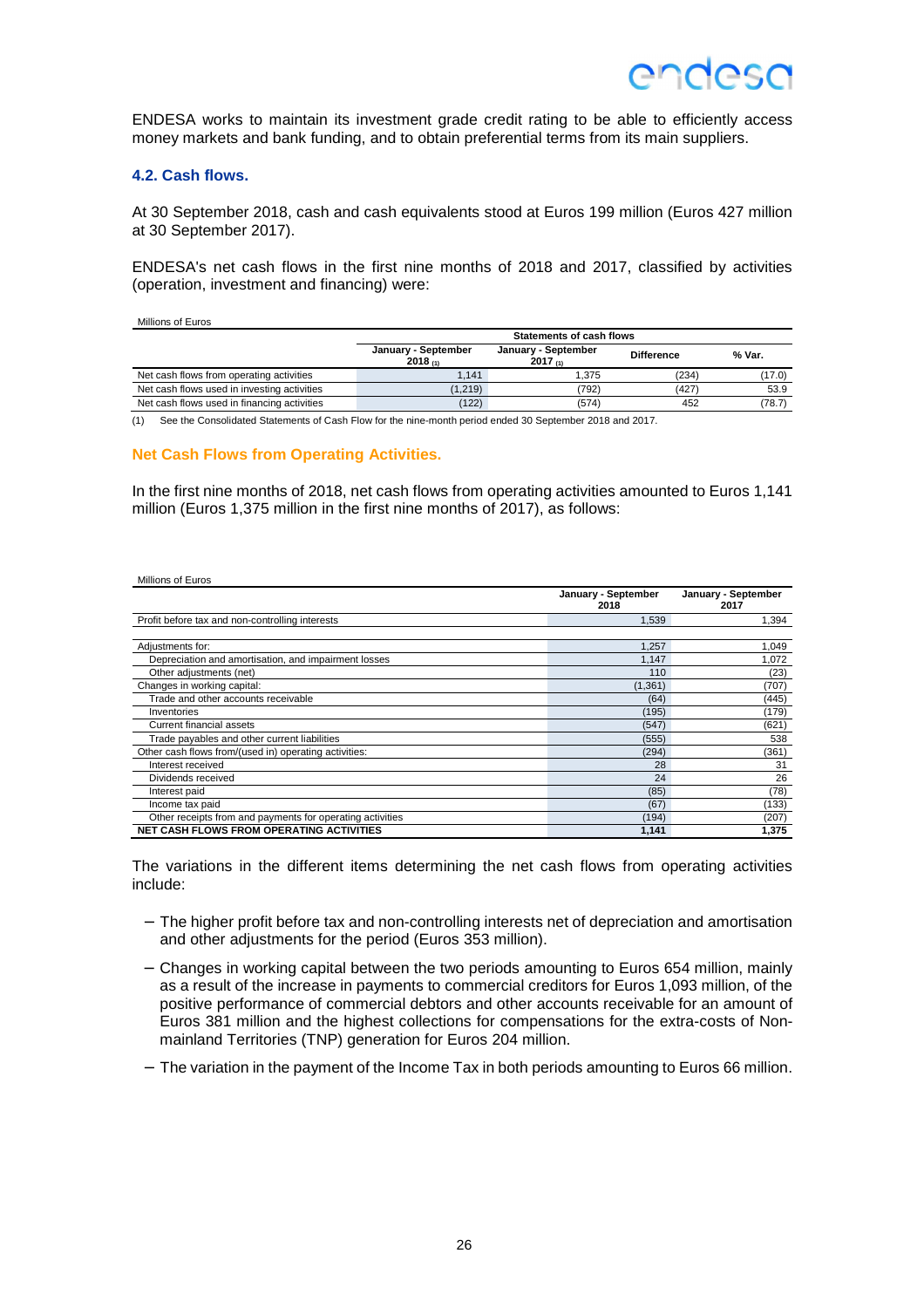As of 30 September 2018, 31 December 2017 and 30 September 2017, working capital comprised the following items:

|  | Millions of Euros |
|--|-------------------|
|--|-------------------|

|                                              | <b>Working capital</b> |                     |                   |
|----------------------------------------------|------------------------|---------------------|-------------------|
|                                              | 30 September<br>2018   | 31 December<br>2017 | 30 September 2017 |
| Current assets $(1)$                         | 5.994                  | 5.131               | 5,246             |
| Inventories                                  | 1.269                  | 1.267               | 1,203             |
| Trade and other accounts receivable          | 3.469                  | 3,100               | 3,204             |
| Current financial assets                     | 1,256 (2)              | 764 $(3)$           | 839 (4)           |
| Current liabilities (5)                      | 5,538                  | 6.557               | 5,503             |
| Current provisions                           | 392                    | 425                 | 362               |
| Trade payables and other current liabilities | 5,146                  | $6,132$ (6)         | 5,141             |

(1) Excluding Cash and cash equivalents and financial derivative assets corresponding to financial debt.

(2) Includes Euros 313 million corresponding to collection rights for financing of the deficit from regulated activities, Euros 107 million concerning remuneration for the electricity distribution activity and Euros 778 million corresponding to generation extra-costs in Non-mainland territories (TNP).

(3) Includes Euros 222 million corresponding to collection rights for financing of the deficit from regulated activities, Euros 70 million concerning remuneration for the electricity distribution activity and Euros 304 million corresponding to generation extra-costs in Non-mainland territories (TNP).

(4) Includes Euros 254 million corresponding to collection rights for financing of the deficit from regulated activities, Euros 58 million concerning remuneration for the electricity distribution activity and Euros 334 million corresponding to generation extra-costs in Non-mainland territories (TNP).

(5) Excluding Current financial debt and financial derivative liabilities corresponding to financial debt.

(6) Includes the interim dividend with a charge against 2017 profits of Euros 741 million, paid on 2 January 2018 (see Section 4.4. Dividends of this Consolidated Management Report).

#### **Net Cash Flows used in Investing Activities**

In the first nine months of 2018, net cash flows applied to investment activities amounted to Euros 1,219 million (Euros 792 million in the first nine months of 2017) and include, among other aspects:

− Net cash payments applied to the acquisitions of property, plant and equipment and intangible assets:

| Millions of Euros                                                          |                                |                             |
|----------------------------------------------------------------------------|--------------------------------|-----------------------------|
|                                                                            | January -<br>September<br>2018 | January - September<br>2017 |
| Acquisitions of property, plant and equipment and intangible assets        | (1,018)                        | (797)                       |
| Acquisitions of property, plant and equipment                              | (711)                          | (500)                       |
| Acquisitions of intangible assets                                          | (125)                          | (87)                        |
| Facilities transferred from customers                                      | 45                             | 55                          |
| Suppliers of property, plant and equipment                                 | (227)                          | (265)                       |
| Proceeds from sales of property, plant and equipment and intangible assets |                                |                             |
| Grants and other deferred income                                           | 56                             | 60                          |
| <b>TOTAL</b>                                                               | (957)                          | (730)                       |

− Net cash payments for investments and/or receipts from disposals of holdings in Group companies:

|                                                                                                                                                                                              | <b>Sections</b> | January -<br>September<br>2018 | January - September<br>2017 |
|----------------------------------------------------------------------------------------------------------------------------------------------------------------------------------------------|-----------------|--------------------------------|-----------------------------|
| Acquisitions of investments in group companies                                                                                                                                               |                 | (132)                          | (1)                         |
| Corporate transactions related to capacity awarded in renewable power<br>auctions.                                                                                                           | 2.2             | (4)                            |                             |
| Parques Eólicos Gestinver, S.L.U.                                                                                                                                                            | 2.2             | (45)                           |                             |
| Eólica del Principado, S.A.U.                                                                                                                                                                | 2.2             | (1)                            |                             |
| Empresa de Alumbrado Eléctrico de Ceuta, S.A.                                                                                                                                                | 2.2             | (81)                           |                             |
| Eléctrica del Ebro, S.A.U.                                                                                                                                                                   |                 | (1)                            |                             |
| Eléctrica de Jafre, S.A.                                                                                                                                                                     |                 |                                | (1)                         |
| Proceeds from the sale of investments in group companies                                                                                                                                     |                 | 20                             | 16                          |
| Nueva Marina Real Estate, S.L. (1)                                                                                                                                                           |                 | 20                             |                             |
| Aquilae Solar, S.L., Cefeidas Desarrollo Solar, S.L., Cephei Desarrollo Solar,<br>S.L., Desarrollo Photosolar, S.L., Fotovoltaica Insular, S.L. and Sol de Media<br>Noche Fotovoltaica, S.L. |                 |                                | 16                          |
| <b>TOTAL</b>                                                                                                                                                                                 |                 | (112)                          | 15                          |

(1) Sale transaction formalized on 28 December 2017.

Millions of Euros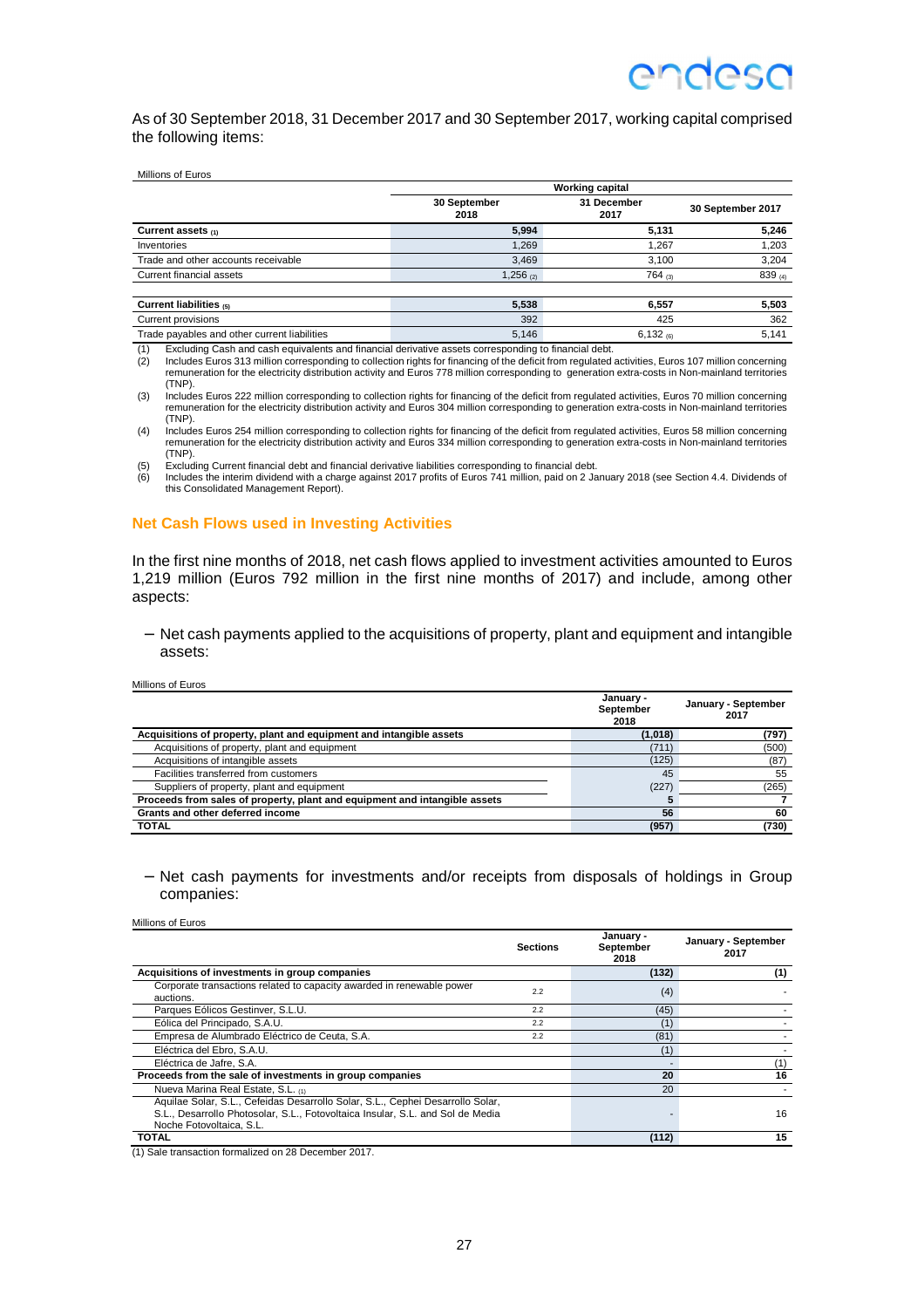#### **Net Cash Flows used in Financing Activities**

In the first nine months of 2018, net cash flows used in financing activities amounted to Euros 122 million (Euros 574 million in the first nine months of 2017), including mainly:

− Cash flows from equity instruments:

Millions of Euros

|                                                                                                                                                             | <b>Sections</b> | January - September<br>2018 | January - September<br>2017 |
|-------------------------------------------------------------------------------------------------------------------------------------------------------------|-----------------|-----------------------------|-----------------------------|
| Capital reduction at Eólica Valle del Ebro, S.A.                                                                                                            | 2.3             |                             |                             |
| Capital contribution by Tauste Energía Distribuida, S.L.                                                                                                    |                 |                             |                             |
| Capital contribution by Bosa del Ebro, S.L.                                                                                                                 |                 |                             |                             |
| Acquisition of non-controlling interests in Productor Regional de Energía<br>Renovable, S.A.U. and Productor Regional de Energías Renovables III,<br>S.A.U. |                 |                             | (3)                         |
| <b>TOTAL</b>                                                                                                                                                |                 |                             | (3)                         |

− Drawdowns of non-current financial debt:

Millions of Euros

|                                                   | <b>Sections</b> | January - September<br>2018 | January - September<br>2017 |
|---------------------------------------------------|-----------------|-----------------------------|-----------------------------|
| Drawdowns from the European Investment Bank (EIB) | 4.1             | 500                         | 300                         |
| Drawdowns from credit facilities                  |                 | 713                         | 25                          |
| Other                                             |                 |                             |                             |
| <b>TOTAL</b>                                      |                 | 1.221                       | 342                         |

− Reimbursements from non-current financial debt:

Millions of Euros

|                                                                                 | <b>Sections</b> | January - September<br>2018 | January - September<br>2017 |
|---------------------------------------------------------------------------------|-----------------|-----------------------------|-----------------------------|
| Amortisation of Productor Regional de Energía Renovable, S.A.U. s bank<br>loans | 4.1             | (44)                        |                             |
| Repayment of credit facilities                                                  |                 |                             | (11)                        |
| Amortisation of Natixis Ioans                                                   |                 |                             | (21)                        |
| Other                                                                           |                 | (7)                         | (17)                        |
| <b>TOTAL</b>                                                                    |                 | (51)                        | (49)                        |

− Amortisations and drawdowns of current financial debt:

Millions of Euros

|                                                               | <b>Sections</b> | January - September<br>2018 | January - September<br>2017 |
|---------------------------------------------------------------|-----------------|-----------------------------|-----------------------------|
| <b>Amortisations</b>                                          |                 |                             |                             |
| Amortisation of ECP bonds issued by International ENDESA B.V. |                 | (5, 443)                    | (3,990)                     |
| Repayment of ENEL Finance B.V. credit facilities              |                 | (4,800)                     | (1,350)                     |
| Amortisation of Parque Eólico Gestinver, S.L.U. bank loan     | 4.1             | (116)                       |                             |
| Amortisation of bonds issued by ENDESA Capital, S.A.U.        |                 |                             | (36)                        |
| Other                                                         |                 | (76)                        | (146)                       |
| <b>Drawdowns</b>                                              |                 |                             |                             |
| Drawdowns of ECP bonds issued by International ENDESA B.V.    |                 | 5.754                       | 4,258                       |
| Drawdowns of ENEL Finance B.V. credit facilities              |                 | 4.800                       | 1.750                       |
| Other                                                         |                 | 54                          | 65                          |
| <b>TOTAL</b>                                                  |                 | 173                         | 551                         |

#### − Dividends paid:

Millions of Euros

|                                                 | <b>Sections</b> | January -<br>September<br>2018 | January -<br>September<br>2017 |
|-------------------------------------------------|-----------------|--------------------------------|--------------------------------|
| Parent dividends paid                           | 4.4             | (1.463)                        | (1.411)                        |
| Dividends paid to non-controlling interests (1) |                 |                                | (4                             |
| <b>TOTAL</b>                                    |                 | (1, 470)                       | (1, 415)                       |

(1) Corresponding to companies of ENEL Green Power España, S.L.U. (EGPE).

#### **4.3. Investments.**

In the first nine months of 2018 ENDESA made gross investments of Euros 866 million. Of this amount, Euros 836 million related to property, plant and equipment and investments in intangible assets, and the remaining Euros 30 million to financial investments, as follows: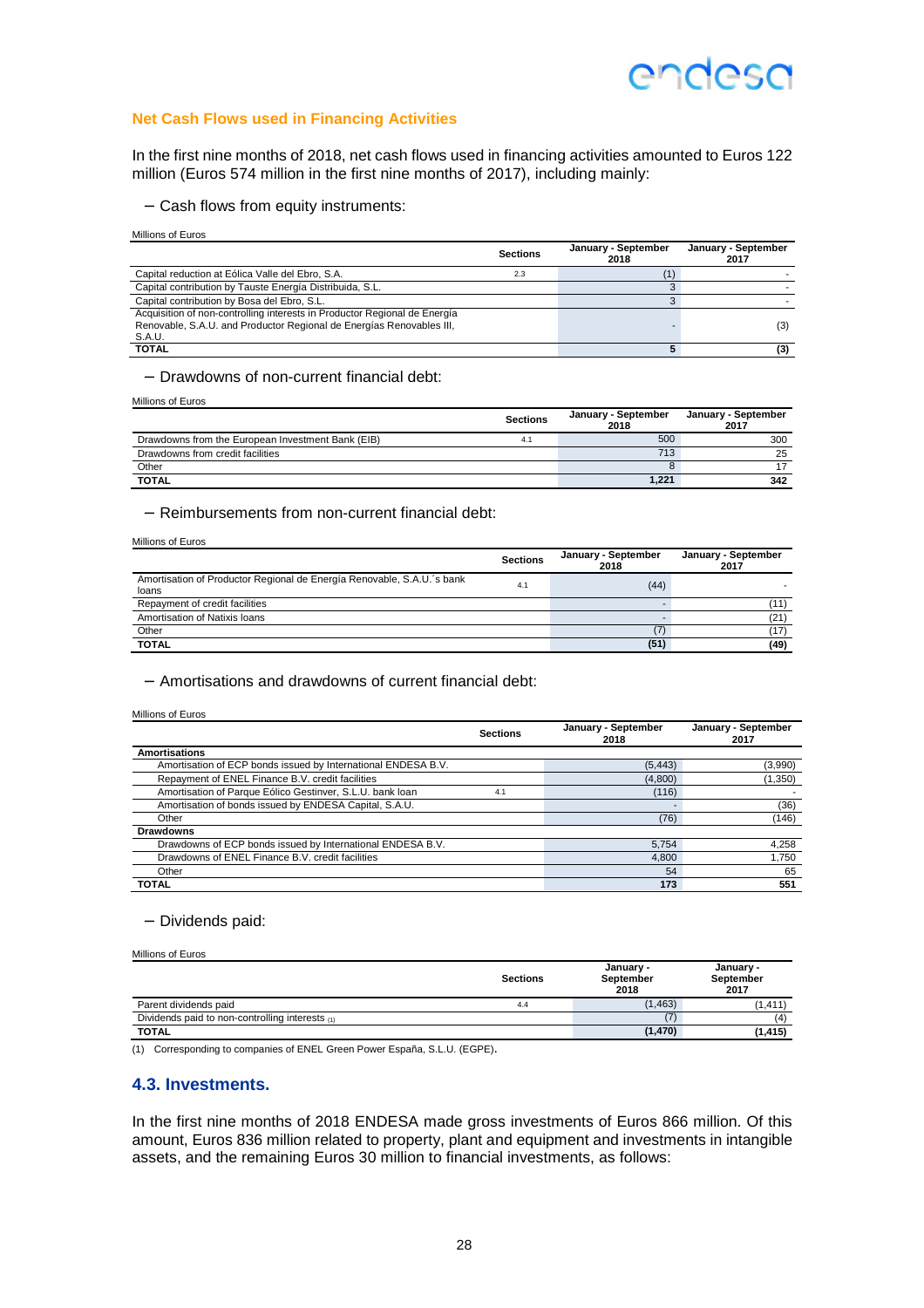## ANNASO

#### Millions of Euros

|                                             | <b>Investments</b>                   |                                      |        |  |  |
|---------------------------------------------|--------------------------------------|--------------------------------------|--------|--|--|
|                                             | January - September<br>2018 $_{(1)}$ | January - September<br>2017 $_{(1)}$ | % Var. |  |  |
| Generation and Supply                       | 284                                  | 146                                  | 94.5   |  |  |
| <b>Distribution</b>                         | 423                                  | 350                                  | 20.9   |  |  |
| Other                                       | 4                                    | 4                                    |        |  |  |
| TOTAL IN PROPERTY, PLANT AND EQUIPMENT      | 711                                  | 500                                  | 42.2   |  |  |
| Generation and Supply                       | 77                                   | 28                                   | 175.0  |  |  |
| <b>Distribution</b>                         | 29                                   | 39                                   | (25.6) |  |  |
| Other                                       | 19                                   | 20                                   | (5.0)  |  |  |
| <b>TOTAL IN INTANGIBLE ASSETS</b>           | 125                                  | 87                                   | 43.7   |  |  |
| <b>FINANCIAL INVESTMENTS</b>                | 30                                   | 45                                   | (33.3) |  |  |
| <b>TOTAL GROSS INVESTMENTS</b>              | 866                                  | 632                                  | 37.0   |  |  |
| TOTAL NET INVESTMENTS (2)                   | 765                                  | 517                                  | 48.0   |  |  |
| .<br>$\cdots$<br>$\cdots$ $\cdots$ $\cdots$ | $\cdot$ $\cdot$ $\cdot$<br>.<br>     | .<br>.<br>$\sim$                     |        |  |  |

(1) Does not include business combinations made during the period (see Section 2.1. Consolidation Scope of this Consolidated Management Report).

(2) Net investments = Gross investments - Capital grants and transferred facilities.

#### **Investments in Property Plant and Equipment.**

Gross investments in generation in the first nine months of 2018 relate largely to investments for the construction of the wind and photovoltaic power capacity awarded in the auctions held in 2017 for the amount of Euros 91 million.

Investments have also been made in plants that were already operational on 31 December 2017, including the investment of Euros 1 million made in the Litoral plant and the Euros 22 million investment in the As Pontes coal-fired plant, to bring it into line with the Industrial Emissions Directive (IED).

Gross distribution investments relate to grid extensions and expenditure aimed at optimising the grid to improve the efficiency and quality of service. They also include investment for the widespread installation of remote management smart meters and associated operating systems.

#### **Investment in Intangible Assets.**

Gross investments in intangible assets in the first nine months of 2018 correspond to IT applications and ongoing investments in ICT activities for the sum of Euros 70 million and the capitalisation of incremental costs incurred corresponding to the acquisition of customer contracts for the sum of Euros 50 million (see Section 1.2. Changes in Accounting Principles of this Consolidated Management Report).

#### **Financial Investments.**

The gross investments in the first nine months of 2018 include, primarily, guarantees and deposits for Euros 19 million.

#### **4.4. Dividends.**

Approval was given at ENDESA, S.A.'s General Shareholders' Meeting of 23 April 2018 to pay shareholders a total dividend charged against 2017 profit for a gross amount of Euros 1.382 per share (Euros 1,463 million in total). The breakdown of these dividends is as follows:

| Millions of Euros                       |                  |                           |                |                     |
|-----------------------------------------|------------------|---------------------------|----------------|---------------------|
|                                         | Approval date    | Euros per share,<br>gross | Amount         | <b>Payment date</b> |
| Interim dividend                        | 21 November 2017 | 0.70                      | 741            | 2 January 2018      |
| Final dividend                          | 23 April 2018    | 0.682                     | 722            | 2 July 2018         |
| Total dividend paid against 2017 profit |                  | 1.382                     | 1,463 $_{(1)}$ |                     |

(1) See Section. 4.2. Cash Flows of this Consolidated Management Report).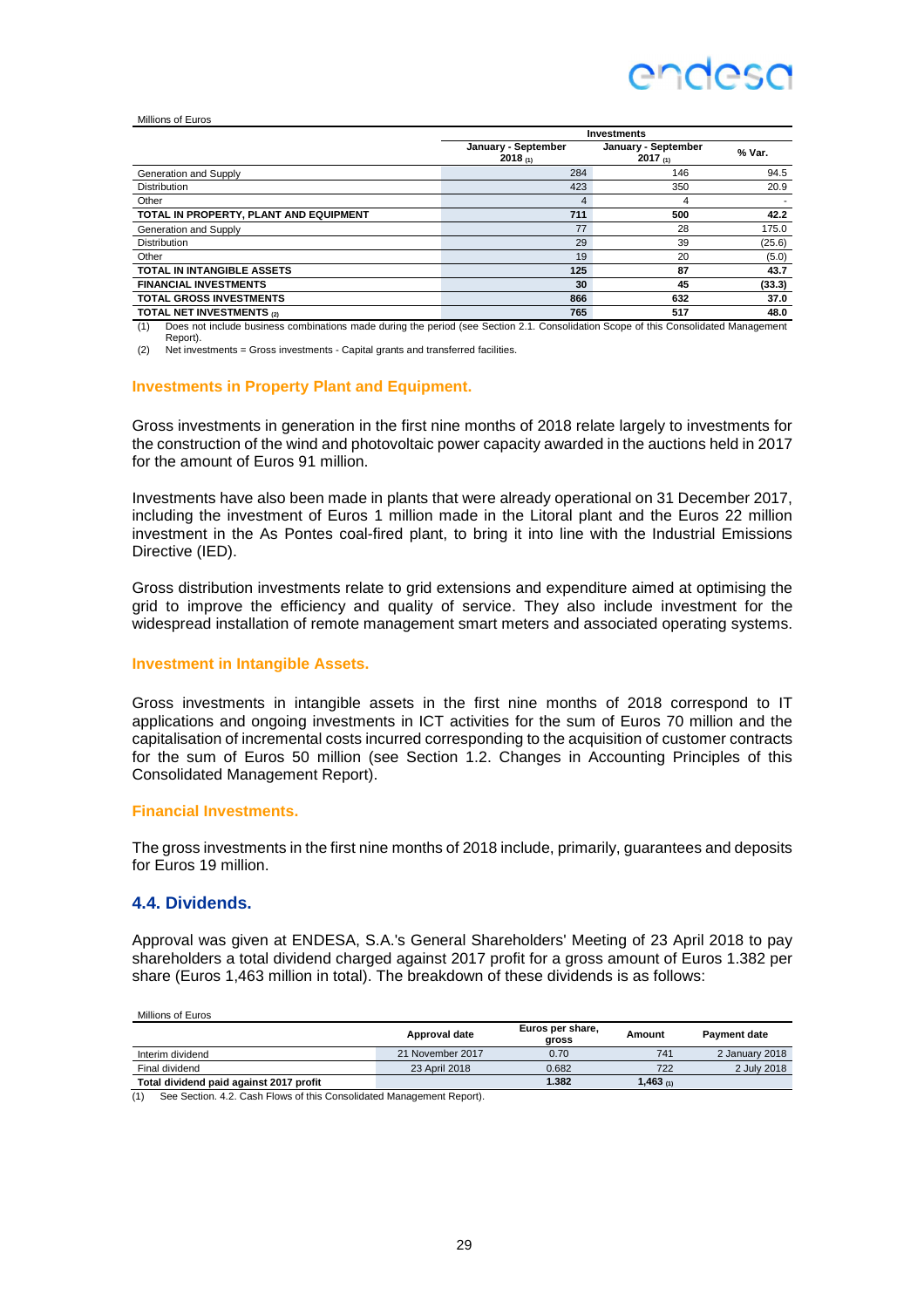### **APPENDIX I**

**Statistical Appendix**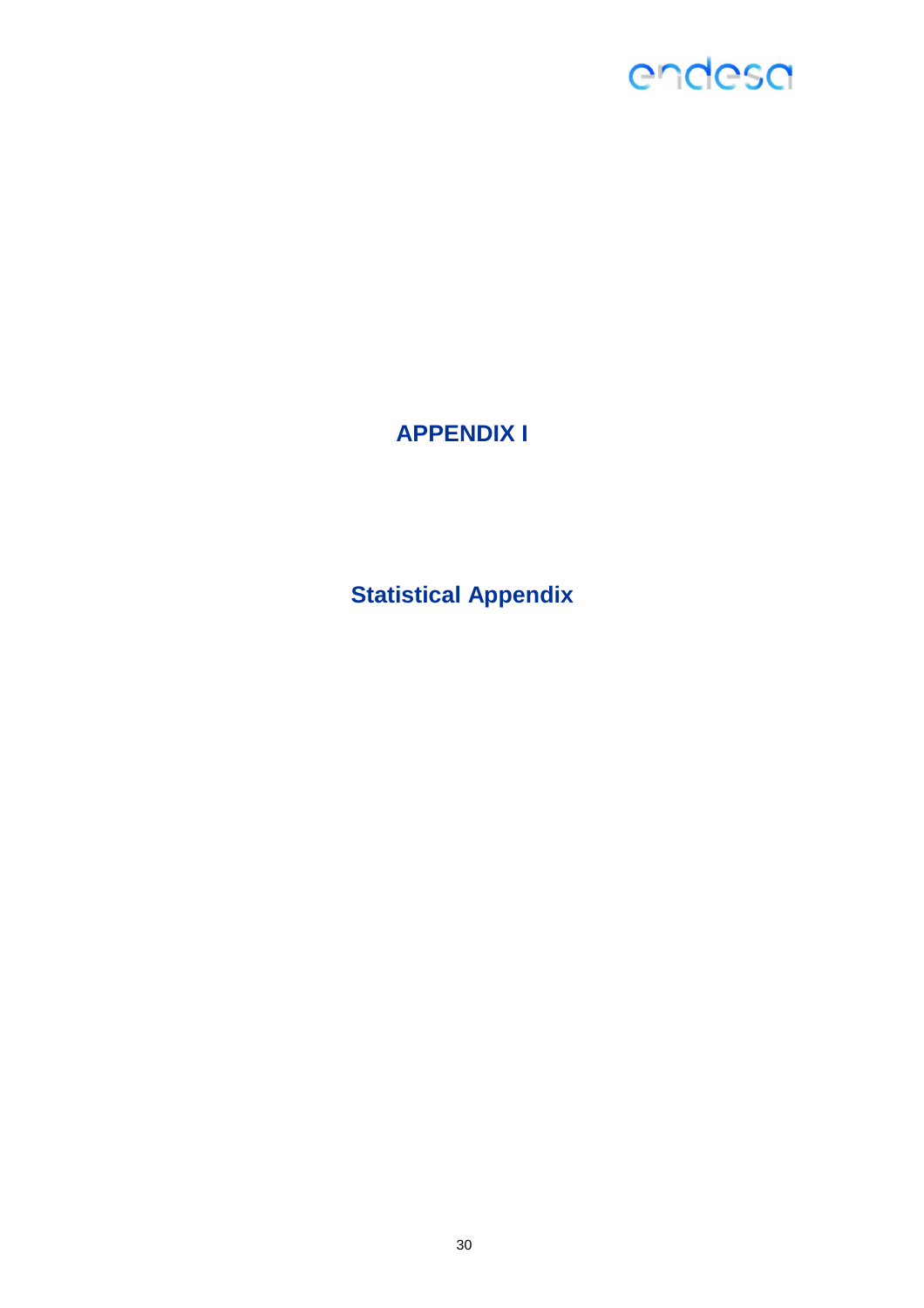#### **Industrial Data.**

| Electricity Generation (1)                    | January - September<br>2018 | January - September<br>2017 | % Var.         |
|-----------------------------------------------|-----------------------------|-----------------------------|----------------|
| Mainland                                      | 45,912                      | 48,398                      | (5.1)          |
| Nuclear                                       | 18,458                      | 19,967                      | (7.6)          |
| Coal                                          | 13,972                      | 15,870                      | (12.0)         |
| Hydroelectric                                 | 6,864                       | 4,198                       | 63.5           |
| Combined cycles (CCGT)                        | 3,907                       | 5,852                       | (33.2)         |
| Renewables and cogeneration                   | 2,711                       | 2,511                       | 8.0            |
| Non-mainland territories (TNP)                | 9,636                       | 9,843                       | (2.1)          |
| Coal                                          | 1,928                       | 2.048                       | (5.9)          |
| Fuel-gas                                      | 5,081                       | 5,299                       | (4.1)          |
| Combined cycles (CCGT)                        | 2,606                       | 2.474                       | 5.3            |
| Renewables and cogeneration                   | 21                          | 22                          | (4.5)          |
| <b>TOTAL</b>                                  | 55,548                      | 58,241                      | (4.6)          |
| <b>MW</b>                                     | 30 September                | 31 December                 | % Var.         |
| <b>Gross installed capacity</b>               | 2018                        | 2017                        |                |
| Hydroelectric                                 | 4,764                       | 4,752                       | 0.3            |
| Conventional thermal                          | 8,077                       | 8,130                       | (0.7)          |
| Nuclear                                       | 3,443                       | 3,443                       | $\sim$         |
| Combined cycles                               | 5,678                       | 5,678                       | $\sim$         |
| Renewables and cogeneration                   | 1.815                       | 1.675                       | 8.4            |
| <b>TOTAL</b>                                  | 23,777                      | 23,678                      | 0.4            |
| <b>MW</b>                                     | 30 September                | 31 December                 |                |
| Net installed capacity                        | 2018                        | 2017                        | % Var.         |
| Hydroelectric                                 | 4,712                       | 4,709                       | 0.1            |
| Conventional thermal                          | 7,544                       | 7,585                       | (0.5)          |
| Nuclear                                       | 3,318                       | 3.318                       | $\blacksquare$ |
| Combined cycles                               | 5,445                       | 5,445                       | $\blacksquare$ |
| Renewables and cogeneration                   | 1,815                       | 1,675                       | 8.4            |
| <b>TOTAL</b>                                  | 22,834                      | 22,732                      | 0.4            |
| GWh                                           |                             |                             |                |
| Gross electricity sales (1)                   | January - September<br>2018 | January - September<br>2017 | % Var.         |
| <b>Regulated Price</b>                        | 10,880                      | 11,489                      | (5.3)          |
| Deregulated Spanish market                    | 56,154                      | 60,186                      | (6.7)          |
| Deregulated European markets other than Spain | 7,738                       | 8,515                       | (9.1)          |
| <b>TOTAL</b>                                  | 74,772                      | 80,190                      | (6.8)          |

GWh

| Net electricity sales $(1)$                   | January - September<br>2018 | January - September<br>2017 | % Var. |
|-----------------------------------------------|-----------------------------|-----------------------------|--------|
| <b>Regulated Price</b>                        | 9.331                       | 9.686                       | (3.7)  |
| Deregulated Spanish market                    | 51.332                      | 54.657                      | (6.1)  |
| Deregulated European markets other than Spain | 7.354                       | 8.117                       | (9.4)  |
| <b>TOTAL</b>                                  | 68.017                      | 72.460                      | (6.1)  |

(1) Sales to end customers.

Thousands

| Number of customers (electricity) $(1)(2)$ | 30 September<br>2018 | 31 December<br>2017 | % Var. |
|--------------------------------------------|----------------------|---------------------|--------|
| Regulated market                           | 5.084                | 5.255               | (3.3)  |
| Mainland Spain                             | 4.286                | 4.416               | (2.9)  |
| Non-mainland territories (TNP)             | 798                  | 839                 | (4.9)  |
| Deregulated market                         | 5.670                | 5.593               | 1.4    |
| Mainland Spain                             | 4,593                | 4.601               | (0.2)  |
| Non-mainland territories (TNP)             | 814                  | 787                 | 3.4    |
| Outside Spain                              | 263                  | 205                 | 28.3   |
| <b>TOTAL</b>                               | 10.754               | 10.848              | (0.9)  |

(1) Supply points. (2) Customers of the supply companies.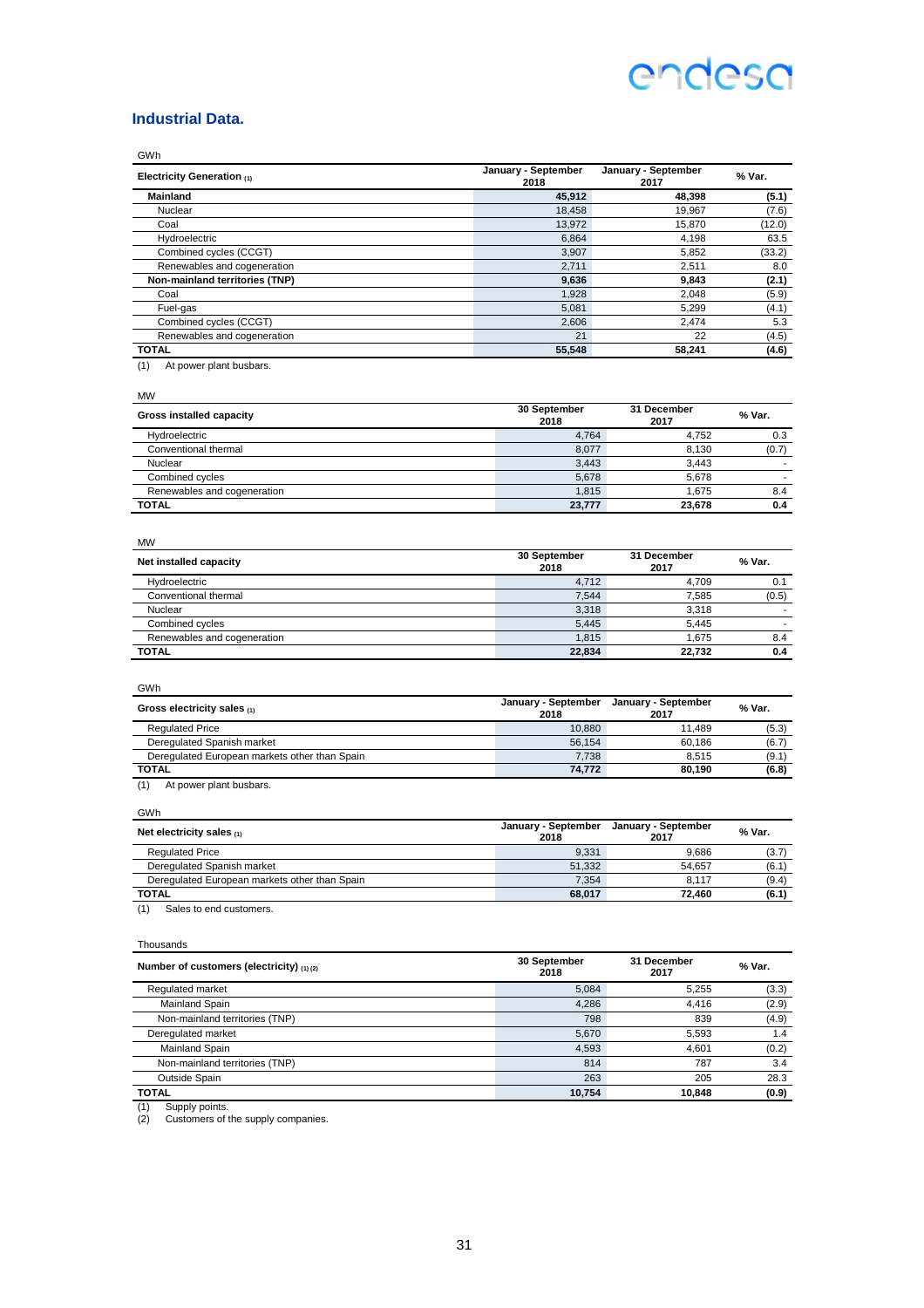| Percentage (%)                                                                                                                                                                                  |                             |                             |             |                             |
|-------------------------------------------------------------------------------------------------------------------------------------------------------------------------------------------------|-----------------------------|-----------------------------|-------------|-----------------------------|
| Trends in electricity demand (1)                                                                                                                                                                | January - September<br>2018 |                             |             | January - September<br>2017 |
| Mainland $(2)$                                                                                                                                                                                  |                             | 0.9                         |             | 0.5                         |
| Non-mainland Territories (TNP) (3)                                                                                                                                                              |                             | 0.1                         |             | 1.9                         |
| Source: Red Eléctrica de España, S.A. (REE).<br>(1)<br>(2)<br>Adjusted for working days and temperature, the trend in mainland demand was +1.1% in January-September 2018 and +1.0% in January- |                             |                             |             |                             |
| September 2017.<br>Adjusted for working days and temperature, the overall trend in non-mainland demand was +1.3% in January-September 2018 and +2.3%<br>(3)<br>in January-September 2017.       |                             |                             |             |                             |
| GWh                                                                                                                                                                                             |                             |                             |             |                             |
| Energy distributed (1)                                                                                                                                                                          | January - September<br>2018 | January - September<br>2017 |             | % Var.                      |
| Spain and Portugal                                                                                                                                                                              | 88,620                      |                             | 88,864      | (0.3)                       |
| (1)<br>At power plant busbars.                                                                                                                                                                  |                             |                             |             |                             |
| km                                                                                                                                                                                              | 30 September                | 31 December                 |             |                             |
| Distribution and transmission networks                                                                                                                                                          | 2018                        | 2017                        |             | % Var.                      |
| Spain and Portugal                                                                                                                                                                              | 319,304                     |                             | 317,782     | 0.5                         |
| Percentage (%)                                                                                                                                                                                  |                             |                             |             |                             |
| Energy losses (1)                                                                                                                                                                               | January - September<br>2018 |                             |             | January - September<br>2017 |
| Spain and Portugal                                                                                                                                                                              |                             | 10.7                        |             | 10.6                        |
| Source: Endesa data.<br>(1)                                                                                                                                                                     |                             |                             |             |                             |
| Minutes                                                                                                                                                                                         |                             |                             |             |                             |
| Installed Capacity Equivalent Interruption Time (ICEIT)                                                                                                                                         | January - September<br>2018 |                             |             | January - September<br>2017 |
| Spain and Portugal (average) (1) (2)                                                                                                                                                            |                             | 47                          |             | 43                          |
| Corresponds to Spain.<br>(1)<br>(2)<br>According to the calculation procedure set down by Royal Decree 1995/2000, of 1 December 2000.                                                           |                             |                             |             |                             |
| Percentage (%)                                                                                                                                                                                  |                             |                             |             |                             |
| Market share (electricity) $_{(1)}$                                                                                                                                                             | 30 September<br>2018        |                             |             | 31 December<br>2017         |
| <b>Mainland Generation</b>                                                                                                                                                                      |                             | 24.2                        |             | 23.6                        |
| Distribution                                                                                                                                                                                    |                             | 43.7<br>33.6                |             | 44.1<br>35.4                |
| Supply<br>Source: Endesa data.                                                                                                                                                                  |                             |                             |             |                             |
| (1)<br>GWh                                                                                                                                                                                      |                             |                             |             |                             |
| <b>Gas sales</b>                                                                                                                                                                                | January - September<br>2018 | January - September<br>2017 |             | % Var.                      |
| Deregulated market                                                                                                                                                                              | 34,446                      |                             | 33,816      | 1.9                         |
| Regulated market                                                                                                                                                                                | 994                         |                             | 878         | 13.2                        |
| International market                                                                                                                                                                            | 18,293                      |                             | 17,803      | 2.8                         |
| Wholesale business                                                                                                                                                                              | 7.700                       |                             | 6,460       | 19.2                        |
| TOTAL <sub>(1)</sub>                                                                                                                                                                            | 61,433                      |                             | 58,957      | 4.2                         |
| Excluding own generation consumption.                                                                                                                                                           |                             |                             |             |                             |
| Thousands                                                                                                                                                                                       |                             |                             |             |                             |
| Number of customers (gas) $(1)$                                                                                                                                                                 | 30 September<br>2018        | 31 December<br>2017         |             | % Var.                      |
| Regulated market                                                                                                                                                                                | 235                         |                             | 246         | (4.5)                       |
| Mainland Spain                                                                                                                                                                                  | 209                         |                             | 219         | (4.6)                       |
| Non-mainland territories (TNP)                                                                                                                                                                  | 26                          |                             | 27          | (3.7)                       |
| Deregulated market                                                                                                                                                                              | 1,359                       |                             | 1,314       | 3.4                         |
| Mainland Spain<br>Non-mainland territories (TNP)                                                                                                                                                | 1,221<br>67                 |                             | 1,205<br>63 | 1.3<br>6.3                  |
| Outside Spain                                                                                                                                                                                   | 71                          |                             | 46          | 54.3                        |
| <b>TOTAL</b>                                                                                                                                                                                    | 1,594                       |                             | 1,560       | 2.2                         |
| Supply points.<br>(1)                                                                                                                                                                           |                             |                             |             |                             |
| Percentage (%)                                                                                                                                                                                  |                             |                             |             |                             |
| Trend in demand for gas (1)                                                                                                                                                                     | January - September         |                             |             | January - September         |
| Domestic market                                                                                                                                                                                 | 2018                        | 1.7                         |             | 2017<br>9.3                 |
| Domestic - conventional                                                                                                                                                                         |                             | 6.0                         |             | 4.5                         |
| Electricity sector                                                                                                                                                                              |                             | (15.4)                      |             | 33.2                        |
| Source: Enagás, S.A.<br>(1)                                                                                                                                                                     |                             |                             |             |                             |
| Percentage (%)                                                                                                                                                                                  |                             |                             |             |                             |
| Market share (gas) (1)                                                                                                                                                                          | 30 September<br>2018        |                             |             | 31 December<br>2017         |
| Deregulated market                                                                                                                                                                              |                             | 16.2                        |             | 16.1                        |
| Source: Endesa data.<br>(1)                                                                                                                                                                     |                             |                             |             |                             |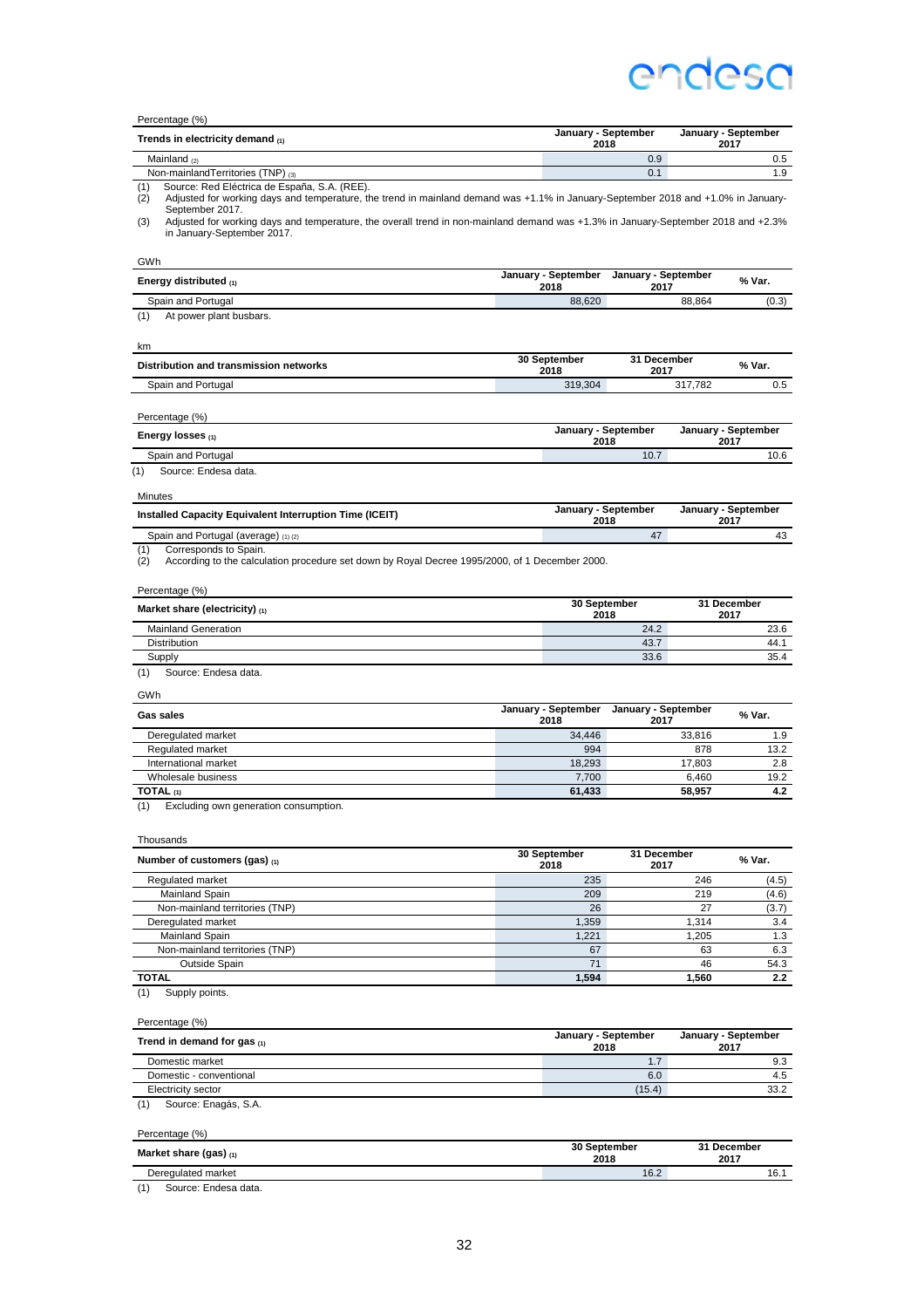#### **Workforce.**

#### Number of Employees

|                          |       | 30 September 2018 |              | 31 December 2017 |        |       |        |
|--------------------------|-------|-------------------|--------------|------------------|--------|-------|--------|
| <b>Final headcount</b>   | Male  | Female            | <b>Total</b> | Male             | Female | Total | % Var. |
| Generation and Supply    | 4.087 | 1.072             | 5.159        | 4.083            | 1.024  | 5.107 | 1.0    |
| <b>Distribution</b>      | 2.537 | 440               | 2.977        | 2.491            | 429    | 2.920 | 2.0    |
| Structure and Others (1) | 865   | 756               | 1.621        | 884              | 795    | 1.679 | (3.5)  |
| <b>TOTAL</b>             | 7.489 | 2.268             | 9.757        | 7.458            | 2.248  | 9.706 | 0.5    |
| Structure and services.  |       |                   |              |                  |        |       |        |

#### Number of Employees

|                          |       | January - September 2018 |       |       | January - September 2017 |       |        |
|--------------------------|-------|--------------------------|-------|-------|--------------------------|-------|--------|
| Average headcount        | Male  | Female                   | Total | Male  | Female                   | Total | % Var. |
| Generation and Supply    | 4.072 | 1.049                    | 5.121 | 4.092 | 984                      | 5.076 | 0.9    |
| <b>Distribution</b>      | 2.491 | 430                      | 2.921 | 2.593 | 442                      | 3.035 | (3.8)  |
| Structure and Others (1) | 862   | 763                      | 1.625 | 921   | 818                      | 1.739 | (6.6)  |
| TOTAL                    | 7.425 | 2.242                    | 9.667 | 7.606 | 2.244                    | 9.850 | (1.9)  |
|                          |       |                          |       |       |                          |       |        |

(1) Structure and services.

#### **Financial Data.**

Millions of Euros

Euros

| <b>Consolidated income statement</b> |                     |                     |        |  |  |
|--------------------------------------|---------------------|---------------------|--------|--|--|
|                                      | January - September | January - September | % Var. |  |  |
|                                      | 2018                | 2017                |        |  |  |
| Sales                                | 14.650              | 14.449              | 1.4    |  |  |
| Contribution margin $(1)$            | 4.271               | 4.006               | 6.6    |  |  |
| EBITDA $(2)$                         | 2,791               | 2.548               | 9.5    |  |  |
| EBIT $(3)$                           | 1.644               | 1.476               | 11.4   |  |  |
| Net Income $(4)$                     | 1.193               | 1.085               | 10.0   |  |  |

(1) Contribution margin = Revenue - Procurements and Services.<br>(2) EBITDA = Income - Procurements and Services + Self-constructed assets - Personnel expenses - Other fixed operating expenses.<br>(3) EBIT = EBITDA - Deprecia

| ----<br><b>Valuation Key figures</b>    | January - September<br>2018 | January - September<br>2017 | % Var. |
|-----------------------------------------|-----------------------------|-----------------------------|--------|
| Net earnings per share $(1)$            | 1.13                        | 1.02                        | 10.0   |
| Cash flow per share $_{(2)}$            | 1.08                        | 1.30                        | (17.0) |
| Book value of equity per share $_{(3)}$ | $9.04_{(4)}$                | $8.59$ (5)                  | 5.2    |
| .                                       |                             |                             |        |

(1) Net earnings per share = Profit/(loss) of the Parent / Number of shares at the end of the period.<br>
(2) Cash flow per share = Net cash flow from operating activities / Number of shares at end of the p<br>
(3) Parent compan

(2) Cash flow per share = Net cash flow from operating activities / Number of shares at end of the period.

(3) Parent company equity / Number of shares at the end of the period (4) At 30 September 2018.

At 31 December 2017.

| Millions of Euros           |                      |                                                     |        |
|-----------------------------|----------------------|-----------------------------------------------------|--------|
|                             |                      | <b>Consolidated Statement of Financial Position</b> |        |
|                             | 30 September<br>2018 | 31 December<br>2017                                 | % Var. |
| Total assets                | 32.068               | 31.037                                              | 3.3    |
| Equity                      | 9.716                | 9.233                                               | 5.2    |
| Net financial debt $_{(1)}$ | 6.640                | 4.985                                               | 33.2   |

(1) Net financial debt = Non-current financial liabilities + Current financial liabilities – Cash and cash equivalents – Financial derivatives recognised under financial assets.

Millions of Euros

|                                            | Leverage ratio $(1)$ |                     |  |
|--------------------------------------------|----------------------|---------------------|--|
|                                            | 30 September<br>2018 | 31 December<br>2017 |  |
| Net financial debt:                        | 6,640                | 4,985               |  |
| Non-current financial debt                 | 5,514                | 4,414               |  |
| Current financial debt                     | 1,332                | 978                 |  |
| Cash and cash equivalents                  | (199)                | (399)               |  |
| Derivatives recognised as financial assets | (7                   | (8)                 |  |
| Equity:                                    | 9,716                | 9,233               |  |
| Of the Parent                              | 9,572                | 9,096               |  |
| Of non-controlling interests               | 144                  | 137                 |  |
| Leverage (%)                               | 68.34                | 53.99               |  |

(1) Leverage = Net financial debt / equity.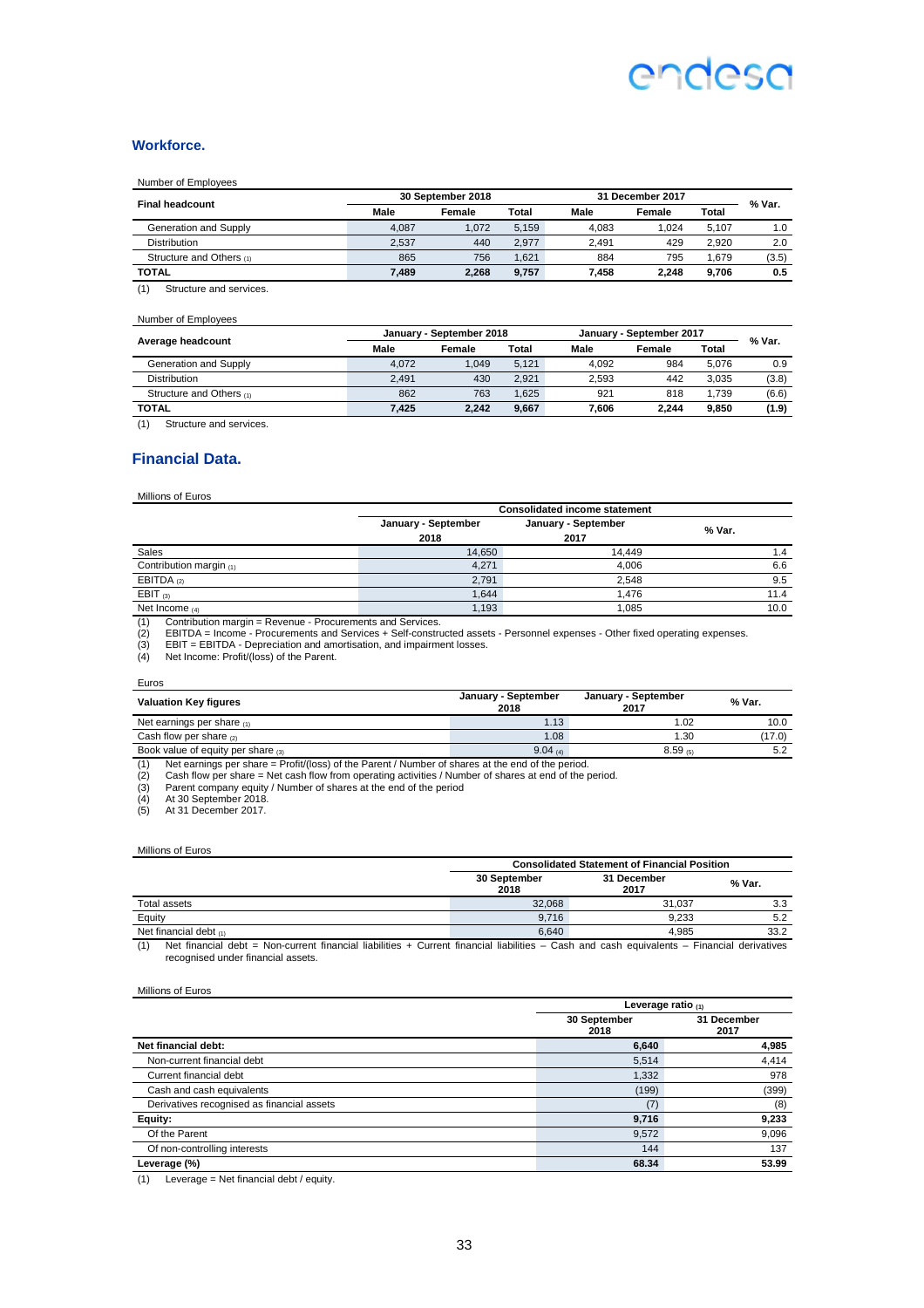| <b>Financial indicators</b>                                                                                                                                                                                                                                                                                                                                                                                               | 30 September<br>2018 | 31 December<br>2017 |
|---------------------------------------------------------------------------------------------------------------------------------------------------------------------------------------------------------------------------------------------------------------------------------------------------------------------------------------------------------------------------------------------------------------------------|----------------------|---------------------|
| Liquidity ratio $(1)$                                                                                                                                                                                                                                                                                                                                                                                                     | 0.90                 | 0.73                |
| Solvency ratio $(2)$                                                                                                                                                                                                                                                                                                                                                                                                      | 0.97                 | 0.92                |
| Debt ratio $(3)$                                                                                                                                                                                                                                                                                                                                                                                                          | 40.60                | 35.06               |
| Debt coverage ratio $(4)$                                                                                                                                                                                                                                                                                                                                                                                                 | 1.78                 | 1.41                |
| $\mathcal{L}(\mathbf{A}) = \mathbf{A} \mathbf{A} + \mathbf{A} \mathbf{A} + \mathbf{A} \mathbf{A} + \mathbf{A} \mathbf{A} + \mathbf{A} \mathbf{A} + \mathbf{A} \mathbf{A} + \mathbf{A} \mathbf{A} + \mathbf{A} \mathbf{A} + \mathbf{A} \mathbf{A} + \mathbf{A} \mathbf{A} + \mathbf{A} \mathbf{A} + \mathbf{A} \mathbf{A} + \mathbf{A} \mathbf{A} + \mathbf{A} \mathbf{A} + \mathbf{A} \mathbf{A} + \mathbf{A} \mathbf{A}$ |                      |                     |

(1) Liquidity = Current assets / Current liabilities<br>
(2) Solvency = (Equity + Non-current liabilities)<br>
(3) Debt (%) = Net financial debt / (Equity + Net (2) Solvency = (Equity + Non-current liabilities) / Non-current assets. (3) Debt (%) = Net financial debt / (Equity + Net financial debt).

(4) Debt coverage = Net financial debt / EBITDA.

#### **Rating.**

|                      |                            |                   |         | <b>Credit rating</b>      |                   |         |
|----------------------|----------------------------|-------------------|---------|---------------------------|-------------------|---------|
|                      | 30 September 2018 $_{(1)}$ |                   |         | 31 December 2017 $_{(1)}$ |                   |         |
|                      | Long term                  | <b>Short term</b> | Outlook | Long term                 | <b>Short term</b> | Outlook |
| Standard & Poor's    | BBB+                       | A-2               | Stable  | BBB+                      | $A-2$             | Stable  |
| Moody's              | Baa2                       | $P-2$             | Stable  | Baa2                      | $P-2$             | Stable  |
| <b>Fitch Ratings</b> | BBB+                       | F <sub>2</sub>    | Stable  | BBB+                      | F <sub>2</sub>    | Stable  |

(1) At the respective dates of approval of the Consolidated Financial Statements.

#### **Stock Market Information.**

| Percentage (%)                                                                                                                                                                                                                                                                                   |                             |                             |
|--------------------------------------------------------------------------------------------------------------------------------------------------------------------------------------------------------------------------------------------------------------------------------------------------|-----------------------------|-----------------------------|
| Share price performance $(1)$                                                                                                                                                                                                                                                                    | January - September<br>2018 | January - September<br>2017 |
| ENDESA, S.A.                                                                                                                                                                                                                                                                                     | 4.2                         | (5.2)                       |
| $l$ bex-35                                                                                                                                                                                                                                                                                       | (6.5)                       | 11.0                        |
| Eurostoxx 50                                                                                                                                                                                                                                                                                     | (3.0)                       | 9.2                         |
| <b>Eurostoxx Utilities</b>                                                                                                                                                                                                                                                                       | (2.5)                       | 16.8                        |
| $\mathbf{u}$ and $\mathbf{u}$ are $\mathbf{u}$ and $\mathbf{u}$ and $\mathbf{u}$ are $\mathbf{u}$ and $\mathbf{u}$ are $\mathbf{u}$ and $\mathbf{u}$ are $\mathbf{u}$ and $\mathbf{u}$ are $\mathbf{u}$ and $\mathbf{u}$ are $\mathbf{u}$ and $\mathbf{u}$ are $\mathbf{u}$ and $\mathbf{u}$ are |                             |                             |

(1) Source: Madrid Stock Exchange and Infobolsa.

Euros

| <b>ENDESA share price</b> $(1)$      | January - September<br>2018 | January-December<br>2017 | % Var. |
|--------------------------------------|-----------------------------|--------------------------|--------|
| High                                 | 20.100                      | 22.760                   | (11.7) |
| Low                                  | 16.600                      | 17.855                   | (7.0)  |
| Period average                       | 18.758                      | 20.234                   | (7.3)  |
| <b>Closing Price</b>                 | 18.610                      | 17.855                   | 4.2    |
| (1)<br>Course: Modrid Ctook Exchange |                             |                          |        |

(1) Source: Madrid Stock Exchange.

| Stock market information     |                       | 30 September<br>2018 | 31 December<br>2017 | % Var. |
|------------------------------|-----------------------|----------------------|---------------------|--------|
| Market Cap.                  | Millions of Euros (1) | 19,703               | 18.904              | 4.2    |
| Number of shares outstanding |                       | 1,058,752,117        | 1,058,752,117       |        |
| Nominal share value          | Euros                 | 1.2                  | 1.2                 |        |
| Cash                         | Millions of Euros (2) | 8,225                | 10.866              | (24.3) |
| Continuous market            | Shares                |                      |                     |        |
| Trading volume               | (3)                   | 438,452,170          | 536,793,866         | (18.3) |
| Average daily trading volume | (4)                   | 2,295,561            | 2,105,074           | 9.0    |
| <b>P.E.R.</b>                | (5)                   | 12.39                | 12.92               | ۰.     |
| Price / Carrying amount      | (6)                   | 2.06                 | 2.08                |        |
|                              |                       |                      |                     |        |

(1) Market Cap = Nº of shares at the end of the period \* Share price at the end of the period. (2) Cash = Sum of all the operations made over the value in the reference period (Source: Madrid Stock Exchange).

(3) Trading volume = Total volume of stock in ENDESA, S.A. traded in the period (Source: Madrid Stock Exchange).<br>(4) Average daily trading volume = Arithmetic mean of stock in ENDESA, S.A. traded per session during the per Exchange).

Frice to Earnings Ratio (P.E.R.) = Share price at the end of the period / Net earnings per share.<br>(6) Price / Carrying amount = Market capitalisation / Fguity of the Parent

Price / Carrying amount = Market capitalisation / Equity of the Parent.

#### **Dividends.**

|                          |                   | 2017          | 2016          | % Var. |
|--------------------------|-------------------|---------------|---------------|--------|
| Share capital            | Millions of Euros | 1.271         | 1.271         |        |
| Number of shares         |                   | 1.058.752.117 | 1.058.752.117 |        |
| Consolidated net profit  | Millions of Euros | .463          | 1.411         | 3.7    |
| Individual net profit    | Millions of Euros | 1.491         | 1.419         | 5.1    |
| Earnings per share       | Euros (1)         | 1.382         | 1.333         | 3.7    |
| Gross dividend per share | Euros             | 1.382 $(2)$   | 1.333 $(3)$   | 3.7    |
| Consolidated pay-out     | % (4)             | 100.0         | 100.0         |        |
| Individual pay-out       | % (5)             | 98.1          | 99.4          |        |

(1) Earnings per share = Profit/(loss) of the Parent / Number of shares at the end of the period.

(2) Gross interim dividend of Euros 0.7 per share, paid out on 2 January 2018 plus the gross supplementary dividend of Euros 0.682 per share paid out on 2 July 2018.

(3) Gross interim dividend of Euros 0.7 per share, paid out on 2 January 2017 plus the gross supplementary dividend of Euros 0.633 per share paid out on 3 July 2017.

(4) Consolidated Pay-out = (Gross dividend per share \* Number of shares at the end of the period) / Profit/loss) of the Parent.<br>(5) Individual Pay-out = (Gross dividend per share \* Nº of shares at the end of the period) /

Individual Pay-out = (Gross dividend per share \* Nº of shares at the end of the period) / Period Result of ENDESA, S.A.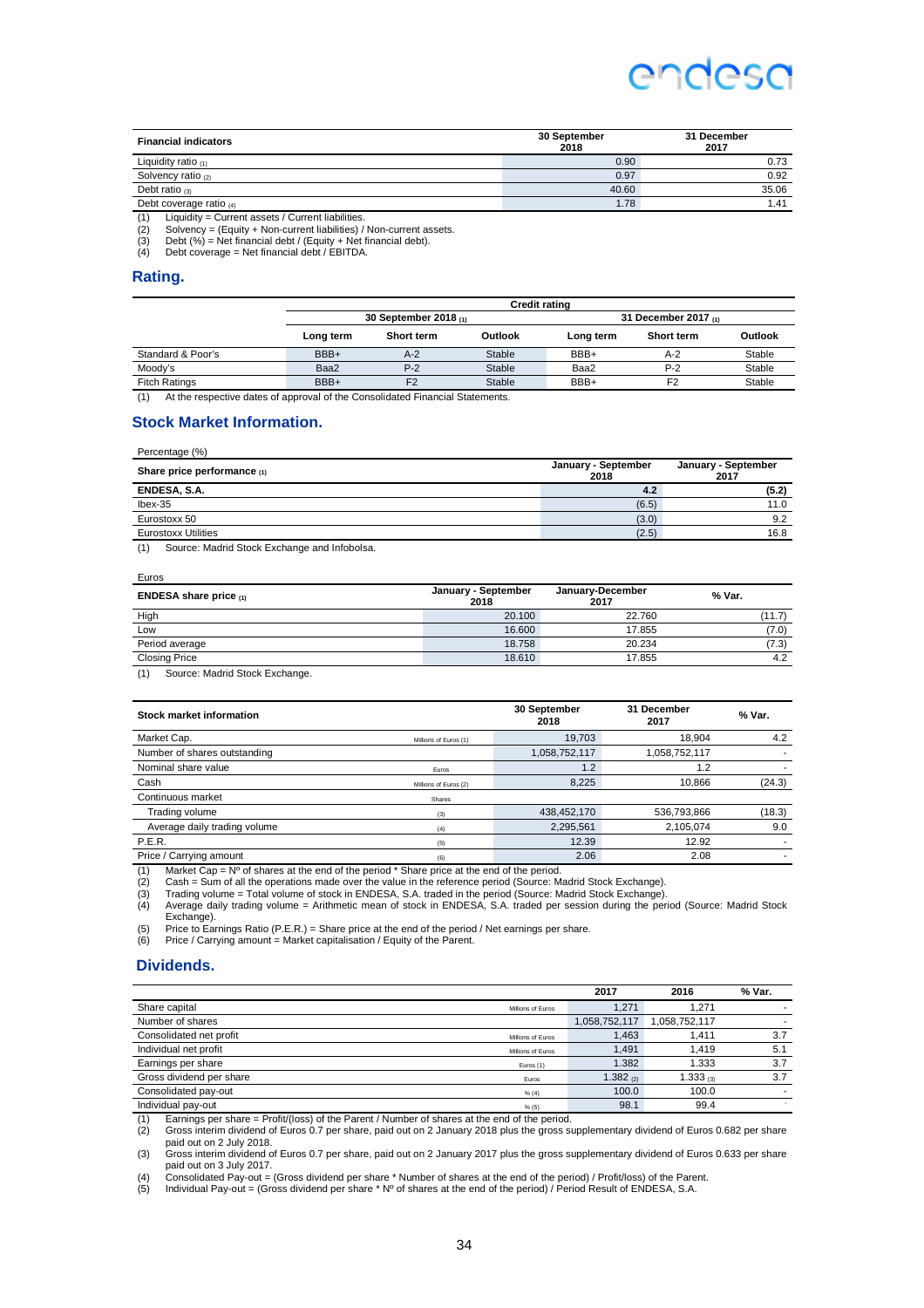### **APPENDIX II**

**Alternative Performance Measures (APMs)**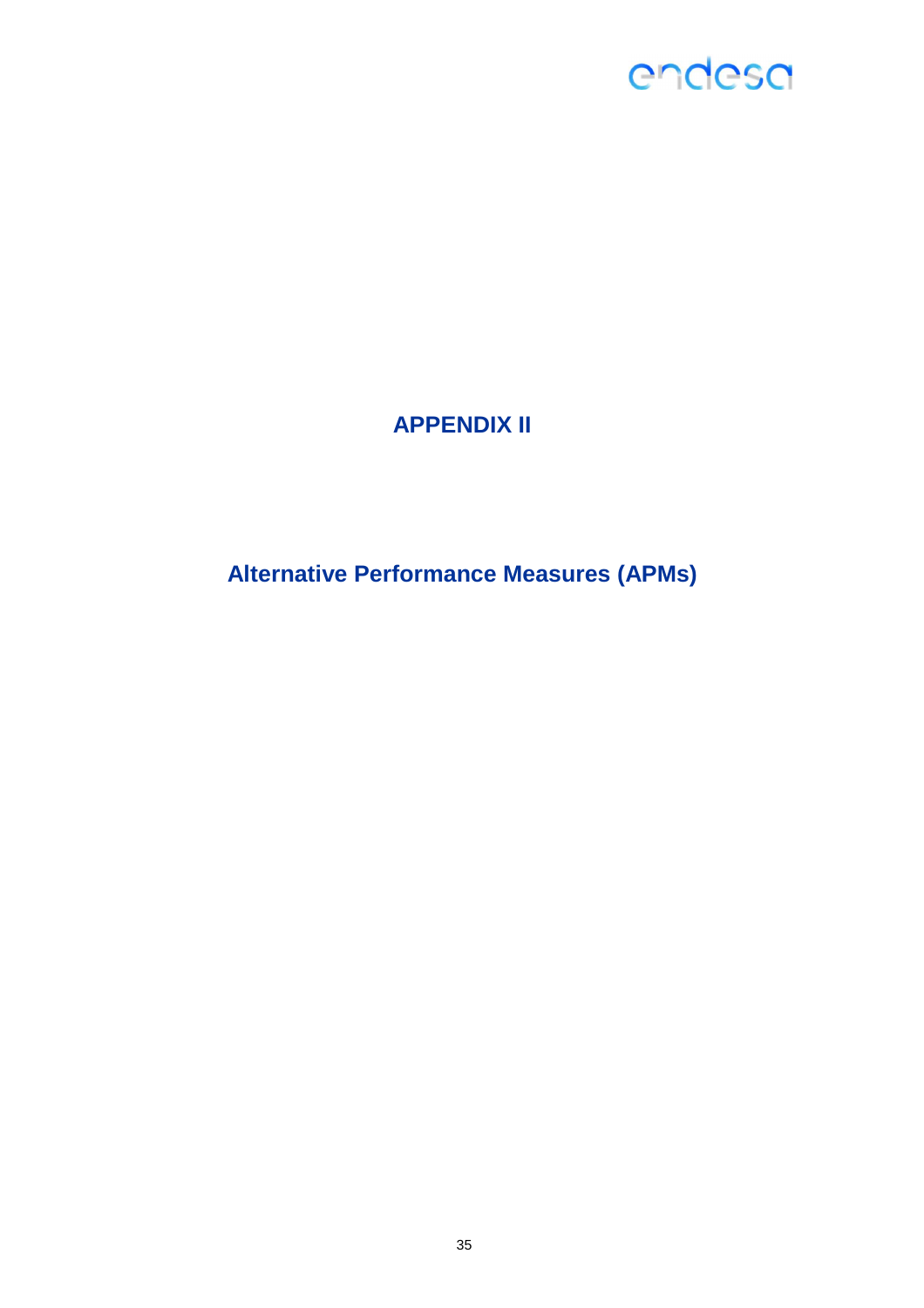| <b>Alternative</b>                          |                             |                                                                                                                                                        | <b>Conciliation of Alternative Performance Measures (APMs)</b>                                                                    |                                                                                                                             |                                                                                                                                         |
|---------------------------------------------|-----------------------------|--------------------------------------------------------------------------------------------------------------------------------------------------------|-----------------------------------------------------------------------------------------------------------------------------------|-----------------------------------------------------------------------------------------------------------------------------|-----------------------------------------------------------------------------------------------------------------------------------------|
| Performance<br><b>Measures (APMs)</b>       | Unit                        | Definition                                                                                                                                             | 30 September<br>2018                                                                                                              | 30 September<br>2017                                                                                                        | Relevance of use                                                                                                                        |
| EBITDA $(1)$                                | Millions<br>of Euros        | Income - Procurements and Services +<br>Self-constructed assets - Personnel<br>expenses - Other fixed operating<br>expenses.                           | 2,791 M€ = 15,353 M€ - 11,082 2,548 M€ = 14,824 M€ -<br>M€ + 145 M€ - 704 M€ - 921 M€                                             | 10,818 M€ + 148 M€ - 673<br>M€ - 933 M€                                                                                     | Measure of operating return excluding<br>interest,<br>taxes,<br>provisions<br>and<br>amortisation.                                      |
| EBIT $(1)$                                  | Millions<br>of Euros        | EBITDA - Depreciation and amortisation,<br>and impairment losses.                                                                                      | 1,644 M€ = 2,791 M€ - 1,147<br>М€                                                                                                 | 1,476 M€ = 2,548 M€ - 1,072<br>М€                                                                                           | Measure of operating return excluding<br>interest and taxes.                                                                            |
| Contribution margin (1)                     | <b>Millions</b><br>of Euros | Income - Procurements and services                                                                                                                     | 4,271 M€ = 15,353 M€ - 11,082<br>M€                                                                                               | 4.006 M€ = 14.824 M€ -<br>10,818 M€                                                                                         | Measure of operating return including<br>direct variable production costs.                                                              |
| Procurements and<br>Services <sub>(1)</sub> | Millions<br>of Euros        | Energy purchases + Fuel consumption +<br>Transmission expenses + Other variable<br>Procurements and Services                                           | 11,082 M€ = 3,601 M€ + 1,627<br>M€ + 4,156 M€ + 1,698 M€                                                                          | 10.818 M€ = 3.680 M€ +<br>1,653 M€ + 4,193 M€ + 1,292<br>M€                                                                 | Goods and services for production.                                                                                                      |
| Net financial gain/(loss)<br>(1)            | Millions<br>of Euros        | Financial income - Financial expense +<br>Net exchange differences.                                                                                    | $(106)$ M€ = 29 M€ - 133 M€ - 2<br>M€                                                                                             | (94) M€ = 39 M€ - 135 M€ +<br>2 M€                                                                                          | Measure of financial cost                                                                                                               |
| Net investment                              | Millions<br>of Euros        | Gross investments - Capital grants and<br>transferred facilities                                                                                       | 765 M€ = 866 M€ - 101 M€                                                                                                          | 517 M€ = 632 M€ - 115 M€                                                                                                    | Measure of investment activity                                                                                                          |
| Net financial debt $(2)$                    | <b>Millions</b><br>of Euros | Non-current financial liabilities + Current<br>financial liabilities - Cash and cash<br>equivalents - Financial derivatives<br>recognised under assets | 6,640 M $\epsilon$ = 5,514 M $\epsilon$ + 1,332<br>M€ - 199 M€ - 7 M€                                                             | 5,753 M€ = 4,481 M€ + 1,707<br>M€ - 427 M€ - 8 M€                                                                           | Short and long-term financial debt, less<br>cash and financial investment cash<br>equivalents.                                          |
| Leverage ratio $_{(2)}$                     | $\%$                        | Net financial debt / Equity                                                                                                                            | 68.34% = 6,640 M€ / 9,716 M€                                                                                                      | 60.82% = 5,753 M€ / 9,459<br>M€                                                                                             | Measure of the weighting of external<br>funds in the financing of business<br>activities.                                               |
| Debt $_{(2)}$                               | $\%$                        | Net financial debt / (Equity + Net financial<br>debt)                                                                                                  | $40.60\% = 6,640$ M€ / (9,716 M€<br>+ 6,640 M€)                                                                                   | 37.82% = 5,753 M€ / (9,459<br>$M \in +5,753 M \in$                                                                          | Measure of the weighting of external<br>funds in the financing of business<br>activities.                                               |
| Average life of gross<br>financial debt     | Number<br>of years          | (Principal * Number of valid days) / (Valid<br>principal at the end of the period<br>Number of days in the period)                                     | 5.2 years = 35,437 M $\epsilon$ a year /<br>6,840 M€                                                                              | 5.7 years = 35,351 M€ a year<br>/ 6,169 M€                                                                                  | Measure of the duration of financial<br>debt to maturity                                                                                |
| Average cost of gross<br>financial debt     | $\%$                        | (Cost of gross financial debt) / Gross<br>average financial debt                                                                                       | $1.9\% = ((92 \text{ M€} * 12 \text{ months} / 9)$<br>months) + 3 ME) / 6,666 ME)                                                 | $2.2\% = (99 \text{ M} \in \text{*} 12 \text{ months})$<br>9 months) / 6,088 M€                                             | Measure of the effective rate of financial<br>debt.                                                                                     |
| Debt coverage ratio                         | Number<br>of<br>months      | Maturity period (months) for vegetative<br>debt that could be covered with the<br>liquidity available                                                  | 20 months                                                                                                                         | 29 months                                                                                                                   | Measure of the capacity to meet debt<br>maturities                                                                                      |
| Return on equity                            | $\%$                        | Profit/(loss) of the Parent / Equity of the<br>Parent (n) + Equity of the Parent (n-1) / 2)                                                            | $17.04\% = (1,193 \text{ M}€ * 12)$<br>months / 9 months) / ((9,572 +<br>9,096) / 2) M€                                           | $15.83\% = (1,085 \text{ M}€$ * 12<br>months / 9 months) / ((9,327<br>+ 8,952) / 2) M€                                      | Measure of the capacity to generate<br>profits on shareholder investments                                                               |
| Return on assets                            | $\%$                        | Profit/(loss) of the Parent / Total assets<br>$(n) + Total assets (n-1)/2)$                                                                            | $5.04\% = (1,193 \text{ M} \in \text{*} 12 \text{ months})$<br>/ 9 months) / ((32,068 + 31,037)<br>/ 2) M€                        | $4.67\% = (1,085 \text{ M} \in \text{*} 12)$<br>months / 9 months) / ((31,040)<br>+ 30,960) / 2) M€                         | Measure of business profitability                                                                                                       |
| Economic profitability                      | %                           | EBIT / (PP&E (n) + PP&E (n-1) / 2)                                                                                                                     | $10.07\% = (1,644 \text{ M} \in \text{*} 12)$<br>months / 9 months) / ((21,791 +<br>21,727) / 2) M€                               | 9.06% = $(1,476 \text{ M} \in \text{*} 12)$<br>months / 9 months) / ((21,569)<br>+ 21,891) / 2) M€                          | Measure<br>of<br>the capacity<br>to<br>generate income from invested assets<br>and capital                                              |
| Return on capital<br>employed (ROCE)        | $\%$                        | Operating profit after tax / ((Non-current<br>assets (n) + Non-current assets (n-1) / 2)<br>+ (Current assets (n) + Current assets (n-<br>1) / 2)      | $5.41\% = (1,281 \text{ M} \in \text{*} 12 \text{ months})$<br>/ 9 months) / ((25,875 + 25,507)<br>$/2 + (6,193 + 5,530) / 2)$ ME | $4.97\% = (1,156 \text{ M} \in \text{*} 12)$<br>months / 9 months) / ((25,367<br>+ 25,525) / 2 + (5,673 +<br>5,435) / 2) M€ | Measure of the return on invested<br>capital                                                                                            |
| Liquidity $(2)$                             | N/A                         | Current assets / Current liabilities.                                                                                                                  | $0.90 = 6,193 \text{ M} \in / 6,870 \text{ M} \in$                                                                                | $0.79 = 5,673$ M€ / 7,210 M€                                                                                                | Measure of the capacity to meet short<br>term commitments.                                                                              |
| Solvency (2)                                | N/A                         | (Equity + Non-current liabilities) / Non-<br>current assets                                                                                            | $0.97 = (9,716 \text{ M} \in + 15,482 \text{ M} \in )$<br>/ 25,875 M€                                                             | $0.94 = (9,459 \text{ M} \in + 14,371)$<br>M€) / 25,367 M€                                                                  | Measure of the capacity to meet<br>obligations.                                                                                         |
| Debt coverage $(1)$ $(2)$                   | N/A                         | Net financial debt / EBITDA                                                                                                                            | $1.78 = 6,640$ M€ / (2,791 M€ '<br>12 months / 9 months)                                                                          | $1.69 = 5,753$ M€ / (2,548 M€<br>* 12 months / 9 months)                                                                    | Measure of the amount of available<br>cash flow to meet payments of principal<br>on financial debt.                                     |
| Net earnings per share<br>(1)               | Euros                       | Profit/(loss) of the Parent / Number of<br>shares                                                                                                      | $1.13 \quad \in = 1,193$<br>M€<br>$\prime$<br>1,058,752,117 shares                                                                | $1.02 \t∈ = 1,085 \tMe$<br>1,058,752,117 shares                                                                             | Measure of the portion of net profit<br>corresponding<br>to<br>each<br>share<br>outstanding.                                            |
| Cash flow per share (3)                     | Euros                       | Net cash flow from operating activities /<br>Number of shares                                                                                          | $1.08 \quad \in = 1,141$<br>$M \in \mathcal{V}$<br>1,058,752,117 shares                                                           | 1.30 € = 1,375 M€ /<br>1,058,752,117 shares                                                                                 | Measure of the portion of<br>funds<br>corresponding<br>to<br>each<br>share<br>outstanding                                               |
| BVPS $_{(2)}$                               | Euros                       | Equity of the Parent / Number of shares                                                                                                                | 9.04<br>$\epsilon$<br>$\mathbf{r} = \mathbf{r}$<br>9,572<br>M€<br>1,058,752,117 shares                                            | $8.59 \t∈ = 9,096 \tMe$<br>1,058,752,117 shares (4)                                                                         | Measure of the portion of<br>equity<br>corresponding<br>to<br>each<br>share<br>outstanding.                                             |
| Market capitalisation                       | <b>Millions</b><br>of Euros | Number of shares at the end of the period<br>* Share price at the end of the period                                                                    | 19,703 M€ = 1,058,752,117<br>shares * 18.610 €                                                                                    | 18,904 M€ = 1,058,752,117<br>shares * 17.855 € (4)                                                                          | Measure of the total enterprise value<br>according to the share price.                                                                  |
| Price to Earnings Ratio<br>(P.E.R.)         | N/A                         | Share price at the end of the period / Net<br>earnings per share                                                                                       | $12,39 = 18,610 \in / (1,13 \in * 12)$<br>months / 9 months)                                                                      | $12,92 = 17,855 \in 71,38 \in (4)$                                                                                          | Measure indicating the number of times<br>earnings per share can be divided into<br>the market price of the shares.                     |
| Price / Carrying amount                     | N/A                         | Market capitalisation / Equity of the<br>Parent                                                                                                        | $2.06 = 19,703 \text{ M} \in / 9,572 \text{ M} \in$                                                                               | $2.08 = 18,904 \text{ M} \in / 9,096 \text{ M} \in$<br>(4)                                                                  | Measure comparing the total enterprise<br>value according to the share price with<br>the carrying amount.                               |
| Consolidated pay-out                        | $\%$                        | (Gross dividend per share * Number of<br>shares at the end of the period) /<br>Profit/(loss) of the Parent                                             | (1.382)<br>$100.0\% =$<br>$\epsilon$<br>1,058,752,117 shares) / 1,463<br>M€                                                       | $(1.333 \t∈$<br>$100.0\% =$<br>1,058,752,117<br>shares)<br>1,411 M€                                                         | Measure of the part of profits obtained<br>used to remunerate shareholders<br>through the payment of dividends<br>(consolidated Group). |
| Individual pay-out                          | $\%$                        | (Gross dividend per share * Number of<br>shares at the end of the period / Profit for<br>the year of the ENDESA, S.A.                                  | (1.382)<br>98.1%<br>€<br>1,058,752,117 shares) / 1,491<br>M€                                                                      | 99.4%<br>(1.333)<br>€<br>$\equiv$<br>1,058,752,117<br>shares)<br>1,419 M€                                                   | Measure of the part of profits obtained<br>used to remunerate shareholders<br>through the payment of dividends<br>(individual company). |

36

ME = Millions of Euros;  $\epsilon =$  Euros.<br>
In = Millions of Euros: Euros.<br>
n = 30 September of the year being calculated.<br>
n-1 = 31 December of the year before the year being calculated.<br>
(1) See the Consolidated Statements of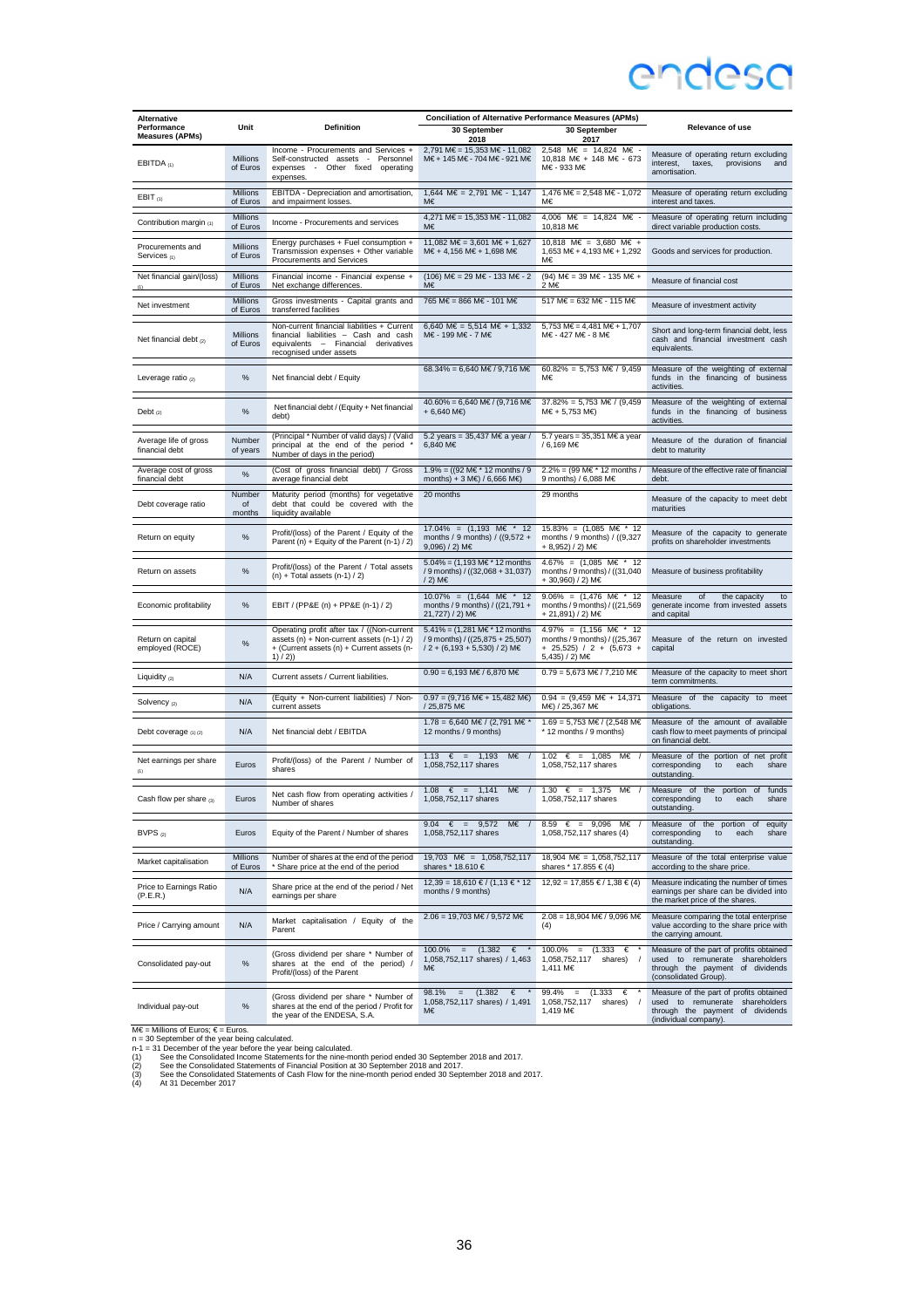### **APPENDIX III**

**Effect on the Consolidated Statement of Financial Position at 1 January 2018 from the Changes to the Accounting Principles**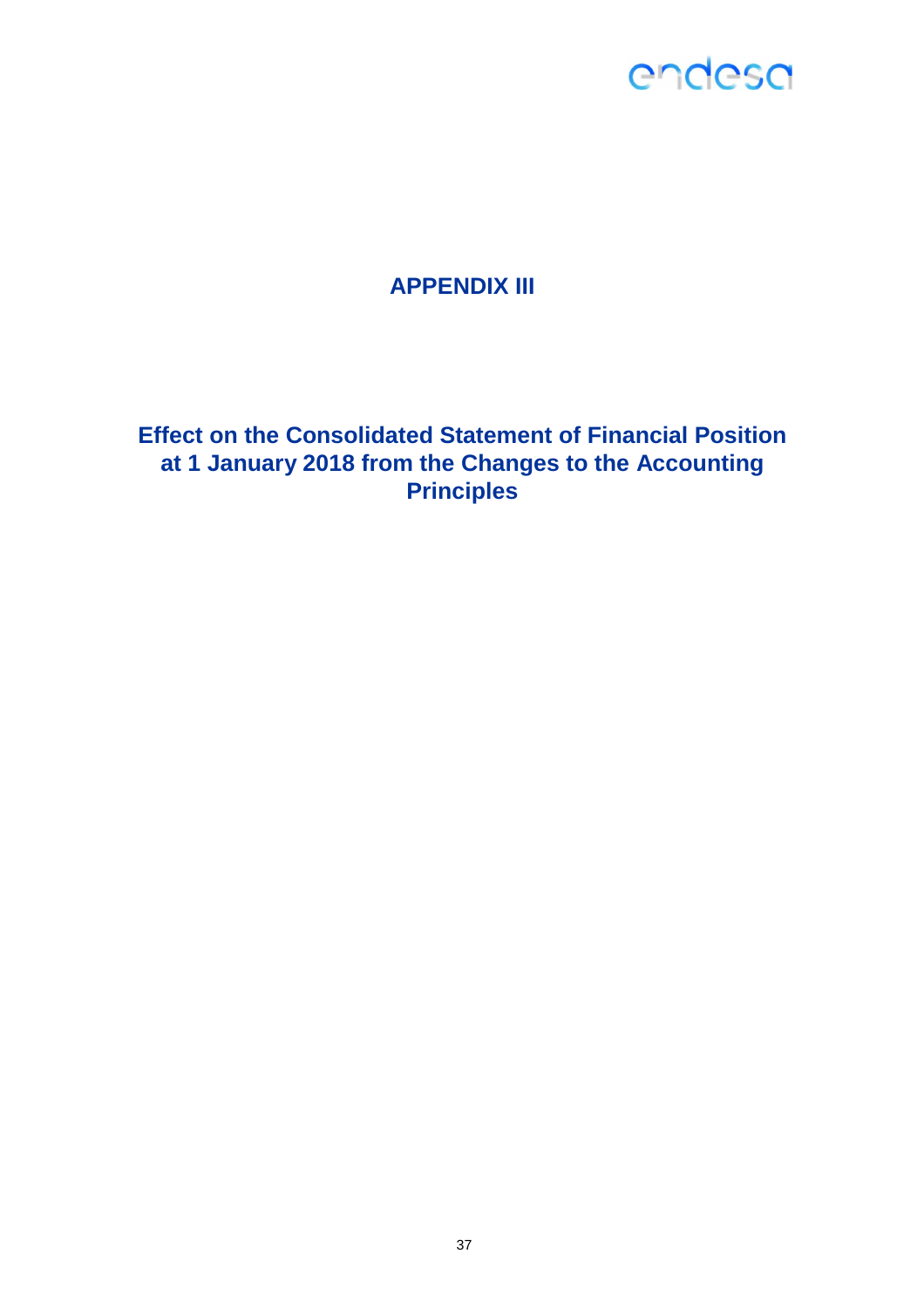### **ENDESA, S.A. AND SUBSIDIARIES CONSOLIDATED STATEMENTS OF FINANCIAL POSITION AT 1 JANUARY 2018**

Millions of Euros

| 2018<br>Instruments"<br>with<br>(1)<br><b>Customers"</b><br><b>ASSETS</b><br><b>NON-CURRENT ASSETS</b><br>25,507<br>95<br>12<br>25,614<br>Property, plant and equipment<br>21,727<br>21,727<br>Investment property<br>9<br>9<br>$\overline{a}$<br>$\overline{a}$<br>1,291<br>Intangible assets<br>1,196<br>95<br>÷,<br>Goodwill<br>459<br>459<br>$\overline{a}$<br>$\overline{a}$<br>Investments accounted for using the equity method<br>205<br>205<br>$\overline{\phantom{a}}$<br>÷,<br>769<br>Non-current financial assets<br>(10)<br>759<br>$\overline{a}$<br>Deferred tax assets<br>1,142<br>1,164<br>$\blacksquare$<br>22<br><b>CURRENT ASSETS</b><br>5,530<br>(43)<br>5,487<br>$\blacksquare$<br>1,267<br>1,267<br>Inventories<br>÷,<br>Trade and other accounts receivable<br>3,100<br>(33)<br>3,067<br>÷,<br>2,844<br>2,877<br>Trade receivables<br>(33)<br>÷,<br>Current income tax assets<br>223<br>223<br>$\overline{a}$<br>764<br>(10)<br><b>Current financial assets</b><br>754<br>$\overline{\phantom{a}}$<br>399<br>Cash and cash equivalents<br>$\overline{a}$<br>399<br>Non-current assets held for sale and discontinued operations<br>$\overline{a}$<br>31,101<br><b>TOTAL ASSETS</b><br>31,037<br>95<br>(31)<br><b>EQUITY AND LIABILITIES</b><br><b>EQUITY</b><br>9,233<br>71<br>(40)<br>9,264<br>Of the Parent<br>9,096<br>71<br>(40)<br>9,127<br>Share capital<br>1,271<br>1,271<br>$\overline{a}$<br>7,155<br>71<br>(40)<br>Share premium and reserves<br>7,186<br>Profit/(loss) for the period attributable to the Parent<br>1,463<br>1,463<br>$\overline{a}$<br>$\blacksquare$<br>Interim dividend<br>(741)<br>(741)<br>$\overline{\phantom{a}}$<br>÷,<br>(52)<br>Valuation adjustments<br>(52)<br>$\frac{1}{2}$<br>$\overline{a}$<br>Of non-controlling interests<br>137<br>$\blacksquare$<br>137<br>$\blacksquare$<br><b>NON-CURRENT LIABILITIES</b><br>14,269<br>14,302<br>24<br>9<br>Deferred income<br>4,730<br>4,730<br>$\overline{a}$<br>$\overline{a}$<br>Non-current provisions<br>3,382<br>3,382<br>$\overline{\phantom{a}}$<br>$\overline{\phantom{a}}$<br>Provisions for pensions and similar obligations<br>951<br>951<br>$\frac{1}{2}$<br>$\overline{a}$<br>2,431<br>Other non-current provisions<br>2,431<br>$\blacksquare$<br>$\overline{\phantom{a}}$<br>Non-current financial debt<br>4.414<br>4.414<br>$\blacksquare$<br>÷,<br>Other non-current liabilities<br>646<br>646<br>÷,<br>÷,<br>Deferred tax liabilities<br>1,097<br>24<br>9<br>1,130<br><b>CURRENT LIABILITIES</b><br>7,535<br>7,535<br>÷,<br>$\blacksquare$<br>Current financial debt<br>978<br>978<br>$\overline{a}$<br>L.<br><b>Current provisions</b><br>425<br>425<br>$\overline{a}$<br>÷,<br>Provisions for pensions and similar obligations<br>$\blacksquare$<br>÷,<br>Other current provisions<br>425<br>425<br>$\overline{\phantom{a}}$<br>÷,<br>Trade payables and other current liabilities<br>6,132<br>6,132<br>$\frac{1}{2}$<br>$\blacksquare$<br>Suppliers and other payables<br>5,962<br>5,962<br>$\overline{a}$<br>$\overline{a}$<br>Current income tax liabilities<br>170<br>170<br>÷,<br>$\blacksquare$<br>Liabilities associated with non-current assets classified as held<br>for sale and discontinued operations |                                     | 1<br>January | <b>IFRS 15</b><br>"Revenue<br>from | <b>IFRS 9</b><br>"Financial | 1 January<br>2018 |
|------------------------------------------------------------------------------------------------------------------------------------------------------------------------------------------------------------------------------------------------------------------------------------------------------------------------------------------------------------------------------------------------------------------------------------------------------------------------------------------------------------------------------------------------------------------------------------------------------------------------------------------------------------------------------------------------------------------------------------------------------------------------------------------------------------------------------------------------------------------------------------------------------------------------------------------------------------------------------------------------------------------------------------------------------------------------------------------------------------------------------------------------------------------------------------------------------------------------------------------------------------------------------------------------------------------------------------------------------------------------------------------------------------------------------------------------------------------------------------------------------------------------------------------------------------------------------------------------------------------------------------------------------------------------------------------------------------------------------------------------------------------------------------------------------------------------------------------------------------------------------------------------------------------------------------------------------------------------------------------------------------------------------------------------------------------------------------------------------------------------------------------------------------------------------------------------------------------------------------------------------------------------------------------------------------------------------------------------------------------------------------------------------------------------------------------------------------------------------------------------------------------------------------------------------------------------------------------------------------------------------------------------------------------------------------------------------------------------------------------------------------------------------------------------------------------------------------------------------------------------------------------------------------------------------------------------------------------------------------------------------------------------------------------------------------------------------------------------------------------------------------------------------------------------------------------------------------------------------------------------|-------------------------------------|--------------|------------------------------------|-----------------------------|-------------------|
|                                                                                                                                                                                                                                                                                                                                                                                                                                                                                                                                                                                                                                                                                                                                                                                                                                                                                                                                                                                                                                                                                                                                                                                                                                                                                                                                                                                                                                                                                                                                                                                                                                                                                                                                                                                                                                                                                                                                                                                                                                                                                                                                                                                                                                                                                                                                                                                                                                                                                                                                                                                                                                                                                                                                                                                                                                                                                                                                                                                                                                                                                                                                                                                                                                                |                                     |              | <b>Contracts</b>                   |                             | (Adjusted)        |
|                                                                                                                                                                                                                                                                                                                                                                                                                                                                                                                                                                                                                                                                                                                                                                                                                                                                                                                                                                                                                                                                                                                                                                                                                                                                                                                                                                                                                                                                                                                                                                                                                                                                                                                                                                                                                                                                                                                                                                                                                                                                                                                                                                                                                                                                                                                                                                                                                                                                                                                                                                                                                                                                                                                                                                                                                                                                                                                                                                                                                                                                                                                                                                                                                                                |                                     |              |                                    |                             |                   |
|                                                                                                                                                                                                                                                                                                                                                                                                                                                                                                                                                                                                                                                                                                                                                                                                                                                                                                                                                                                                                                                                                                                                                                                                                                                                                                                                                                                                                                                                                                                                                                                                                                                                                                                                                                                                                                                                                                                                                                                                                                                                                                                                                                                                                                                                                                                                                                                                                                                                                                                                                                                                                                                                                                                                                                                                                                                                                                                                                                                                                                                                                                                                                                                                                                                |                                     |              |                                    |                             |                   |
|                                                                                                                                                                                                                                                                                                                                                                                                                                                                                                                                                                                                                                                                                                                                                                                                                                                                                                                                                                                                                                                                                                                                                                                                                                                                                                                                                                                                                                                                                                                                                                                                                                                                                                                                                                                                                                                                                                                                                                                                                                                                                                                                                                                                                                                                                                                                                                                                                                                                                                                                                                                                                                                                                                                                                                                                                                                                                                                                                                                                                                                                                                                                                                                                                                                |                                     |              |                                    |                             |                   |
|                                                                                                                                                                                                                                                                                                                                                                                                                                                                                                                                                                                                                                                                                                                                                                                                                                                                                                                                                                                                                                                                                                                                                                                                                                                                                                                                                                                                                                                                                                                                                                                                                                                                                                                                                                                                                                                                                                                                                                                                                                                                                                                                                                                                                                                                                                                                                                                                                                                                                                                                                                                                                                                                                                                                                                                                                                                                                                                                                                                                                                                                                                                                                                                                                                                |                                     |              |                                    |                             |                   |
|                                                                                                                                                                                                                                                                                                                                                                                                                                                                                                                                                                                                                                                                                                                                                                                                                                                                                                                                                                                                                                                                                                                                                                                                                                                                                                                                                                                                                                                                                                                                                                                                                                                                                                                                                                                                                                                                                                                                                                                                                                                                                                                                                                                                                                                                                                                                                                                                                                                                                                                                                                                                                                                                                                                                                                                                                                                                                                                                                                                                                                                                                                                                                                                                                                                |                                     |              |                                    |                             |                   |
|                                                                                                                                                                                                                                                                                                                                                                                                                                                                                                                                                                                                                                                                                                                                                                                                                                                                                                                                                                                                                                                                                                                                                                                                                                                                                                                                                                                                                                                                                                                                                                                                                                                                                                                                                                                                                                                                                                                                                                                                                                                                                                                                                                                                                                                                                                                                                                                                                                                                                                                                                                                                                                                                                                                                                                                                                                                                                                                                                                                                                                                                                                                                                                                                                                                |                                     |              |                                    |                             |                   |
|                                                                                                                                                                                                                                                                                                                                                                                                                                                                                                                                                                                                                                                                                                                                                                                                                                                                                                                                                                                                                                                                                                                                                                                                                                                                                                                                                                                                                                                                                                                                                                                                                                                                                                                                                                                                                                                                                                                                                                                                                                                                                                                                                                                                                                                                                                                                                                                                                                                                                                                                                                                                                                                                                                                                                                                                                                                                                                                                                                                                                                                                                                                                                                                                                                                |                                     |              |                                    |                             |                   |
|                                                                                                                                                                                                                                                                                                                                                                                                                                                                                                                                                                                                                                                                                                                                                                                                                                                                                                                                                                                                                                                                                                                                                                                                                                                                                                                                                                                                                                                                                                                                                                                                                                                                                                                                                                                                                                                                                                                                                                                                                                                                                                                                                                                                                                                                                                                                                                                                                                                                                                                                                                                                                                                                                                                                                                                                                                                                                                                                                                                                                                                                                                                                                                                                                                                |                                     |              |                                    |                             |                   |
|                                                                                                                                                                                                                                                                                                                                                                                                                                                                                                                                                                                                                                                                                                                                                                                                                                                                                                                                                                                                                                                                                                                                                                                                                                                                                                                                                                                                                                                                                                                                                                                                                                                                                                                                                                                                                                                                                                                                                                                                                                                                                                                                                                                                                                                                                                                                                                                                                                                                                                                                                                                                                                                                                                                                                                                                                                                                                                                                                                                                                                                                                                                                                                                                                                                |                                     |              |                                    |                             |                   |
|                                                                                                                                                                                                                                                                                                                                                                                                                                                                                                                                                                                                                                                                                                                                                                                                                                                                                                                                                                                                                                                                                                                                                                                                                                                                                                                                                                                                                                                                                                                                                                                                                                                                                                                                                                                                                                                                                                                                                                                                                                                                                                                                                                                                                                                                                                                                                                                                                                                                                                                                                                                                                                                                                                                                                                                                                                                                                                                                                                                                                                                                                                                                                                                                                                                |                                     |              |                                    |                             |                   |
|                                                                                                                                                                                                                                                                                                                                                                                                                                                                                                                                                                                                                                                                                                                                                                                                                                                                                                                                                                                                                                                                                                                                                                                                                                                                                                                                                                                                                                                                                                                                                                                                                                                                                                                                                                                                                                                                                                                                                                                                                                                                                                                                                                                                                                                                                                                                                                                                                                                                                                                                                                                                                                                                                                                                                                                                                                                                                                                                                                                                                                                                                                                                                                                                                                                |                                     |              |                                    |                             |                   |
|                                                                                                                                                                                                                                                                                                                                                                                                                                                                                                                                                                                                                                                                                                                                                                                                                                                                                                                                                                                                                                                                                                                                                                                                                                                                                                                                                                                                                                                                                                                                                                                                                                                                                                                                                                                                                                                                                                                                                                                                                                                                                                                                                                                                                                                                                                                                                                                                                                                                                                                                                                                                                                                                                                                                                                                                                                                                                                                                                                                                                                                                                                                                                                                                                                                |                                     |              |                                    |                             |                   |
|                                                                                                                                                                                                                                                                                                                                                                                                                                                                                                                                                                                                                                                                                                                                                                                                                                                                                                                                                                                                                                                                                                                                                                                                                                                                                                                                                                                                                                                                                                                                                                                                                                                                                                                                                                                                                                                                                                                                                                                                                                                                                                                                                                                                                                                                                                                                                                                                                                                                                                                                                                                                                                                                                                                                                                                                                                                                                                                                                                                                                                                                                                                                                                                                                                                |                                     |              |                                    |                             |                   |
|                                                                                                                                                                                                                                                                                                                                                                                                                                                                                                                                                                                                                                                                                                                                                                                                                                                                                                                                                                                                                                                                                                                                                                                                                                                                                                                                                                                                                                                                                                                                                                                                                                                                                                                                                                                                                                                                                                                                                                                                                                                                                                                                                                                                                                                                                                                                                                                                                                                                                                                                                                                                                                                                                                                                                                                                                                                                                                                                                                                                                                                                                                                                                                                                                                                |                                     |              |                                    |                             |                   |
|                                                                                                                                                                                                                                                                                                                                                                                                                                                                                                                                                                                                                                                                                                                                                                                                                                                                                                                                                                                                                                                                                                                                                                                                                                                                                                                                                                                                                                                                                                                                                                                                                                                                                                                                                                                                                                                                                                                                                                                                                                                                                                                                                                                                                                                                                                                                                                                                                                                                                                                                                                                                                                                                                                                                                                                                                                                                                                                                                                                                                                                                                                                                                                                                                                                |                                     |              |                                    |                             |                   |
|                                                                                                                                                                                                                                                                                                                                                                                                                                                                                                                                                                                                                                                                                                                                                                                                                                                                                                                                                                                                                                                                                                                                                                                                                                                                                                                                                                                                                                                                                                                                                                                                                                                                                                                                                                                                                                                                                                                                                                                                                                                                                                                                                                                                                                                                                                                                                                                                                                                                                                                                                                                                                                                                                                                                                                                                                                                                                                                                                                                                                                                                                                                                                                                                                                                |                                     |              |                                    |                             |                   |
|                                                                                                                                                                                                                                                                                                                                                                                                                                                                                                                                                                                                                                                                                                                                                                                                                                                                                                                                                                                                                                                                                                                                                                                                                                                                                                                                                                                                                                                                                                                                                                                                                                                                                                                                                                                                                                                                                                                                                                                                                                                                                                                                                                                                                                                                                                                                                                                                                                                                                                                                                                                                                                                                                                                                                                                                                                                                                                                                                                                                                                                                                                                                                                                                                                                |                                     |              |                                    |                             |                   |
|                                                                                                                                                                                                                                                                                                                                                                                                                                                                                                                                                                                                                                                                                                                                                                                                                                                                                                                                                                                                                                                                                                                                                                                                                                                                                                                                                                                                                                                                                                                                                                                                                                                                                                                                                                                                                                                                                                                                                                                                                                                                                                                                                                                                                                                                                                                                                                                                                                                                                                                                                                                                                                                                                                                                                                                                                                                                                                                                                                                                                                                                                                                                                                                                                                                |                                     |              |                                    |                             |                   |
|                                                                                                                                                                                                                                                                                                                                                                                                                                                                                                                                                                                                                                                                                                                                                                                                                                                                                                                                                                                                                                                                                                                                                                                                                                                                                                                                                                                                                                                                                                                                                                                                                                                                                                                                                                                                                                                                                                                                                                                                                                                                                                                                                                                                                                                                                                                                                                                                                                                                                                                                                                                                                                                                                                                                                                                                                                                                                                                                                                                                                                                                                                                                                                                                                                                |                                     |              |                                    |                             |                   |
|                                                                                                                                                                                                                                                                                                                                                                                                                                                                                                                                                                                                                                                                                                                                                                                                                                                                                                                                                                                                                                                                                                                                                                                                                                                                                                                                                                                                                                                                                                                                                                                                                                                                                                                                                                                                                                                                                                                                                                                                                                                                                                                                                                                                                                                                                                                                                                                                                                                                                                                                                                                                                                                                                                                                                                                                                                                                                                                                                                                                                                                                                                                                                                                                                                                |                                     |              |                                    |                             |                   |
|                                                                                                                                                                                                                                                                                                                                                                                                                                                                                                                                                                                                                                                                                                                                                                                                                                                                                                                                                                                                                                                                                                                                                                                                                                                                                                                                                                                                                                                                                                                                                                                                                                                                                                                                                                                                                                                                                                                                                                                                                                                                                                                                                                                                                                                                                                                                                                                                                                                                                                                                                                                                                                                                                                                                                                                                                                                                                                                                                                                                                                                                                                                                                                                                                                                |                                     |              |                                    |                             |                   |
|                                                                                                                                                                                                                                                                                                                                                                                                                                                                                                                                                                                                                                                                                                                                                                                                                                                                                                                                                                                                                                                                                                                                                                                                                                                                                                                                                                                                                                                                                                                                                                                                                                                                                                                                                                                                                                                                                                                                                                                                                                                                                                                                                                                                                                                                                                                                                                                                                                                                                                                                                                                                                                                                                                                                                                                                                                                                                                                                                                                                                                                                                                                                                                                                                                                |                                     |              |                                    |                             |                   |
|                                                                                                                                                                                                                                                                                                                                                                                                                                                                                                                                                                                                                                                                                                                                                                                                                                                                                                                                                                                                                                                                                                                                                                                                                                                                                                                                                                                                                                                                                                                                                                                                                                                                                                                                                                                                                                                                                                                                                                                                                                                                                                                                                                                                                                                                                                                                                                                                                                                                                                                                                                                                                                                                                                                                                                                                                                                                                                                                                                                                                                                                                                                                                                                                                                                |                                     |              |                                    |                             |                   |
|                                                                                                                                                                                                                                                                                                                                                                                                                                                                                                                                                                                                                                                                                                                                                                                                                                                                                                                                                                                                                                                                                                                                                                                                                                                                                                                                                                                                                                                                                                                                                                                                                                                                                                                                                                                                                                                                                                                                                                                                                                                                                                                                                                                                                                                                                                                                                                                                                                                                                                                                                                                                                                                                                                                                                                                                                                                                                                                                                                                                                                                                                                                                                                                                                                                |                                     |              |                                    |                             |                   |
|                                                                                                                                                                                                                                                                                                                                                                                                                                                                                                                                                                                                                                                                                                                                                                                                                                                                                                                                                                                                                                                                                                                                                                                                                                                                                                                                                                                                                                                                                                                                                                                                                                                                                                                                                                                                                                                                                                                                                                                                                                                                                                                                                                                                                                                                                                                                                                                                                                                                                                                                                                                                                                                                                                                                                                                                                                                                                                                                                                                                                                                                                                                                                                                                                                                |                                     |              |                                    |                             |                   |
|                                                                                                                                                                                                                                                                                                                                                                                                                                                                                                                                                                                                                                                                                                                                                                                                                                                                                                                                                                                                                                                                                                                                                                                                                                                                                                                                                                                                                                                                                                                                                                                                                                                                                                                                                                                                                                                                                                                                                                                                                                                                                                                                                                                                                                                                                                                                                                                                                                                                                                                                                                                                                                                                                                                                                                                                                                                                                                                                                                                                                                                                                                                                                                                                                                                |                                     |              |                                    |                             |                   |
|                                                                                                                                                                                                                                                                                                                                                                                                                                                                                                                                                                                                                                                                                                                                                                                                                                                                                                                                                                                                                                                                                                                                                                                                                                                                                                                                                                                                                                                                                                                                                                                                                                                                                                                                                                                                                                                                                                                                                                                                                                                                                                                                                                                                                                                                                                                                                                                                                                                                                                                                                                                                                                                                                                                                                                                                                                                                                                                                                                                                                                                                                                                                                                                                                                                |                                     |              |                                    |                             |                   |
|                                                                                                                                                                                                                                                                                                                                                                                                                                                                                                                                                                                                                                                                                                                                                                                                                                                                                                                                                                                                                                                                                                                                                                                                                                                                                                                                                                                                                                                                                                                                                                                                                                                                                                                                                                                                                                                                                                                                                                                                                                                                                                                                                                                                                                                                                                                                                                                                                                                                                                                                                                                                                                                                                                                                                                                                                                                                                                                                                                                                                                                                                                                                                                                                                                                |                                     |              |                                    |                             |                   |
|                                                                                                                                                                                                                                                                                                                                                                                                                                                                                                                                                                                                                                                                                                                                                                                                                                                                                                                                                                                                                                                                                                                                                                                                                                                                                                                                                                                                                                                                                                                                                                                                                                                                                                                                                                                                                                                                                                                                                                                                                                                                                                                                                                                                                                                                                                                                                                                                                                                                                                                                                                                                                                                                                                                                                                                                                                                                                                                                                                                                                                                                                                                                                                                                                                                |                                     |              |                                    |                             |                   |
|                                                                                                                                                                                                                                                                                                                                                                                                                                                                                                                                                                                                                                                                                                                                                                                                                                                                                                                                                                                                                                                                                                                                                                                                                                                                                                                                                                                                                                                                                                                                                                                                                                                                                                                                                                                                                                                                                                                                                                                                                                                                                                                                                                                                                                                                                                                                                                                                                                                                                                                                                                                                                                                                                                                                                                                                                                                                                                                                                                                                                                                                                                                                                                                                                                                |                                     |              |                                    |                             |                   |
|                                                                                                                                                                                                                                                                                                                                                                                                                                                                                                                                                                                                                                                                                                                                                                                                                                                                                                                                                                                                                                                                                                                                                                                                                                                                                                                                                                                                                                                                                                                                                                                                                                                                                                                                                                                                                                                                                                                                                                                                                                                                                                                                                                                                                                                                                                                                                                                                                                                                                                                                                                                                                                                                                                                                                                                                                                                                                                                                                                                                                                                                                                                                                                                                                                                |                                     |              |                                    |                             |                   |
|                                                                                                                                                                                                                                                                                                                                                                                                                                                                                                                                                                                                                                                                                                                                                                                                                                                                                                                                                                                                                                                                                                                                                                                                                                                                                                                                                                                                                                                                                                                                                                                                                                                                                                                                                                                                                                                                                                                                                                                                                                                                                                                                                                                                                                                                                                                                                                                                                                                                                                                                                                                                                                                                                                                                                                                                                                                                                                                                                                                                                                                                                                                                                                                                                                                |                                     |              |                                    |                             |                   |
|                                                                                                                                                                                                                                                                                                                                                                                                                                                                                                                                                                                                                                                                                                                                                                                                                                                                                                                                                                                                                                                                                                                                                                                                                                                                                                                                                                                                                                                                                                                                                                                                                                                                                                                                                                                                                                                                                                                                                                                                                                                                                                                                                                                                                                                                                                                                                                                                                                                                                                                                                                                                                                                                                                                                                                                                                                                                                                                                                                                                                                                                                                                                                                                                                                                |                                     |              |                                    |                             |                   |
|                                                                                                                                                                                                                                                                                                                                                                                                                                                                                                                                                                                                                                                                                                                                                                                                                                                                                                                                                                                                                                                                                                                                                                                                                                                                                                                                                                                                                                                                                                                                                                                                                                                                                                                                                                                                                                                                                                                                                                                                                                                                                                                                                                                                                                                                                                                                                                                                                                                                                                                                                                                                                                                                                                                                                                                                                                                                                                                                                                                                                                                                                                                                                                                                                                                |                                     |              |                                    |                             |                   |
|                                                                                                                                                                                                                                                                                                                                                                                                                                                                                                                                                                                                                                                                                                                                                                                                                                                                                                                                                                                                                                                                                                                                                                                                                                                                                                                                                                                                                                                                                                                                                                                                                                                                                                                                                                                                                                                                                                                                                                                                                                                                                                                                                                                                                                                                                                                                                                                                                                                                                                                                                                                                                                                                                                                                                                                                                                                                                                                                                                                                                                                                                                                                                                                                                                                |                                     |              |                                    |                             |                   |
|                                                                                                                                                                                                                                                                                                                                                                                                                                                                                                                                                                                                                                                                                                                                                                                                                                                                                                                                                                                                                                                                                                                                                                                                                                                                                                                                                                                                                                                                                                                                                                                                                                                                                                                                                                                                                                                                                                                                                                                                                                                                                                                                                                                                                                                                                                                                                                                                                                                                                                                                                                                                                                                                                                                                                                                                                                                                                                                                                                                                                                                                                                                                                                                                                                                |                                     |              |                                    |                             |                   |
|                                                                                                                                                                                                                                                                                                                                                                                                                                                                                                                                                                                                                                                                                                                                                                                                                                                                                                                                                                                                                                                                                                                                                                                                                                                                                                                                                                                                                                                                                                                                                                                                                                                                                                                                                                                                                                                                                                                                                                                                                                                                                                                                                                                                                                                                                                                                                                                                                                                                                                                                                                                                                                                                                                                                                                                                                                                                                                                                                                                                                                                                                                                                                                                                                                                |                                     |              |                                    |                             |                   |
|                                                                                                                                                                                                                                                                                                                                                                                                                                                                                                                                                                                                                                                                                                                                                                                                                                                                                                                                                                                                                                                                                                                                                                                                                                                                                                                                                                                                                                                                                                                                                                                                                                                                                                                                                                                                                                                                                                                                                                                                                                                                                                                                                                                                                                                                                                                                                                                                                                                                                                                                                                                                                                                                                                                                                                                                                                                                                                                                                                                                                                                                                                                                                                                                                                                |                                     |              |                                    |                             |                   |
|                                                                                                                                                                                                                                                                                                                                                                                                                                                                                                                                                                                                                                                                                                                                                                                                                                                                                                                                                                                                                                                                                                                                                                                                                                                                                                                                                                                                                                                                                                                                                                                                                                                                                                                                                                                                                                                                                                                                                                                                                                                                                                                                                                                                                                                                                                                                                                                                                                                                                                                                                                                                                                                                                                                                                                                                                                                                                                                                                                                                                                                                                                                                                                                                                                                |                                     |              |                                    |                             |                   |
|                                                                                                                                                                                                                                                                                                                                                                                                                                                                                                                                                                                                                                                                                                                                                                                                                                                                                                                                                                                                                                                                                                                                                                                                                                                                                                                                                                                                                                                                                                                                                                                                                                                                                                                                                                                                                                                                                                                                                                                                                                                                                                                                                                                                                                                                                                                                                                                                                                                                                                                                                                                                                                                                                                                                                                                                                                                                                                                                                                                                                                                                                                                                                                                                                                                |                                     |              |                                    |                             |                   |
|                                                                                                                                                                                                                                                                                                                                                                                                                                                                                                                                                                                                                                                                                                                                                                                                                                                                                                                                                                                                                                                                                                                                                                                                                                                                                                                                                                                                                                                                                                                                                                                                                                                                                                                                                                                                                                                                                                                                                                                                                                                                                                                                                                                                                                                                                                                                                                                                                                                                                                                                                                                                                                                                                                                                                                                                                                                                                                                                                                                                                                                                                                                                                                                                                                                |                                     |              |                                    |                             |                   |
|                                                                                                                                                                                                                                                                                                                                                                                                                                                                                                                                                                                                                                                                                                                                                                                                                                                                                                                                                                                                                                                                                                                                                                                                                                                                                                                                                                                                                                                                                                                                                                                                                                                                                                                                                                                                                                                                                                                                                                                                                                                                                                                                                                                                                                                                                                                                                                                                                                                                                                                                                                                                                                                                                                                                                                                                                                                                                                                                                                                                                                                                                                                                                                                                                                                |                                     |              |                                    |                             |                   |
|                                                                                                                                                                                                                                                                                                                                                                                                                                                                                                                                                                                                                                                                                                                                                                                                                                                                                                                                                                                                                                                                                                                                                                                                                                                                                                                                                                                                                                                                                                                                                                                                                                                                                                                                                                                                                                                                                                                                                                                                                                                                                                                                                                                                                                                                                                                                                                                                                                                                                                                                                                                                                                                                                                                                                                                                                                                                                                                                                                                                                                                                                                                                                                                                                                                |                                     |              |                                    |                             |                   |
|                                                                                                                                                                                                                                                                                                                                                                                                                                                                                                                                                                                                                                                                                                                                                                                                                                                                                                                                                                                                                                                                                                                                                                                                                                                                                                                                                                                                                                                                                                                                                                                                                                                                                                                                                                                                                                                                                                                                                                                                                                                                                                                                                                                                                                                                                                                                                                                                                                                                                                                                                                                                                                                                                                                                                                                                                                                                                                                                                                                                                                                                                                                                                                                                                                                |                                     |              |                                    |                             |                   |
|                                                                                                                                                                                                                                                                                                                                                                                                                                                                                                                                                                                                                                                                                                                                                                                                                                                                                                                                                                                                                                                                                                                                                                                                                                                                                                                                                                                                                                                                                                                                                                                                                                                                                                                                                                                                                                                                                                                                                                                                                                                                                                                                                                                                                                                                                                                                                                                                                                                                                                                                                                                                                                                                                                                                                                                                                                                                                                                                                                                                                                                                                                                                                                                                                                                |                                     |              |                                    |                             |                   |
|                                                                                                                                                                                                                                                                                                                                                                                                                                                                                                                                                                                                                                                                                                                                                                                                                                                                                                                                                                                                                                                                                                                                                                                                                                                                                                                                                                                                                                                                                                                                                                                                                                                                                                                                                                                                                                                                                                                                                                                                                                                                                                                                                                                                                                                                                                                                                                                                                                                                                                                                                                                                                                                                                                                                                                                                                                                                                                                                                                                                                                                                                                                                                                                                                                                |                                     |              |                                    |                             |                   |
|                                                                                                                                                                                                                                                                                                                                                                                                                                                                                                                                                                                                                                                                                                                                                                                                                                                                                                                                                                                                                                                                                                                                                                                                                                                                                                                                                                                                                                                                                                                                                                                                                                                                                                                                                                                                                                                                                                                                                                                                                                                                                                                                                                                                                                                                                                                                                                                                                                                                                                                                                                                                                                                                                                                                                                                                                                                                                                                                                                                                                                                                                                                                                                                                                                                |                                     |              |                                    |                             |                   |
|                                                                                                                                                                                                                                                                                                                                                                                                                                                                                                                                                                                                                                                                                                                                                                                                                                                                                                                                                                                                                                                                                                                                                                                                                                                                                                                                                                                                                                                                                                                                                                                                                                                                                                                                                                                                                                                                                                                                                                                                                                                                                                                                                                                                                                                                                                                                                                                                                                                                                                                                                                                                                                                                                                                                                                                                                                                                                                                                                                                                                                                                                                                                                                                                                                                |                                     |              |                                    |                             |                   |
|                                                                                                                                                                                                                                                                                                                                                                                                                                                                                                                                                                                                                                                                                                                                                                                                                                                                                                                                                                                                                                                                                                                                                                                                                                                                                                                                                                                                                                                                                                                                                                                                                                                                                                                                                                                                                                                                                                                                                                                                                                                                                                                                                                                                                                                                                                                                                                                                                                                                                                                                                                                                                                                                                                                                                                                                                                                                                                                                                                                                                                                                                                                                                                                                                                                |                                     |              |                                    |                             |                   |
|                                                                                                                                                                                                                                                                                                                                                                                                                                                                                                                                                                                                                                                                                                                                                                                                                                                                                                                                                                                                                                                                                                                                                                                                                                                                                                                                                                                                                                                                                                                                                                                                                                                                                                                                                                                                                                                                                                                                                                                                                                                                                                                                                                                                                                                                                                                                                                                                                                                                                                                                                                                                                                                                                                                                                                                                                                                                                                                                                                                                                                                                                                                                                                                                                                                | <b>TOTAL EQUITY AND LIABILITIES</b> | 31,037       | 95                                 | (31)                        | 31,101            |

(1) Adjusted at 1 January 2018 as explained in Section 1.2. Changes in Accounting Principles of this Consolidated Management Report.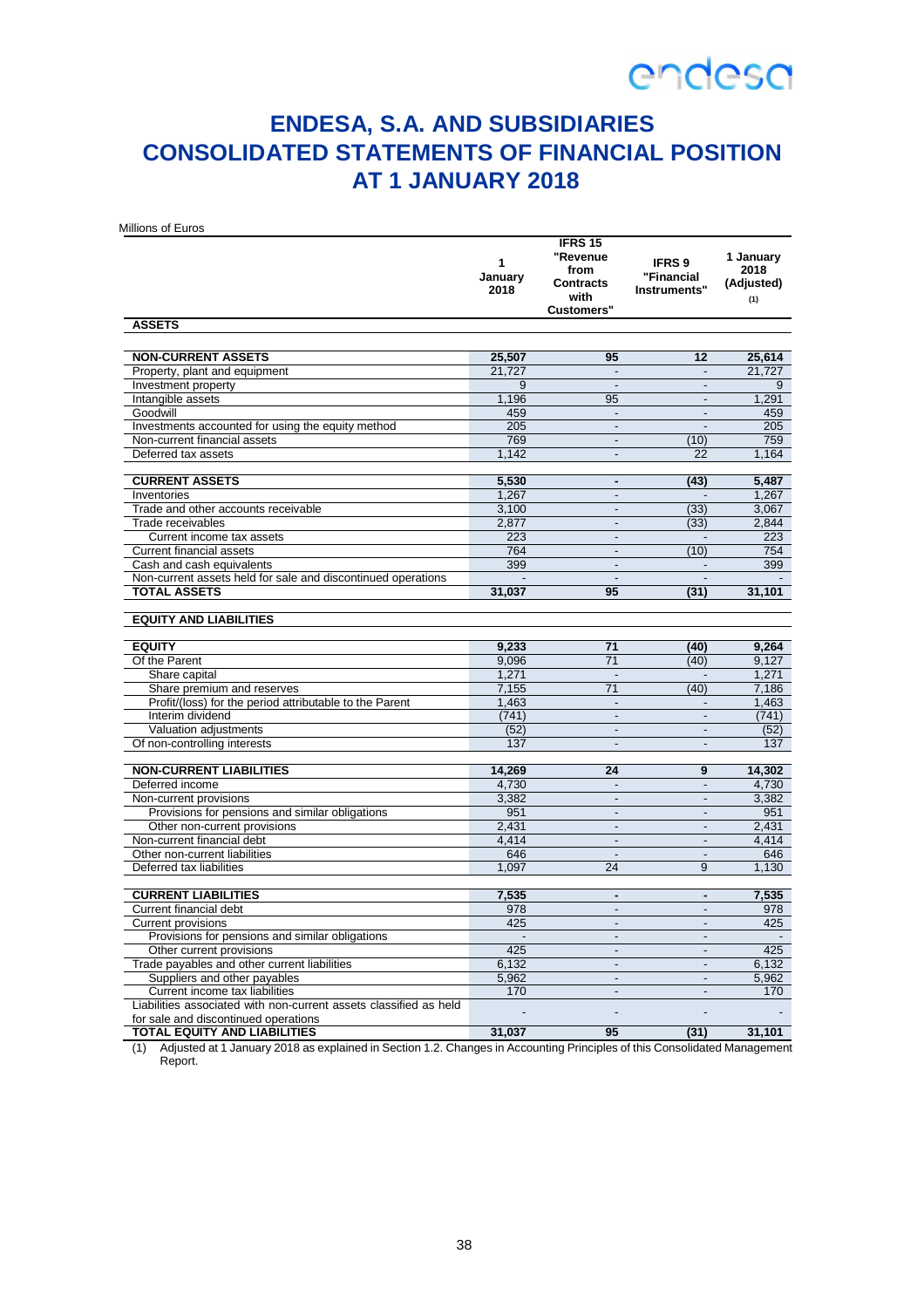### **APPENDIX IV**

**Impact on the Consolidated Financial Statements for the nine-month period ended on 30 September 2018 from the Changes in the Accounting Principles**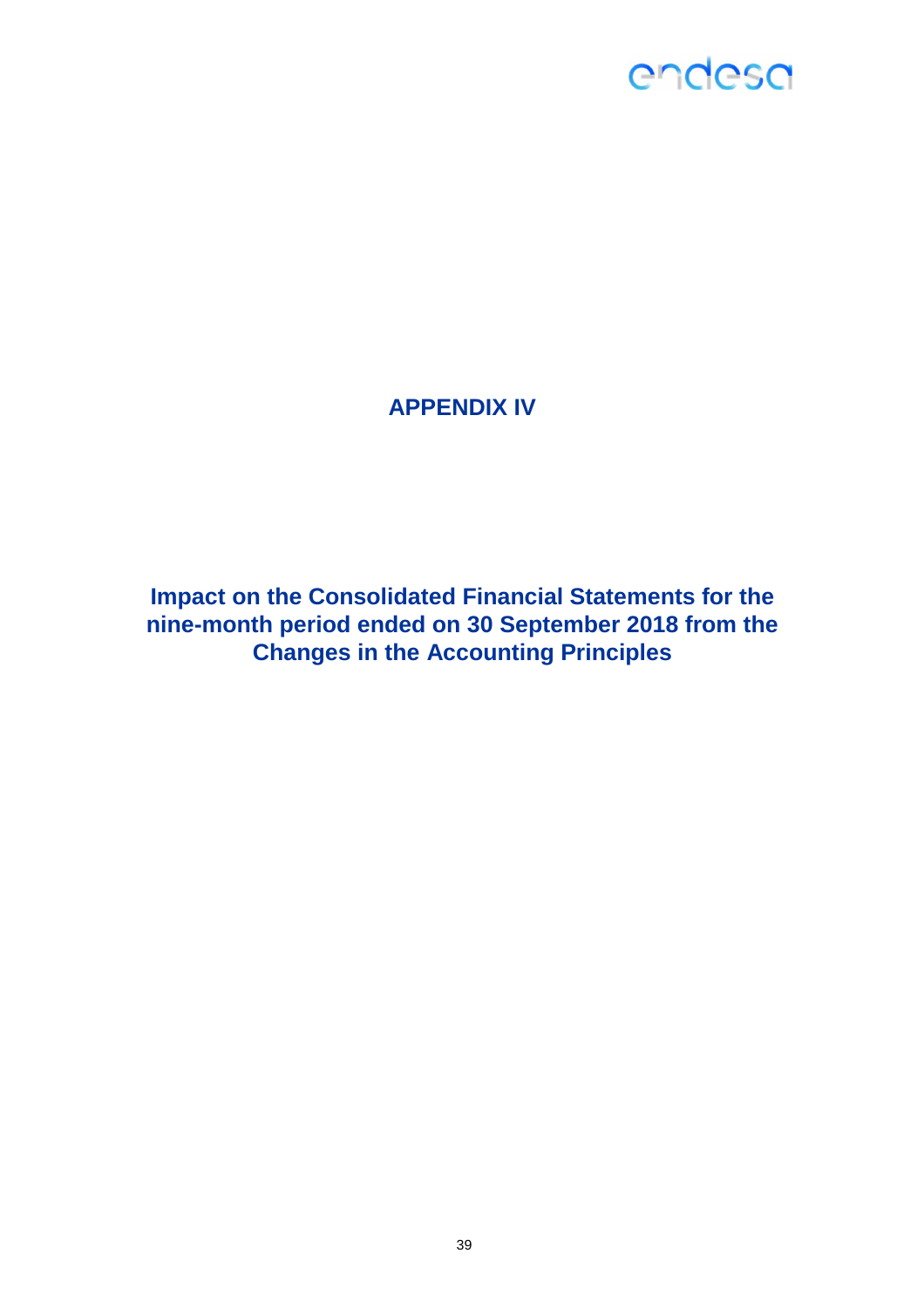| Millions of Euros                                             |                         |                                                              |                                          |                                                                                |
|---------------------------------------------------------------|-------------------------|--------------------------------------------------------------|------------------------------------------|--------------------------------------------------------------------------------|
| <b>Consolidated Statement of Financial</b><br><b>Position</b> | 30<br>September<br>2018 | <b>IFRS 15 "Revenue</b><br>from Contracts<br>with Customers" | <b>IFRS 9 "Financial</b><br>Instruments" | 30 September 2018<br>Unaffected by the<br>application of IFRS<br>9 and IFRS 15 |
| <b>Non-current assets</b>                                     | 25,875                  | (106)                                                        | (22)                                     | 25,747                                                                         |
| <b>Current assets</b>                                         | 6.193                   |                                                              | 50                                       | 6.243                                                                          |
| <b>TOTAL ASSETS</b>                                           | 32,068                  | (106)                                                        | 28                                       | 31,990                                                                         |
| Equity                                                        | 9,716                   | (79)                                                         | 44                                       | 9,681                                                                          |
| Of the Parent                                                 | 9,572                   | (79)                                                         | 44                                       | 9,537                                                                          |
| Of non-controlling interests                                  | 144                     | $\blacksquare$                                               | $\overline{a}$                           | 144                                                                            |
| <b>Non-current liabilities</b>                                | 15,482                  | (27)                                                         | (16)                                     | 15,439                                                                         |
| <b>Current liabilities</b>                                    | 6.870                   |                                                              |                                          | 6,870                                                                          |
| TOTAL EQUITY AND LIABILITIES                                  | 32,068                  | (106)                                                        | 28                                       | 31,990                                                                         |
| Millions of Euros<br><b>Consolidated Income Statement</b>     | January -<br>September  | <b>IFRS 15 "Revenue</b><br>from Contracts                    | <b>IFRS 9 "Financial</b>                 | January -<br>September 2018                                                    |
|                                                               |                         |                                                              |                                          |                                                                                |
|                                                               | 2018                    | with Customers"                                              | Instruments"                             | Unaffected by the<br>application of IFRS<br>9 and IFRS 15                      |
| <b>INCOME</b>                                                 | 15,353                  | $\blacksquare$                                               |                                          | 15.353                                                                         |
| <b>PROCUREMENTS AND SERVICES</b>                              | (11,082)                | (50)                                                         |                                          | (11, 132)                                                                      |
| Other variable procurements and services                      | (1,698)                 | (50)                                                         |                                          | (1,748)                                                                        |
| <b>CONTRIBUTION MARGIN</b>                                    | 4.271                   | (50)                                                         | $\blacksquare$                           | 4.221                                                                          |
| <b>EBITDA</b>                                                 | 2,791                   | (50)                                                         | $\blacksquare$                           | 2.741                                                                          |
| Depreciation and amortisation, and impairment                 | (1, 147)                | 39                                                           | 9                                        | (1,099)                                                                        |
| losses<br><b>EBIT</b>                                         | 1.644                   | (11)                                                         | 9                                        | 1.642                                                                          |
|                                                               |                         |                                                              |                                          |                                                                                |
| <b>NET FINANCIAL PROFIT/(LOSS)</b>                            | (106)                   | $\blacksquare$                                               | (3)                                      | (109)                                                                          |
| <b>PROFIT/(LOSS) BEFORE TAX</b>                               | 1.539                   | (11)                                                         | 6                                        | 1,534                                                                          |
| Income tax                                                    | (340)                   | 3                                                            | (2)                                      | (339)                                                                          |
| <b>PROFIT FOR THE PERIOD</b>                                  | 1,199                   | (8)                                                          | 4                                        | 1,195                                                                          |
| Parent company<br>Non-controlling interests                   | 1,193<br>6              | (8)                                                          | $\overline{4}$<br>$\blacksquare$         | 1,189<br>6                                                                     |